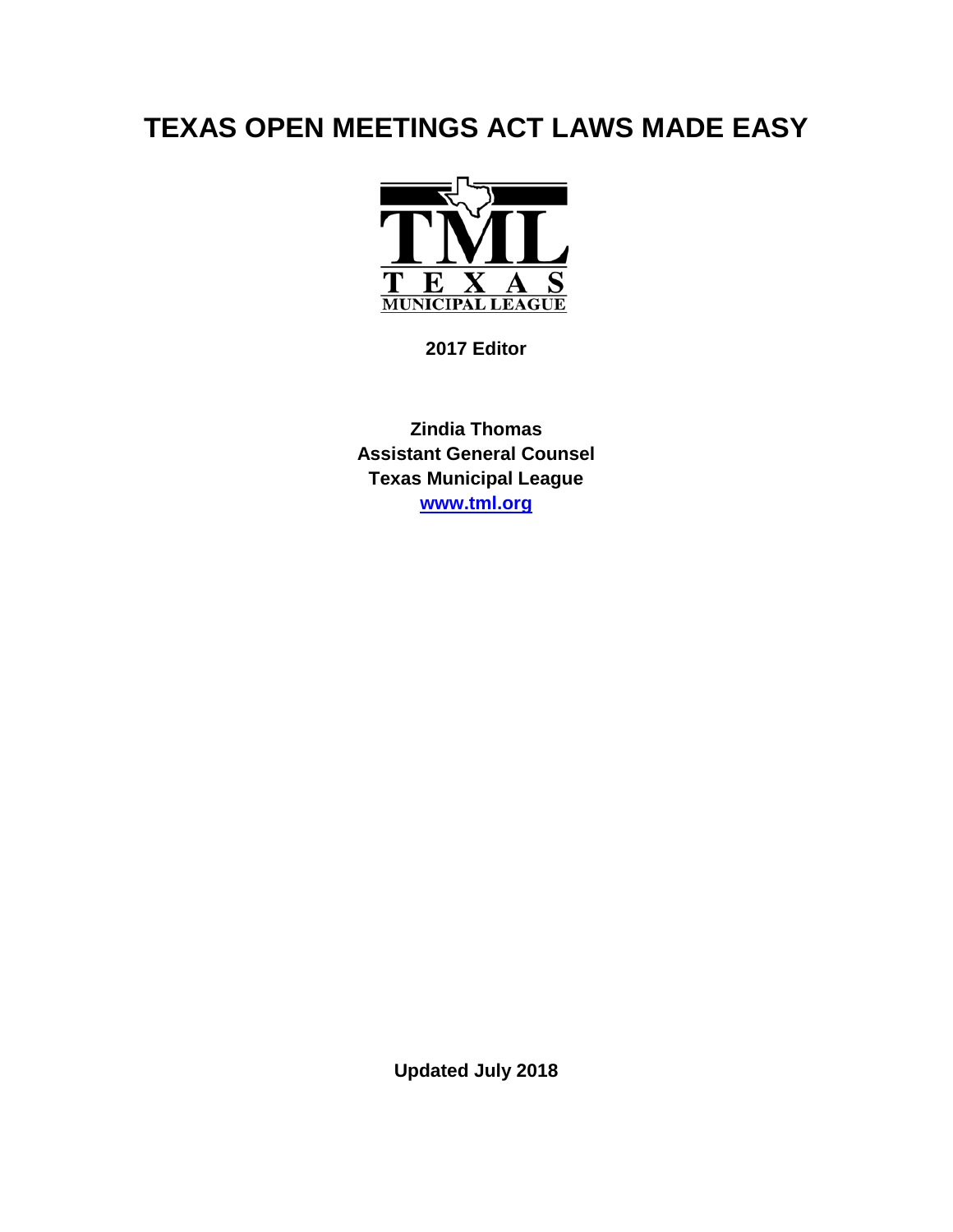#### **The Texas Open Meetings Act Made Easy**

The Open Meeting Act Made Easy is a handbook in a question and answer format that covers the most frequently asked questions about the Texas Open Meetings Act ("the Act"). The handbook addresses when the Act applies, what constitutes reasonable notice and the application of the Act to informal gatherings. Additionally, the handbook covers permissible subjects for closed meetings/executive sessions, who may attend a closed meeting/executive session, and the appropriate handling of a certified agenda. Finally, the handbook addresses the ability to "ratify" an action, civil enforcement of the Act, and criminal penalties for certain violations.

This "made easy" handbook provides answers in easy to understand language to the most frequently asked questions regarding the Act. The Act does apply to a variety of governmental entities, so although this information is geared towards the Act's application to local governmental bodies, it will be useful to other officials and Texas citizens as well. TML is available to answer questions about this from city officials, who should nonetheless consult with their local legal counsel regarding the application of the law to the facts of each particular situation.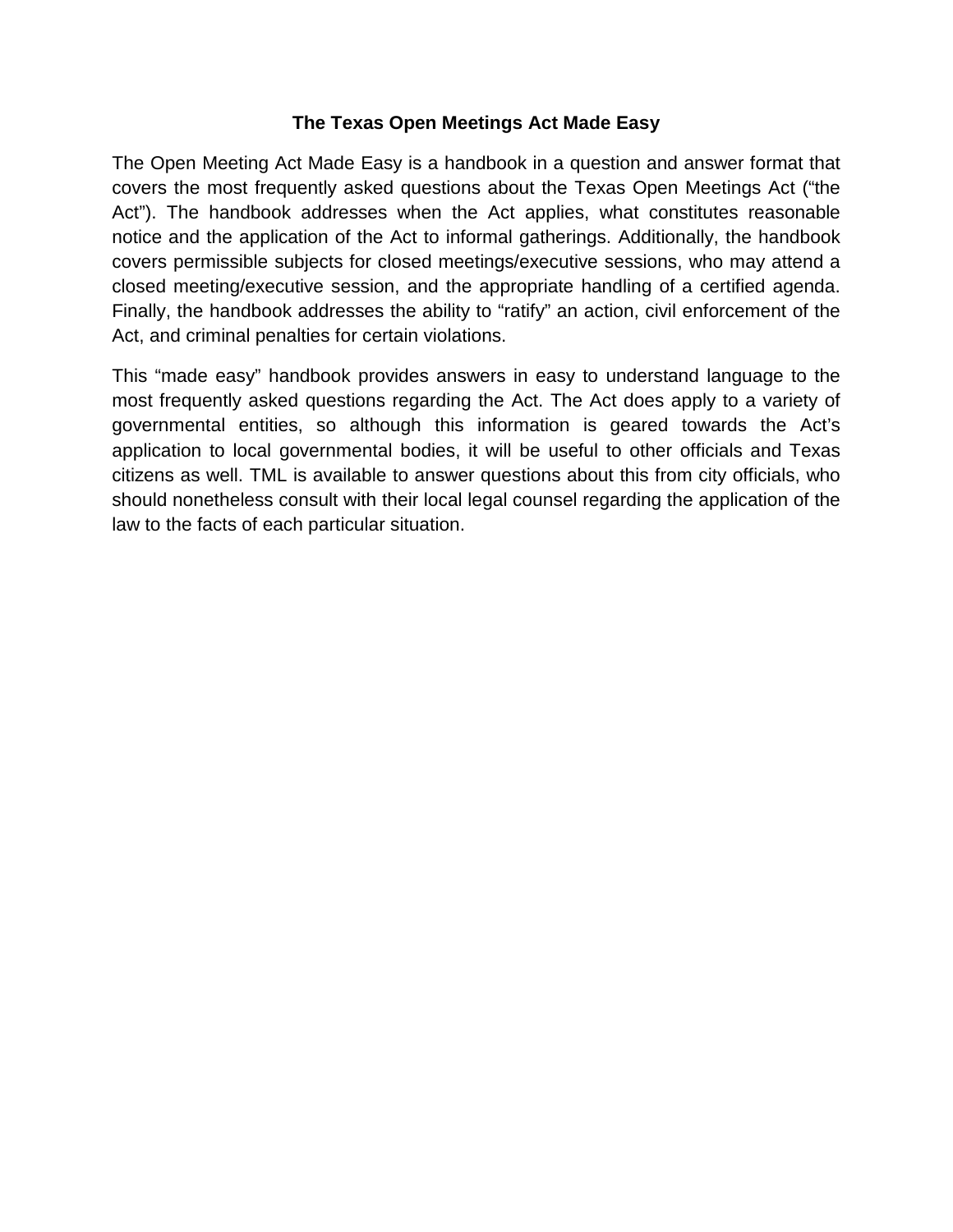# **Table of Contents**

| I.  |                                                                                   |
|-----|-----------------------------------------------------------------------------------|
| 1.  |                                                                                   |
| 2.  | Are there different quorum requirements for different types of cities?  1         |
| 3.  | Does the Open Meetings Act always apply when a quorum of a governmental           |
| 4.  | May a quorum of the members of the governing body receive a briefing from staff   |
| 5.  | Are committees of a governing body subject to the Open Meetings Act? 3            |
| 6.  | Are private or nonprofit entities that receive public funding subject to the Open |
| 7.  | What is the relationship between the Open Meetings Act and the Public             |
| П.  |                                                                                   |
| 8.  | Where and for how long must an open meeting notice be posted?5                    |
| 9.  | Is a governing body or an economic development corporation required to publish    |
| 10. | Is a governmental body required to publish notice of its open meetings in the     |
| 11. | What information is required to be in the posted notice under the Open Meetings   |
| 12. | How specific does the subject of the posted notice need to be?  6                 |
| 13. | Is a posting indicating "public comment" sufficient notice of the subject to be   |
| 14. | Does a posting indicating "employee briefing session" or "staff briefing session" |
| 15. | Must a posting indicate which subjects will be discussed in a closed meeting?8    |
| 16. | What may members of a governing body do if an unposted issue is raised at an      |
| 17. | May a governing body change the date of its meeting without posting a corrected   |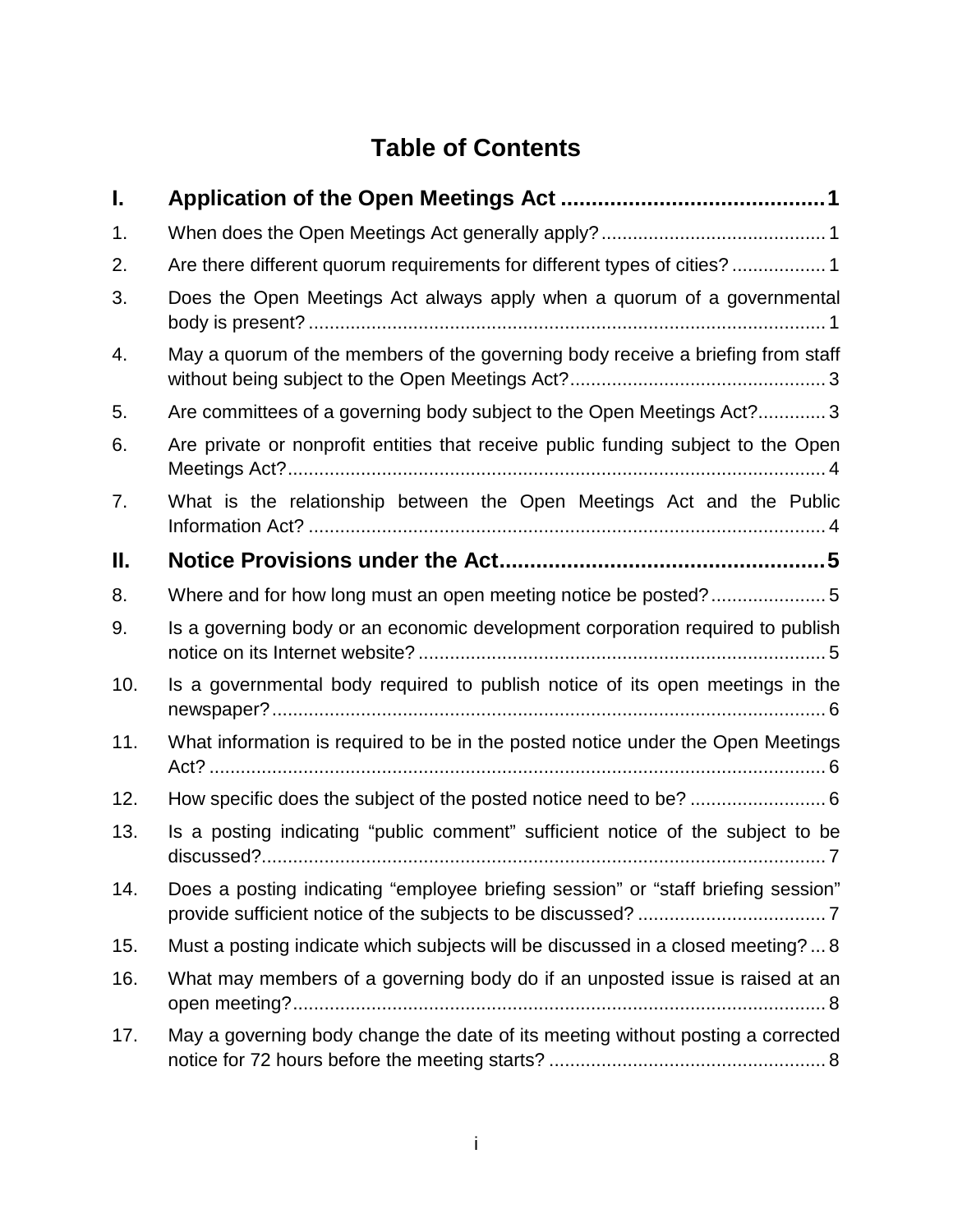| 18. | May a governing body change the time of its meeting without posting a corrected                                                                        |
|-----|--------------------------------------------------------------------------------------------------------------------------------------------------------|
| 19. | May a governing body change the location of its meeting without posting a                                                                              |
| 20. | May a governing body continue a meeting to the next day without reposting? 9                                                                           |
| 21. |                                                                                                                                                        |
| Ш.  |                                                                                                                                                        |
|     |                                                                                                                                                        |
| 22. |                                                                                                                                                        |
| 23. | May a governing body hold a meeting if, for any reason, there is not a quorum                                                                          |
|     | Application of the Act if Quorum of Governing Body is Present 10                                                                                       |
| 24. | Does the Act apply if a quorum of the governing body informally meets and no                                                                           |
| 25. | May a quorum of a governing body serve on an appointed board or commission?                                                                            |
| 26. | May a quorum of members of a governing body sign a group letter or other                                                                               |
| 27. | May a quorum of members of a governing body attend a committee meeting of                                                                              |
| 28. | May a quorum of the members of the governing body attend a state legislative                                                                           |
| 29. | Could a gathering of less than a quorum of current board members with board<br>members who have been elected, but not sworn in, constitute a quorum?12 |
|     | Application of the Act to Gatherings of Less Than a Quorum  12                                                                                         |
| 30. | Is a gathering of less than a quorum of a governing body subject to the Act? 12                                                                        |
| 31. | May less than a quorum of members of the governing body meet with public or<br>private groups without posting the gathering as an open meeting? 13     |
| 32. | May less than a quorum of members of the governing body talk over the phone                                                                            |
| 33. | May less than a quorum of members of the governing body sign a group letter or                                                                         |
| IV. |                                                                                                                                                        |
|     | Adoption of Procedural Guidelines to Administer the Act 14                                                                                             |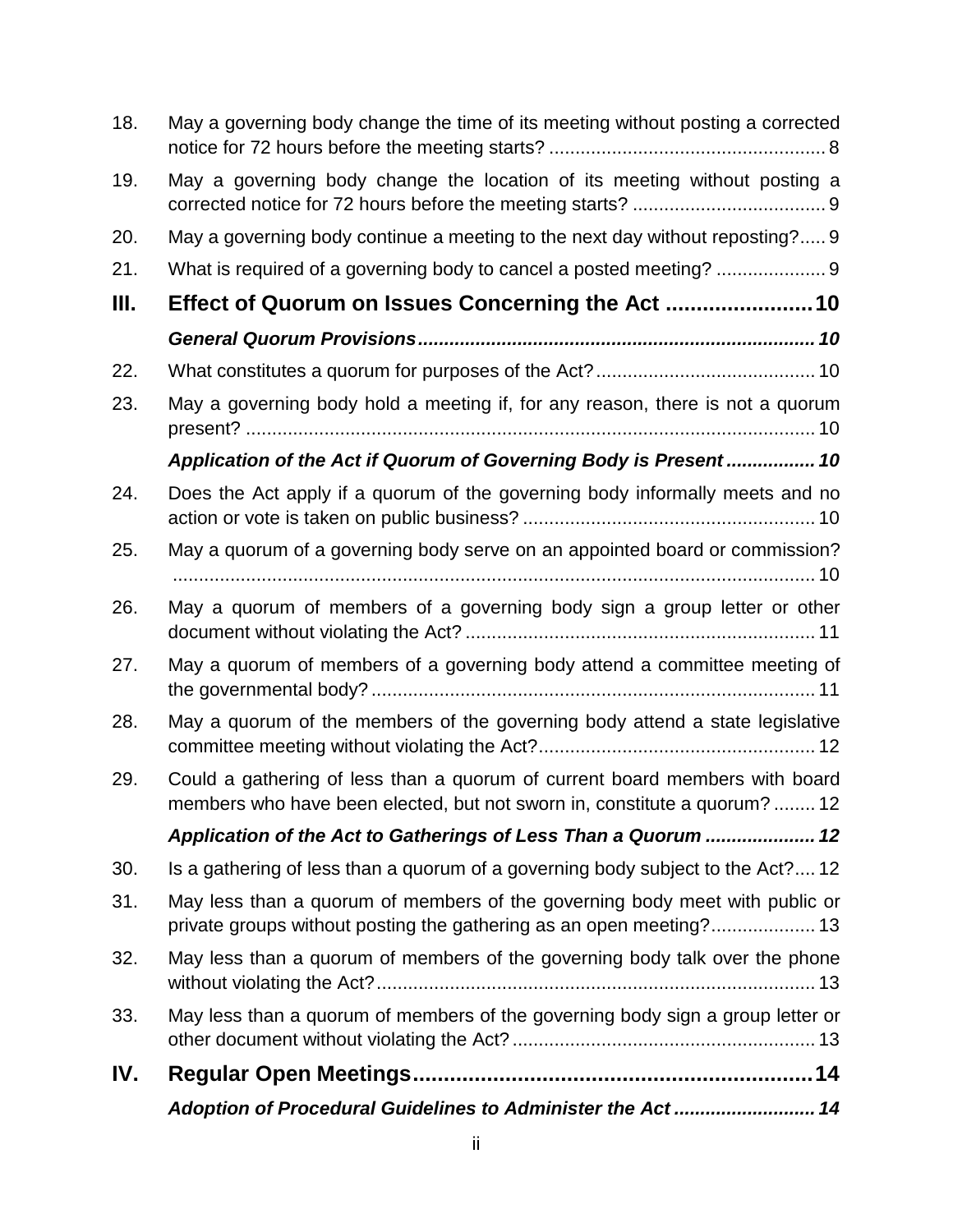| 34. | Does state law set out procedural rules that apply to open meetings? 14                                                                                          |
|-----|------------------------------------------------------------------------------------------------------------------------------------------------------------------|
| 35. | Does the Act give individual members of the governing body a right to place                                                                                      |
| 36. | What is the role or power of the mayor or county judge during an open meeting?                                                                                   |
| 37. | May a mayor or county judge vote on items or second motions that are made at                                                                                     |
| 38. | May members of a governing body enter their votes by proxy on an item without                                                                                    |
| 39. | May a governing body hold an open meeting by teleconference? 16                                                                                                  |
| 40. | Does the Open Meetings Act (Act) allow a city councilmember or city employee<br>to participate in a city council meeting via videoconference call? 17            |
| 41. | What procedures must a city that lies in either one or two counties follow when a<br>councilmember or employee will participate in a meeting via videoconference |
| 42. | What happens in a city that lies in either one or two counties if the audio or video<br>communication is disconnected or another problem occurs that causes the  |
| 43. | What procedures must a city that lies in three or more counties follow when a<br>councilmember or employee will participate in a meeting via videoconference     |
|     |                                                                                                                                                                  |
| 44. | May a governing body broadcast its meetings over the Internet?  20                                                                                               |
| 45. | Is a governing body required to make an audio and video recording of its open                                                                                    |
| 46. | May a governing body discuss public business over the Internet without it being                                                                                  |
| 47. | May a governing body use telephone conferencing, video conferencing or                                                                                           |
| 48. | What accommodations must a governing body provide at its open meetings for                                                                                       |
|     |                                                                                                                                                                  |
| 49. | What right does the public have to speak on a particular agenda item?22                                                                                          |
| 50. | What is the general distinction between a public hearing and an open meeting?                                                                                    |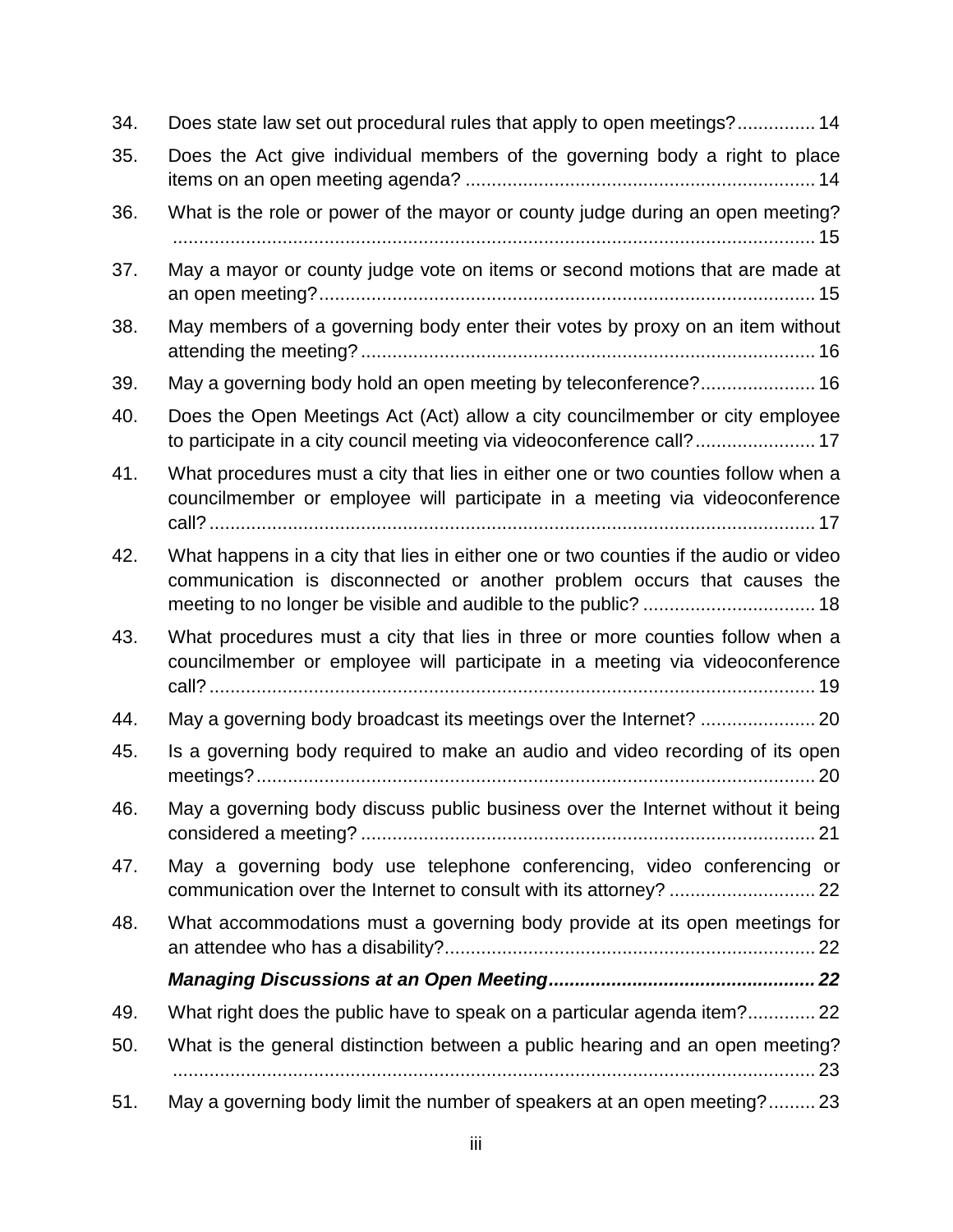| 52. | May members of the public be removed from an open meeting for causing a                                                                                |
|-----|--------------------------------------------------------------------------------------------------------------------------------------------------------|
| 53. | May a governing body limit its members to a set amount of time for their                                                                               |
| 54. | May members of the governing body be removed from an open meeting for                                                                                  |
|     |                                                                                                                                                        |
| 55. | What duty does a governing body have to keep minutes or recording of open                                                                              |
| 56. | What access does the public have to the minutes or recording of an open                                                                                |
| 57. |                                                                                                                                                        |
| V.  |                                                                                                                                                        |
| 58. | What are the general subjects for which a governing body may hold a closed                                                                             |
|     |                                                                                                                                                        |
| 59. | When may a governing body meet in a closed meeting to discuss personnel                                                                                |
| 60. | Does a governing body have to post the name of an individual who is to be                                                                              |
| 61. | Does a governing body have to give individual notice to the employee that he/she                                                                       |
| 62. | Does an employee have a right to attend the closed meeting if he/she is being                                                                          |
| 63. | Does an employee have a right to compel the governing body to hear a<br>personnel matter regarding that employee in an open meeting instead of in a    |
| 64. | Is a governing body permitted to conduct personnel interviews for new hires or                                                                         |
| 65. | May a governing body admit members of the public selectively to a closed<br>meeting to give feedback on an employee or official being evaluated in the |
|     | Closed Meetings for Consultations with an Attorney  28                                                                                                 |
| 66. | When may a governing body have a closed meeting using the exception for                                                                                |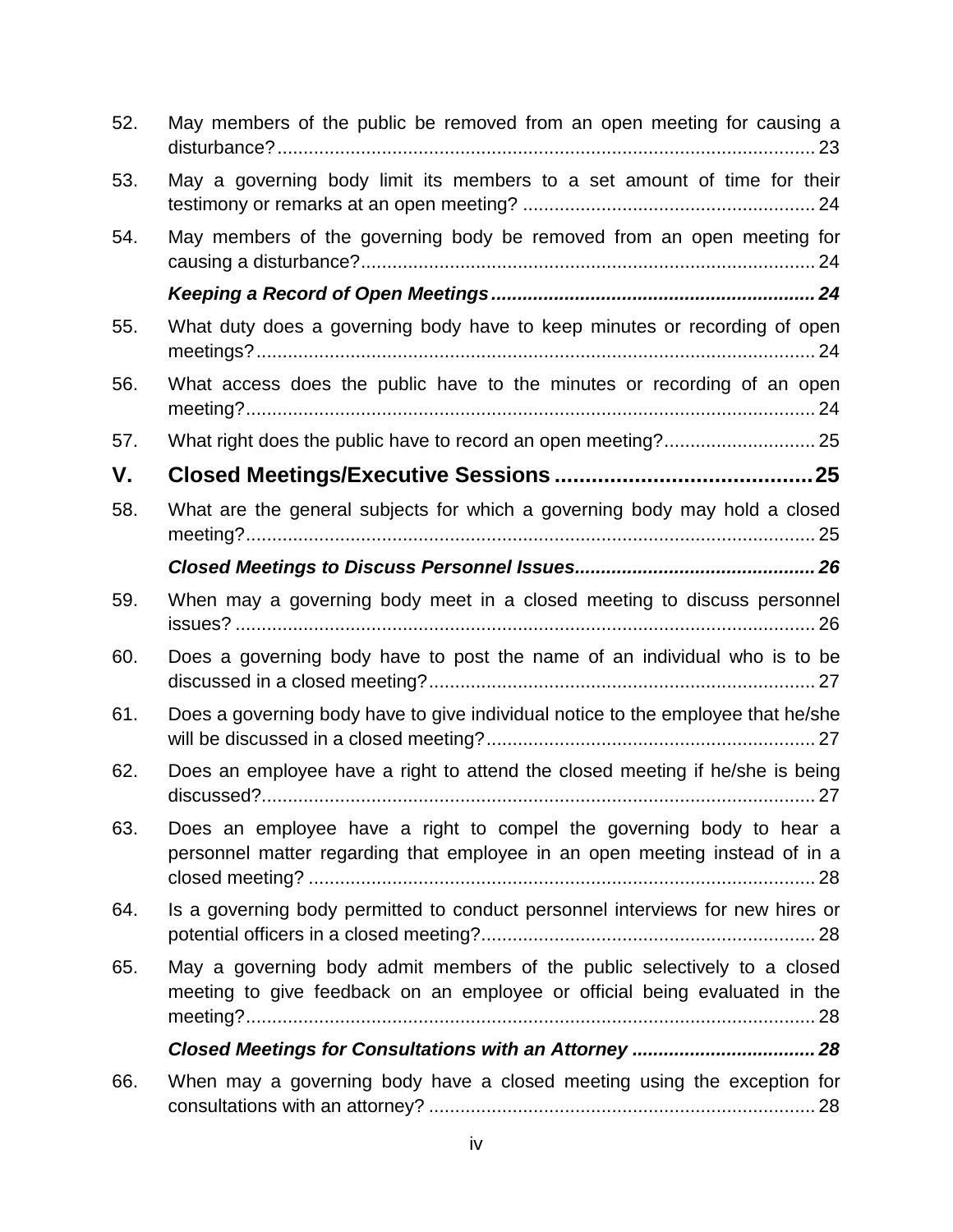| 67. | May a governing body meet in a closed meeting for consultations with an                                                                               |
|-----|-------------------------------------------------------------------------------------------------------------------------------------------------------|
| 68. | May a governing body meet in a closed meeting with its attorney to discuss a                                                                          |
|     |                                                                                                                                                       |
| 69. | May a governing body discuss the acquisition of real estate in a closed meeting?                                                                      |
| 70. | May a governing body discuss security personnel, security devices or a security                                                                       |
| 71. | May a governing body discuss a contract involving a prospective gift or donation                                                                      |
| 72. | May a governing body discuss a test item in a closed meeting?  30                                                                                     |
| 73. | May the governing body of a public power utility discuss competitive matters in a                                                                     |
| 74. | May a governing body discuss potential business incentives and other economic                                                                         |
|     | Need for Statutory Authority to Hold Closed Meetings 31                                                                                               |
| 75. | May a governing body hold workshops or retreats in a closed meeting?  31                                                                              |
| 76. | Does the Public Information Act provide a basis for meeting in a closed meeting?                                                                      |
|     | Procedural Requirements for Meeting in Closed Meetings 32                                                                                             |
| 77. | Is there a difference between the terms "executive session," "closed meeting"                                                                         |
| 78. | May a city council meet in a closed meeting if a city charter provision requires<br>that all city council meetings be conducted as open meetings?  32 |
| 79. | What notice must be posted to consider an item in a closed meeting? 32                                                                                |
| 80. | May an item be considered in a closed meeting if the posted agenda does not                                                                           |
| 81. | What procedure should a governing body follow to go into a closed meeting? 33                                                                         |
| 82. | May a governing body continue a closed meeting to the immediate next day?33                                                                           |
| 83. | If a member of a governing body is not certain that a closed meeting is permitted                                                                     |
|     | what actions should the official take if a closed meeting is called?33                                                                                |
| 84. |                                                                                                                                                       |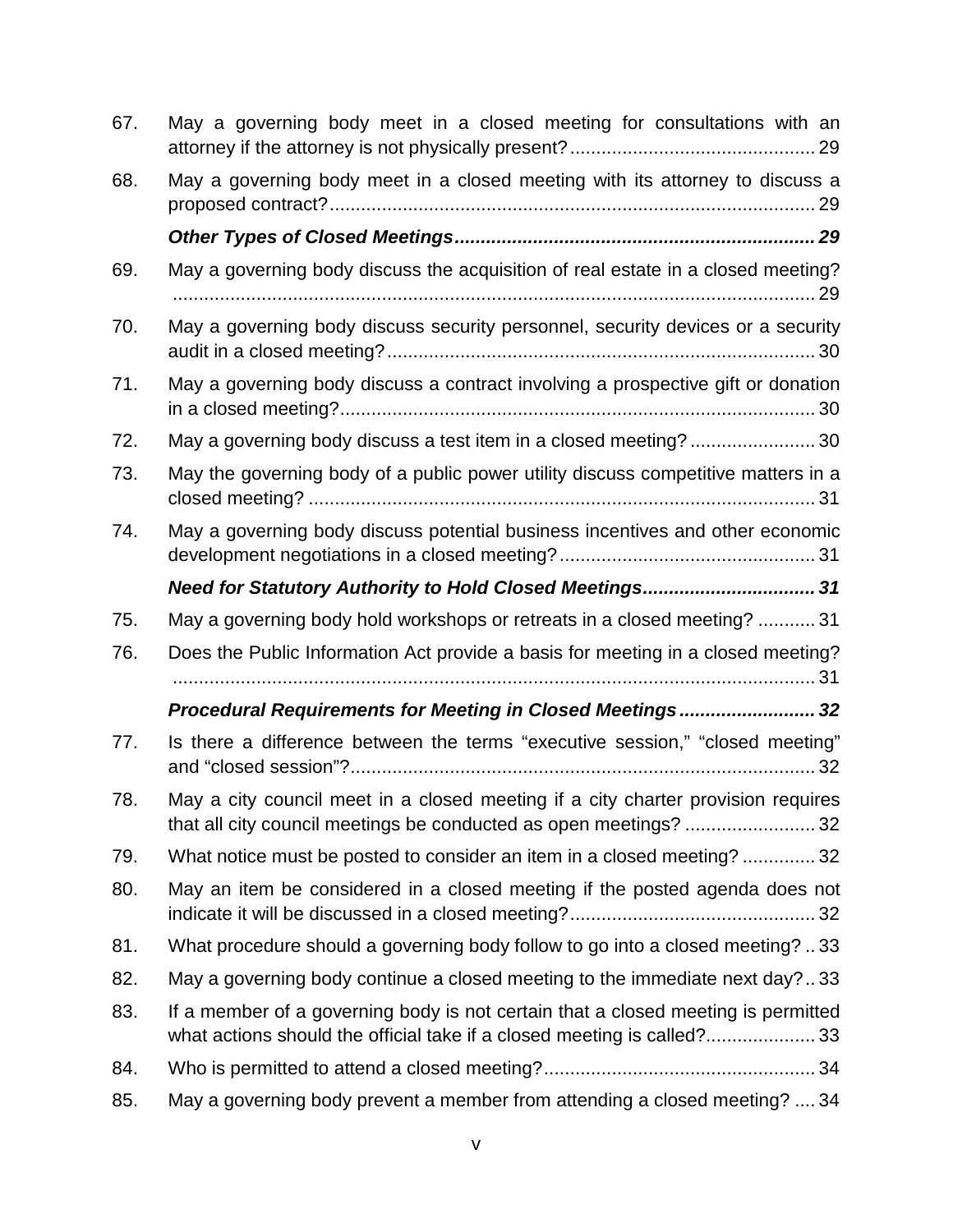| 86.  | May a governing body prevent its staff from attending a closed meeting?  35        |
|------|------------------------------------------------------------------------------------|
| 87.  | May a governing body approve items or take a straw poll in a closed meeting? 35    |
|      | Production and Handling of Certified Agenda or Recording for Closed                |
| 88.  | Is a governing body required to create a certified agenda or recording of          |
| 89.  | Who is responsible for creating a certified agenda or recording of a closed        |
| 90.  | May a member of a governing body or staff release a copy of a certified agenda     |
| 91.  | May a member of a governing body record a closed meeting for the member's          |
| 92.  | May a member of the governing body review a copy of a certified agenda or          |
| 93.  | How should a governing body handle a certified agenda or recording once it is      |
| 94.  | May members of the governing body publicly discuss what was considered in a        |
| 95.  | Is the certified agenda or recording of the closed meeting confidential under the  |
| 96.  | Are notes made by an official in a closed meeting confidential under the Open      |
| VI.  |                                                                                    |
| 97.  | What is sufficient cause for posting a two-hour emergency meeting? 39              |
| 98.  | What must be indicated in a notice for an emergency meeting or item?  39           |
| 99.  | May a governing body add non-emergency items onto an agenda that was               |
| 100. | Does the media have a right to specific notice of any items that are considered at |
| VII. |                                                                                    |
|      |                                                                                    |
| 101. |                                                                                    |
| 102. | Is an action automatically void if it was accomplished without compliance with the |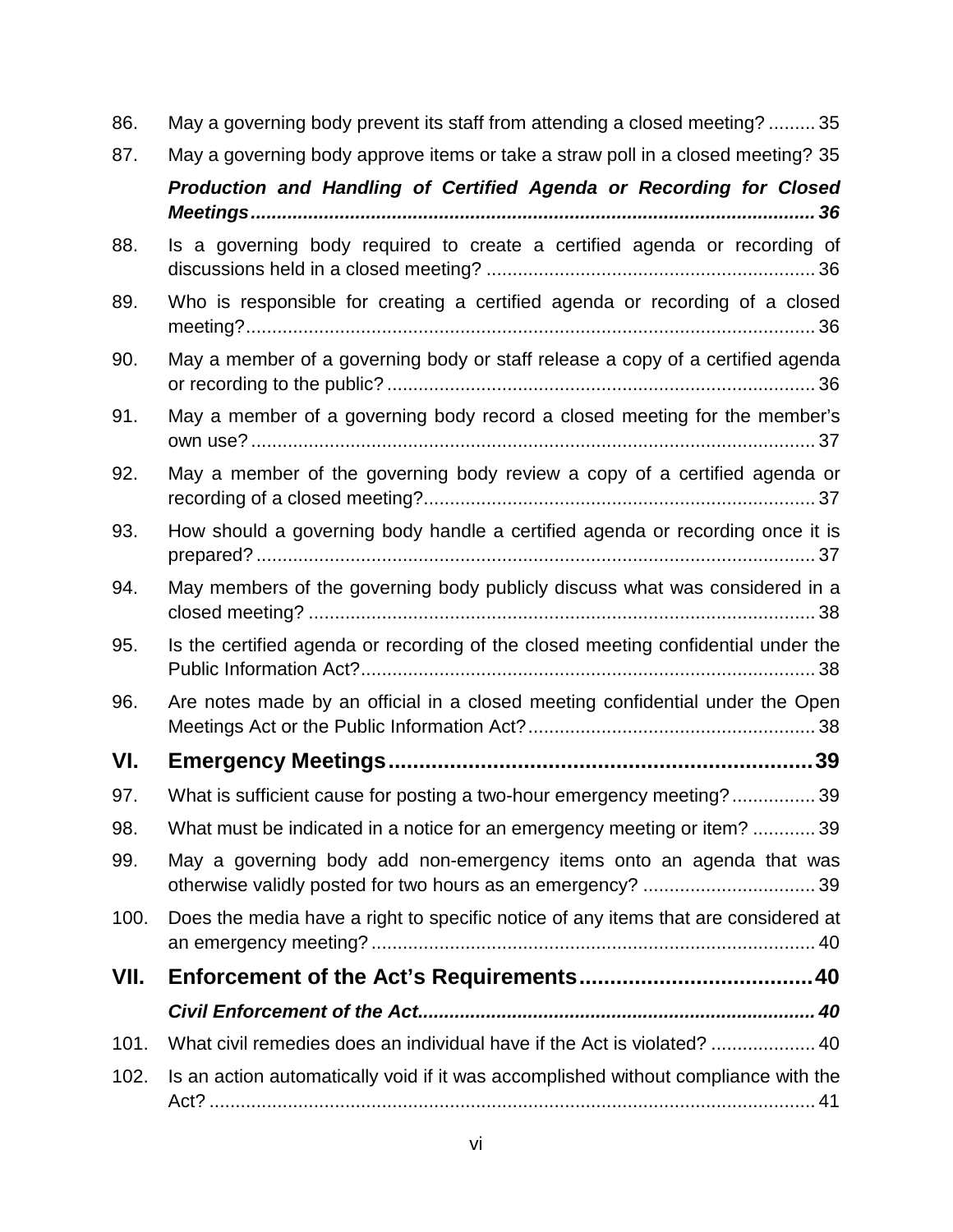| 103.  | May a governing body later "ratify" an action that was handled in a meeting that                                                                               |
|-------|----------------------------------------------------------------------------------------------------------------------------------------------------------------|
|       |                                                                                                                                                                |
| 104.  |                                                                                                                                                                |
| 105.  | May a private citizen violate the Act by urging members of the governing body to<br>place an item on the agenda or by informing some members how other members |
| 106.  | What is the role of the district attorney or prosecuting criminal county attorney                                                                              |
| 107.  | What is the role of the Office of the Attorney General regarding issues                                                                                        |
| 108.  | Could a governing body pay attorney fees incurred to defend its members                                                                                        |
| VIII. |                                                                                                                                                                |
| 109.  | Are all elected or appointed government officials required to take training about                                                                              |
| 110.  | Where may local governmental bodies get more information about the Act?44                                                                                      |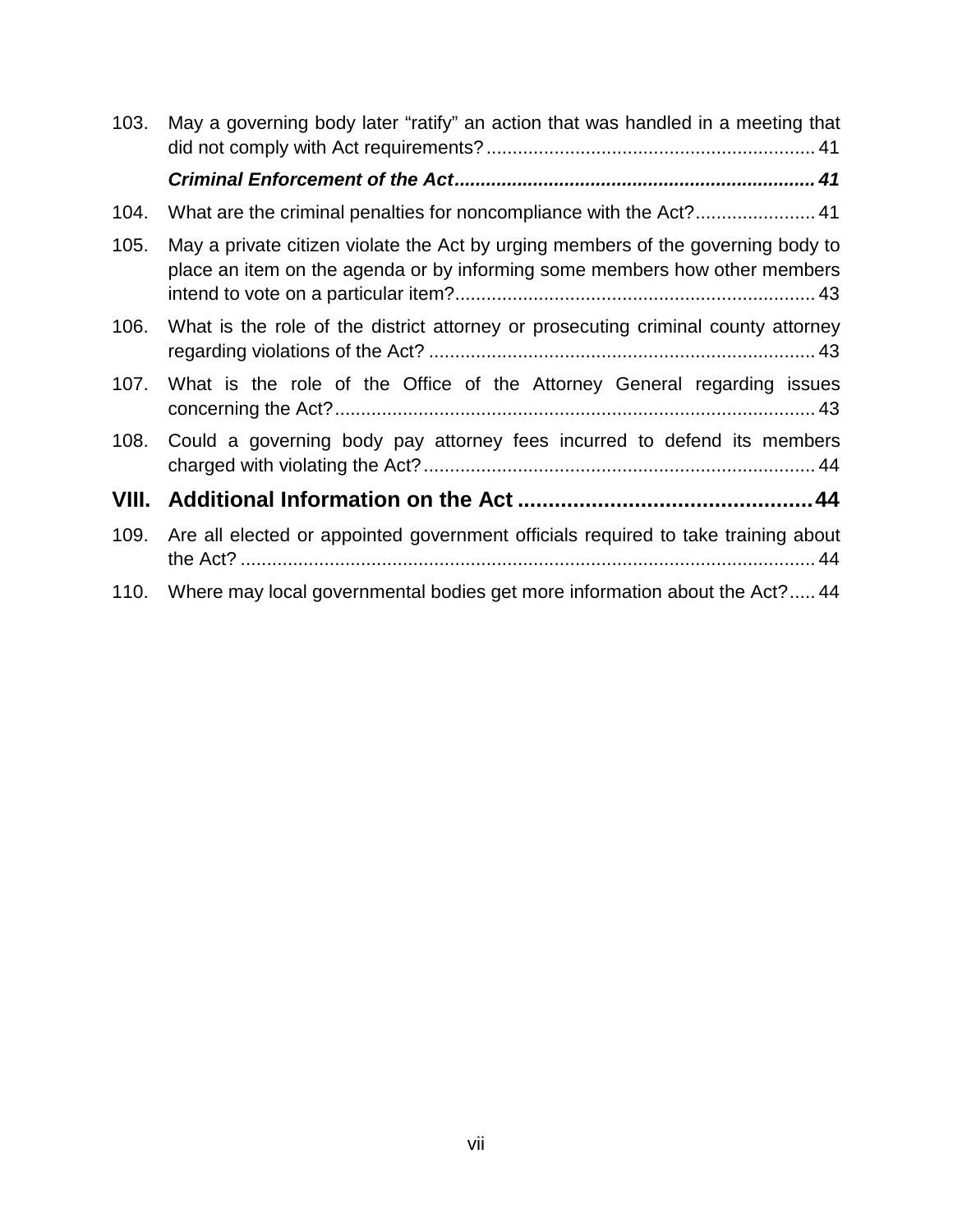## <span id="page-9-0"></span>**I. Application of the Open Meetings Act**

### <span id="page-9-1"></span>*1. When does the Open Meetings Act generally apply?*

The Open Meetings Act (hereinafter "the Act") generally applies when:

- [1](#page-9-4). a quorum<sup>1</sup> of a governmental body<sup>[2](#page-9-5)</sup> is present and discusses public business.<sup>[3](#page-9-6)</sup> or
- 2. a quorum of a governmental body is present and the governmental body is receiving information from or providing information to a third party.<sup>[4](#page-9-7)</sup>

#### <span id="page-9-2"></span>*2. Are there different quorum requirements for different types of cities?*

Generally, according to the Act, the definition of quorum is "a majority of a governmental body, unless defined differently by applicable law or rule or charter of the governmental body."<sup>[5](#page-9-8)</sup> However, cities have different quorum requirements depending on the type of city it is:

- **Home Rule**: Generally, the charter expressly states the quorum requirements for the meetings.
- **General Law Type A**: [6](#page-9-9)
	- o *Regular meetings*: majority of the councilmembers (3)
	- o *Special meetings or meetings to impose taxes*: two-thirds (2/3rd) of the council members (4)
- **General Law Type B**: The mayor and three aldermen or four aldermen, if the mayor is absent.<sup>[7](#page-9-10)</sup>
- **General Law Type C**: A majority of the board of commissioners (2).

#### <span id="page-9-3"></span>*3. Does the Open Meetings Act always apply when a quorum of a governmental body is present?*

The Act does not always apply when a quorum of the governmental body is present. There are exceptions throughout the Act when it does not apply when a quorum of the governmental body is present. These situations are:

<span id="page-9-4"></span> $\frac{1}{1}$ <sup>1</sup> See Tex. Gov't Code Ann.  $\S$  551.001(6) (definition of "quorum").

<span id="page-9-5"></span>*See id.* § 551.001(3) (definition of "governmental body). *Id.* § 551.001(4)(A).

<span id="page-9-6"></span><sup>&</sup>lt;sup>3</sup> Id. § 551.001(4)(A).<br><sup>4</sup> Id. § 551.001(4)(B).

<sup>&</sup>lt;sup>4</sup> Id. § 551.001(4)(B).<br><sup>5</sup> Id. § 551.001(6)

<span id="page-9-8"></span><span id="page-9-7"></span> $1/5$  *Id.* § 551.001(6).

<span id="page-9-9"></span> $6$  Tex. Loc. Gov't Code Ann. § 22.039.

<span id="page-9-10"></span> $^7$  *Id.* § 23.028.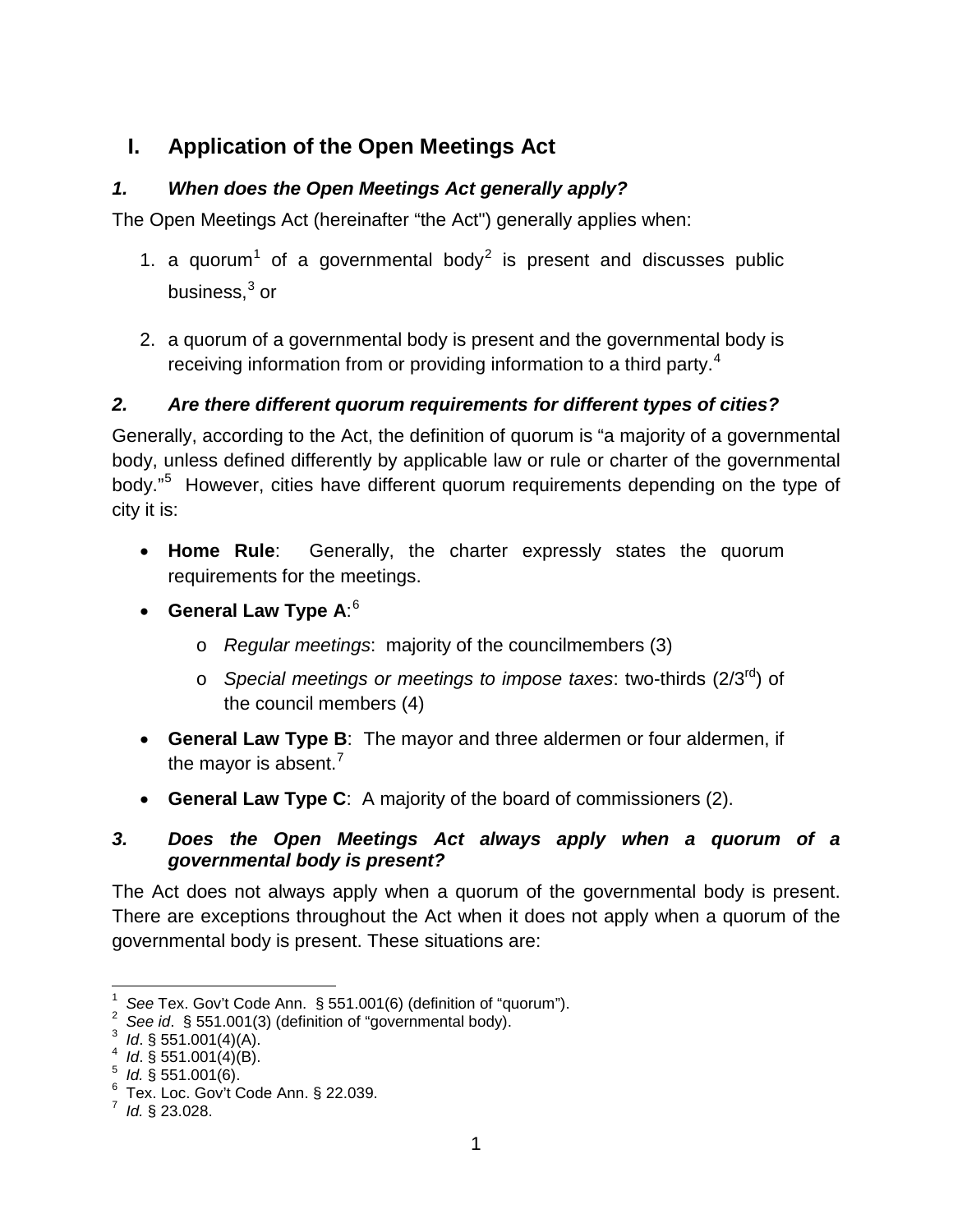- 1. A social gathering that is unrelated to the body's public business, regional, state, or national conventions or workshops, ceremonial events, or press conferences, or the attendance by a quorum of a governmental body at a candidate forum, appearance, or debate to inform the electorate, as long as no formal actions are taken and the discussion of public business is only incidental to the event;<sup>[8](#page-10-0)</sup>
- 2. Attendance at a legislative committee or state agency meeting if the deliberations at the meeting by the members of the governing body consist only of:
	- a. Publicly testifying at the meeting,
	- b. Publicly commenting at the meeting, and
	- c. Publicly responding at the meeting to questions asked by a member of the legislative committee or agency; <sup>[9](#page-10-1)</sup> or
- 3. When the staff or a member of the governing body of a city or county makes a report about items of community interest during a meeting of the governing body without giving notice of the subject of the report if no action is taken and possible action is not discussed regarding the information provided in the report. Items of community interest include:
	- a. Expressions of thanks, congratulations or condolence;
	- b. Information regarding holiday schedules;
	- c. An honorary or salutary recognition of a public official, public employee or other citizen, except that a discussion regarding a change in the status of a person's public office or public employment is not an honorary or salutary recognition for purpose of this subdivision;
	- d. A reminder about an upcoming event organized or sponsored by the governing body;
	- e. Information regarding a social, ceremonial or community event organized or sponsored by an entity other than the governing body that was attended or is scheduled to be attended by a member of the governing body or an official or employee of the political subdivision; and

<span id="page-10-0"></span> <sup>8</sup> Tex. Gov't Code Ann. § 551.001(4). *See* Tex. Att'y Gen. Op. No. H-785 (1976) at 2 (breakfast meetings of governing body must be purely social without any discussion of public business). <sup>9</sup>

<span id="page-10-1"></span> $9$  Tex. Gov't Code Ann. § 551.0035.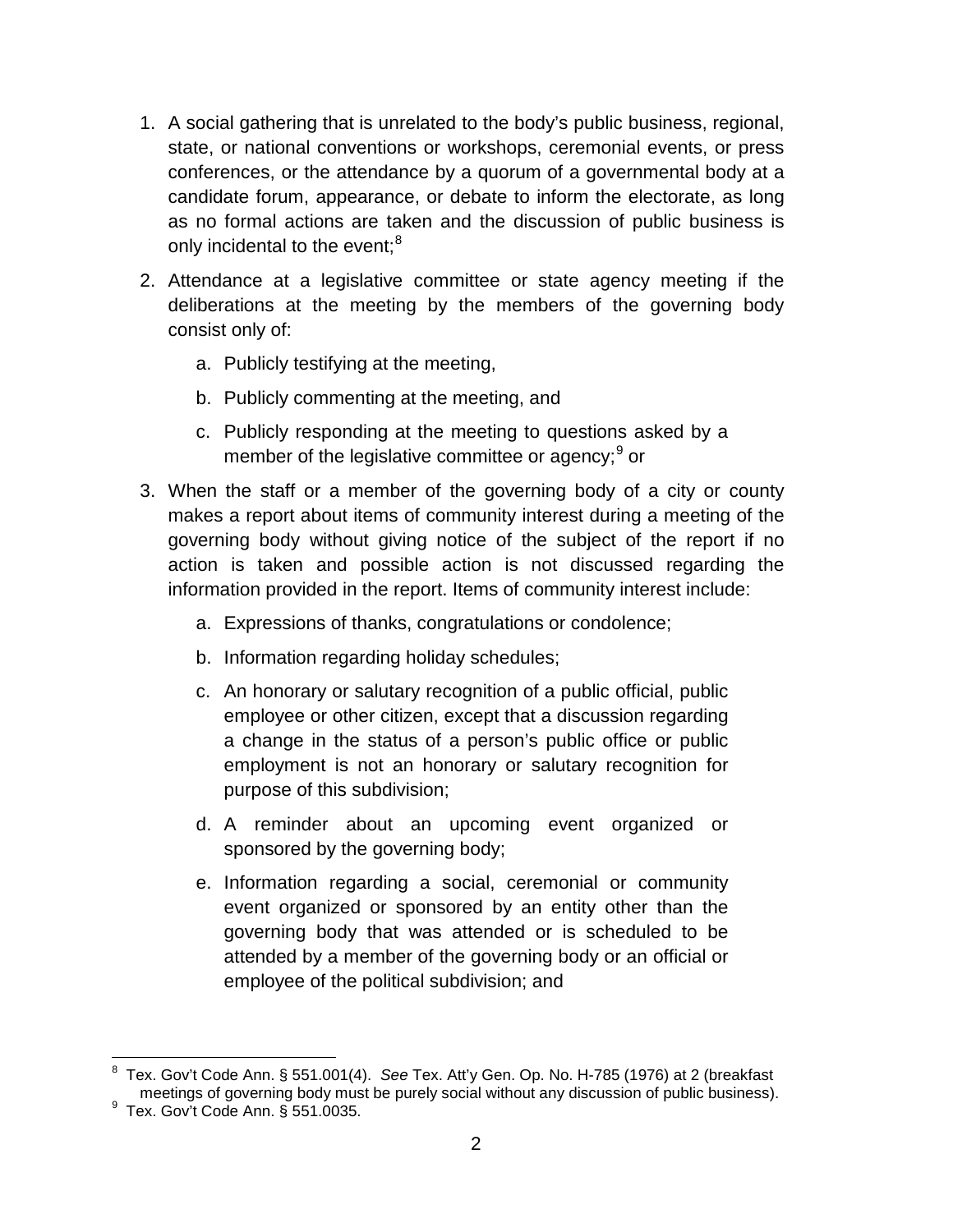f. Announcement involving an imminent threat to the public health and safety of people in the political subdivision that has arisen after the posing of the agenda.<sup>[10](#page-11-2)</sup>

#### <span id="page-11-0"></span>*4. May a quorum of the members of the governing body receive a briefing from staff without being subject to the Open Meetings Act?*

A governing body is subject to the Act when it receives a briefing from staff.<sup>[11](#page-11-3)</sup>

#### <span id="page-11-1"></span>*5. Are committees of a governing body subject to the Open Meetings Act?*

A committee created by a governmental body is not subject to the Act if it is purely advisory in nature.<sup>[12](#page-11-4)</sup> However, if the committee has the power to make final decisions or the power to adopt rules regarding public business, then the committee is subject to the Act. Also, if the committee issues recommendations that are usually approved in full without discussion by the governing body or it routinely "rubber-stamps" the committee's recommendations, then the committee is subject to the Act.<sup>[13](#page-11-5)</sup>

The governing body will need to review the authority of the committee and how the committee's actions are treated by it to determine whether the Act will apply to the committee. One factor may be the presence of members of the governing body on the committee, because even though they may constitute less than a quorum of the governing body, they may lack only the consent of one more member of the governing body to pass the committee's decision.<sup>[14](#page-11-6)</sup> Also, the governmental body should review the committee's bylaws, city charters, ordinances or orders to see if there is a special provision requiring the committee to follow the Act. If there is such a local requirement, it would apply even if the Act would not otherwise require compliance. However, the governing body cannot waive the requirements of the Act through an ordinance or an order.

Further, a committee meeting could be subject to the Act if a quorum of the appointing governmental body attends the meeting and deliberates with the committee about public business or public policy.<sup>[15](#page-11-7)</sup> The presence of a quorum of the appointing governmental

<span id="page-11-5"></span><span id="page-11-4"></span>

<span id="page-11-3"></span><span id="page-11-2"></span><sup>&</sup>lt;sup>10</sup> *Id.* § 551.0415. See Tex. Att'y Gen. Op. No. GA-668 (2008).<br><sup>11</sup> Tex. Gov't Code Ann. § 551.001(4)(B).<br><sup>12</sup> Tex. Atty Gen. Op. Nos. H-994 (1977), H-772 (1976).<br><sup>13</sup> *Willmann v. City of San Antonio*, 123 S.W.3d 469,

<span id="page-11-6"></span><sup>&</sup>lt;sup>14</sup> Tex. Att'y Gen. Op. Nos. JC-60 (1999), Tex. Att'y Gen. Op. No. JC-160 (1999) (ad hoc tax foreclosure committee that does not include members of the governing bodies that the committee serves is not subject to Act), JM-1072 (1989). *See also Tarrant Regional Water Dist. v. Bennett,* 453 S.W.3d 51 (Tex. App. — Fort Worth 2014, pet. denied) (meetings of water district's board committees in which less than a quorum of the board were present were not subject to TOMA's open-meeting

<span id="page-11-7"></span>requirements.) 15 Tex. Att'y Gen. Op. No. JC-313 (2000). (A component committee of the Board of the Edwards Aquifer Authority is subject to the Open Meetings Act when a majority of the voting members of the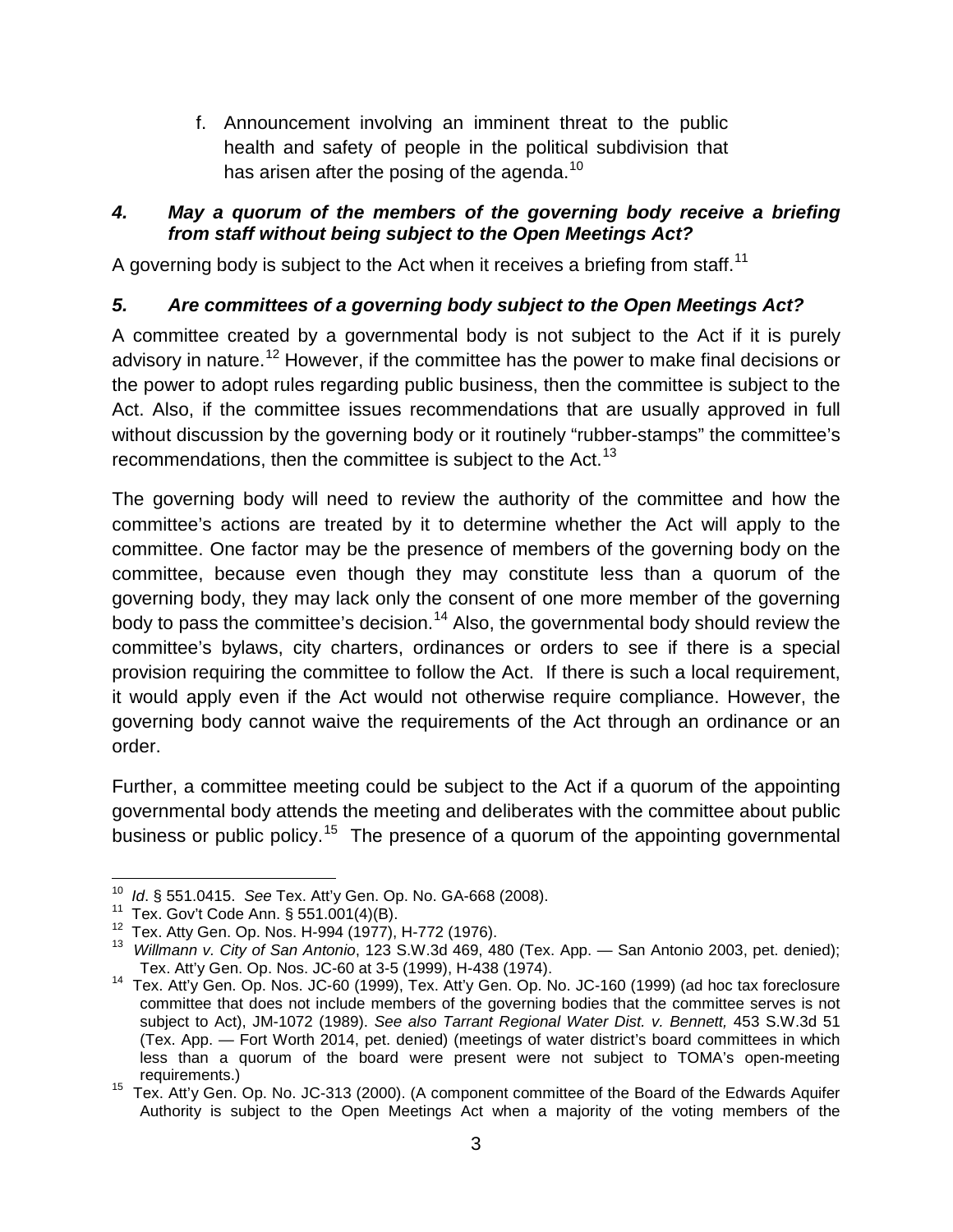body and deliberation about the appointing governmental body's public business would also constitute a meeting of that body, and that body would be subject to the Act, as well as the committee meeting.

#### <span id="page-12-0"></span>*6. Are private or nonprofit entities that receive public funding subject to the Open Meetings Act?*

Private or nonprofit entities are not subject to the Act merely because that entity receives public funds.<sup>[16](#page-12-2)</sup> For instance, the attorney general has concluded that a local chamber of commerce was not subject to the Act even though it received and administered local hotel occupancy tax funds.<sup>[17](#page-12-3)</sup> Additionally, the attorney general has concluded that an economic development corporation formed under the Texas Non-Profit Corporation Act and not the Development Corporation Act (Local Government Code Chapters 501-507) was not subject to the Act.<sup>[18](#page-12-4)</sup>

Of course, a non-governmental entity may be made subject to the Act by the entity's own bylaws, by special state legislation pertaining to that entity, or by a contractual commitment by that entity to comply with the Act. Therefore, local private or nonprofit entities will want to consult their legal counsel about whether their bylaws, state law or a particular contractual commitment make them subject to the Act.

#### <span id="page-12-1"></span>*7. What is the relationship between the Open Meetings Act and the Public Information Act?*

The Open Meetings Act and the Public Information Act are both intended to make government more accessible to the public. However, the two are completely separate statutes and operate independently of each other. The mere fact that a governing body may be able to withhold a document from the public under the Public Information Act does not mean that the governing body has the authority to meet in a closed meeting regarding the subject covered in that document.<sup>[19](#page-12-5)</sup> Likewise, the fact that the Open Meetings Act allows a governing body to have a closed meeting about a particular topic

 $\overline{a}$ 

Authority's Board, including the committee members, is present at a meeting of the committee, and the Board members "Receive information from, give information to, ask questions of, or receive questions from any third person, including an employee of the governmental body, about the public business or public policy" over which the Edwards Aquifer Authority has authority, regardless of whether the committee members or any Board members engage in a deliberation as defined by Government Code section 551.001(2).)

<span id="page-12-2"></span>Government Code section 551.001(2).) 16 Tex. Att'y Gen. LO-98-40 at 2, LO-93-55, LO-96-113. *See* Tex. Att'y Gen. Op. No. JM-1072 (1989) at 2 (local-level entity must fall within definition of "governmental body" to be covered by Act). *See also* Tex. Gov't Code Ann. § 551.001(3) (definition of "governmental body").<br><sup>17</sup> Tex. Att'v Gen. LO-93-55, LO-96-113.

<span id="page-12-4"></span><span id="page-12-3"></span><sup>&</sup>lt;sup>18</sup> Tex. Att'y Gen. Op. No. JC-327 (2001). *See also* Tex. Att'y Gen. Op. No. GA-206 (2004). <sup>19</sup> Tex. Att'y Gen. Op. No. JM-595 (1986).

<span id="page-12-5"></span>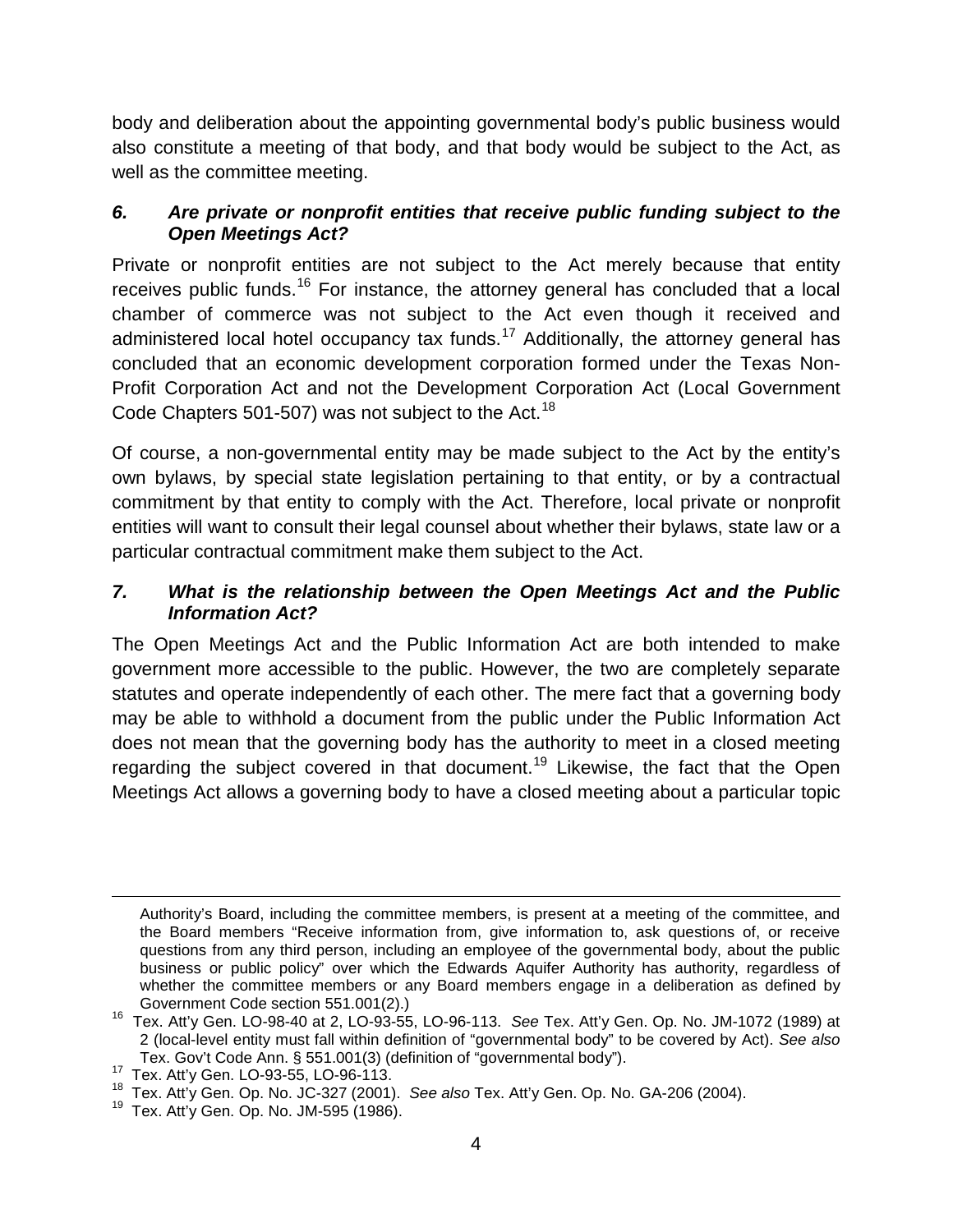does not mean that related documents reviewed in the closed meeting may be withheld from the public. $20$ 

# <span id="page-13-0"></span>**II. Notice Provisions under the Act**

### <span id="page-13-1"></span>*8. Where and for how long must an open meeting notice be posted?*

The Act requires that the notice for each open meeting be posted on a bulletin board at a place readily accessible to the public at all times in the county courthouse,  $21$  school district's central administrative office<sup>[22](#page-13-5)</sup> or various locations for districts or political subdivisions that extend into a certain number of counties.<sup>[23](#page-13-6)</sup> A city can post its notice on a physical or electronic bulletin board at a place readily accessible to the public at all times in the city hall.<sup>[24](#page-13-7)</sup> The notice must be posted for at least 72 hours before the scheduled meeting.<sup>[25](#page-13-8)</sup>

Certain governing bodies that maintain an Internet website are required to concurrently post a notice or an agenda on the Internet.<sup>[26](#page-13-9)</sup> Once those governing bodies make a good-faith attempt to post their notice on the Internet for the required time, the governing bodies satisfy the requirement of having the physical posting accessible to the public at all times, and the physical posting only has to be readily accessible to the public during the governing bodies' normal business hours.<sup>[27](#page-13-10)</sup>

Notice for an emergency meeting must follow the same procedure. However, the notice is only required to be posted two hours before the scheduled meeting, and it must state the reason for the emergency meeting.<sup>[28](#page-13-11)</sup>

#### <span id="page-13-2"></span>*9. Is a governing body or an economic development corporation required to publish notice on its Internet website?*

The Act requires cities, counties, school districts, junior colleges, junior college districts, economic development corporations and regional mobility authorities to publish notice

<span id="page-13-3"></span> <sup>20</sup> *City of Garland v. The Dallas Morning News*, 22 S.W.3d 351, 366-67 (Tex. 2000); Tex. Att'y Gen. ORD-605 (1992) (names of applicants discussed in executive session are not confidential under Public Information Act); ORD-485 (1987) (investigative report considered in executive session may

<span id="page-13-6"></span><span id="page-13-5"></span>

<span id="page-13-4"></span>not be withheld).<br>
<sup>21</sup> Tex. Gov't Code Ann. § 551.049.<br>
<sup>22</sup> *Id.* § 551.051.<br>
<sup>23</sup> *Id.* §§ 551.053 (districts or political subdivision extending in to four or more counties); 551.054 (district or political subdivisions

<span id="page-13-7"></span>or political subdivisions extending into fewer than four counties). 24 Tex. Gov't Code Ann. § 551.050. *See City of San Antonio v. Fourth Court of Appeals*, 820 S.W.2d 762, 768 (Tex. 1991) (posting in a kiosk immediately outside city hall is also permissible).<br><sup>25</sup> Tex. Gov't Code Ann. § 551.043(a).<br>*26 Id.* §§ 551.056, .043(b).<br><sup>27</sup> *Id.* § 551.043(b)(1)-(3).<br><sup>28</sup> *Id.* § 551.045.

<span id="page-13-8"></span>

<span id="page-13-9"></span>

<span id="page-13-10"></span>

<span id="page-13-11"></span>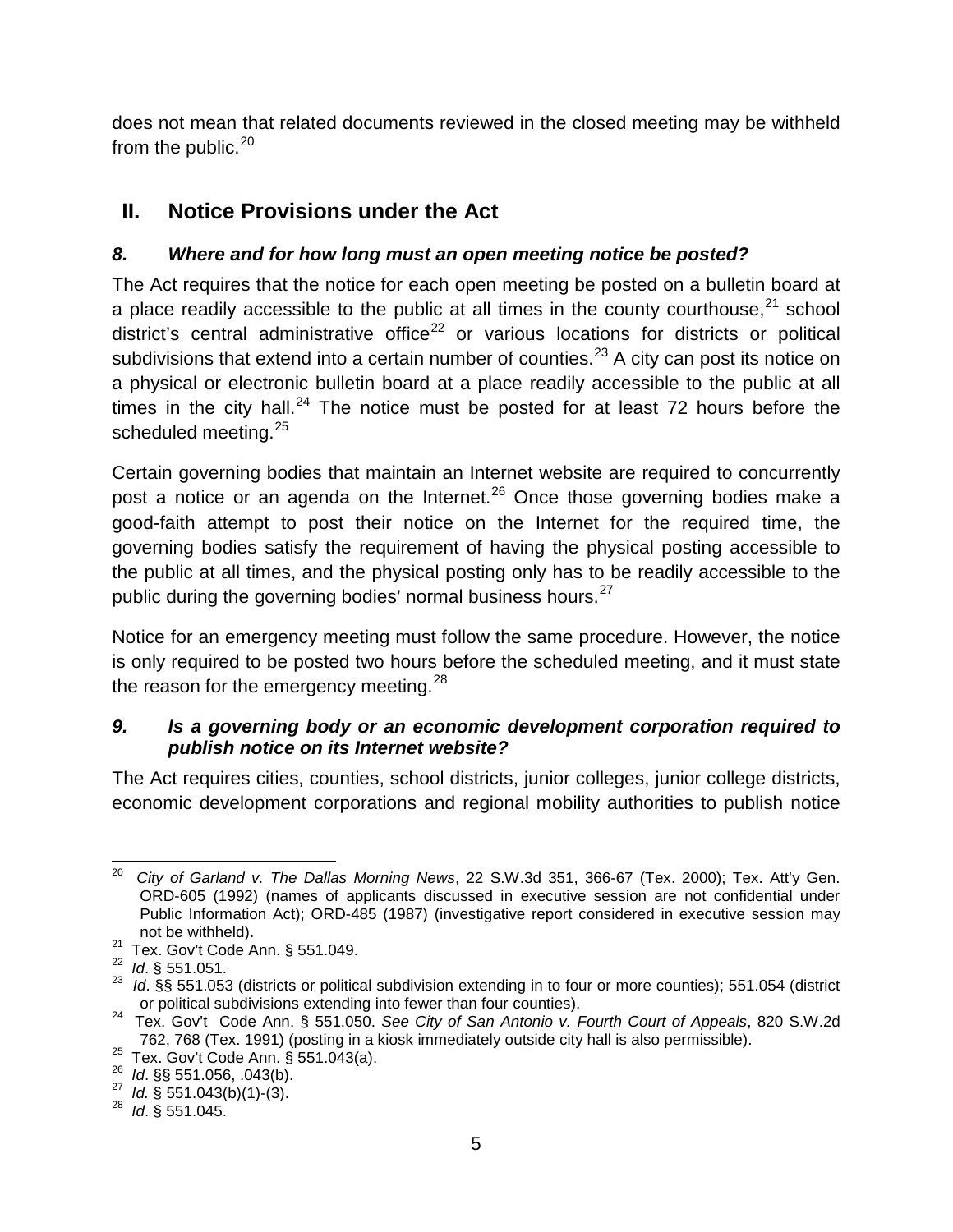of its open meetings on its Internet website, if it maintains an Internet website.<sup>[29](#page-14-3)</sup> Additionally, the following governing bodies or economic development corporations are required to post their agenda, on their Internet websites:<sup>[30](#page-14-4)</sup>

- 1. A city with a population of 48,000 or more;
- 2. A county with a population of 65,000 or more;
- 3. A school district or a junior college district that contains all or part of the area within a city with a population of 48,000 or more;
- 4. An economic development corporation that was created by or for:
	- a. A city with a population of 48,000 or more, or
	- b. A county or district that contains all or part of the area within a city with a population of 48,000 or more; or
- 5. A regional mobility authority.

The validity of an Internet posting of the notice or agenda made in good faith by the governmental body or the economic development corporation is not affected by the failure to comply with this requirement due to technical problems beyond the control of the governmental body or economic development corporation.<sup>[31](#page-14-5)</sup>

#### <span id="page-14-0"></span>*10. Is a governmental body required to publish notice of its open meetings in the newspaper?*

The Act does not require a governmental body to publish notice in the newspaper.

#### <span id="page-14-1"></span>*11. What information is required to be in the posted notice under the Open Meetings Act?*

The Act requires that the posted notice of an open meeting contain the date, hour, place and subject of each meeting.<sup>[32](#page-14-6)</sup>

#### <span id="page-14-2"></span>*12. How specific does the subject of the posted notice need to be?*

<span id="page-14-9"></span>The subject of the posted notice has to be sufficient to alert the public, in general terms, of the subjects that will be considered at the meeting.<sup>[33](#page-14-7)</sup> However, descriptions such as "old business," "new business," "other business,"<sup>[34](#page-14-8)</sup> "personnel"<sup>[35](#page-14-9)</sup> and "litigation

<span id="page-14-4"></span><span id="page-14-3"></span><sup>&</sup>lt;sup>29</sup> *Id*. § 551.056(a)-(b).<br><sup>30</sup> *Id*. § 551.056(c). (Note: "Agenda" is not defined by the Act, but Black's Law Dictionary defines "agenda" as "a list of things to be done, as items to be considered at a meeting." "Agenda" and "notice" are often used interchangeably in discussing the Act because of the practice of posting agenda as the notice of a meeting or as an appendix to the notice.)<br><sup>31</sup>*Id*. § 551.056(d).<br><sup>32</sup> Tex. Gov't Code Ann.. § 551.041.<br><sup>33</sup> Tex. Att'y Gen. Op. No. H-662 (1975).<br><sup>34</sup><sup>Id</sup>.

<span id="page-14-5"></span>

<span id="page-14-6"></span>

<span id="page-14-7"></span>

<span id="page-14-8"></span>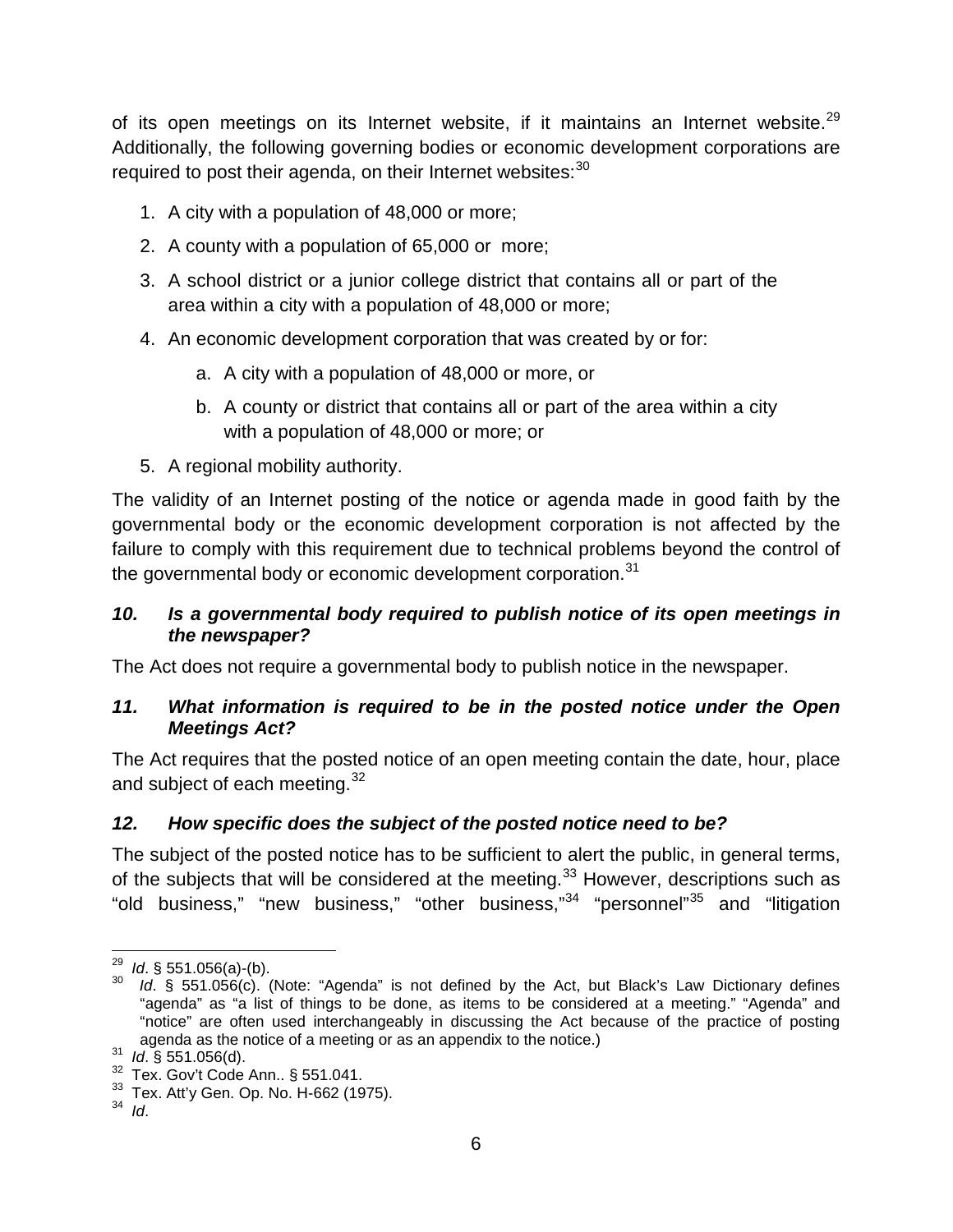matters" $36$  are usually not sufficiently detailed to meet the requirements of the Act.  $37$ Also, the more important the particular subject is to the community, the more specific the posted notice must be. Thus, the phrase "employment of personnel" was held to be a sufficient posting for hiring a school teacher.<sup>[38](#page-15-4)</sup> However, the same court found that this phrase was not sufficient when the school was considering hiring a key supervisor such as a principal.<sup>[39](#page-15-5)</sup>

Finally, a governmental body must be sure that its postings are consistent with prior practice. For example, a Texas court has ruled that a notice calling for "discussion" of a certain item was not sufficient to allow a board to take action on that item when the board's previous notices had always explicitly stated when an action might be taken.<sup>[40](#page-15-6)</sup>

#### <span id="page-15-0"></span>*13. Is a posting indicating "public comment" sufficient notice of the subject to be discussed?*

The attorney general has concluded that "public comment" generally provides sufficient notice under the Act of the subject matter of sessions where members of the general public address a governing body about their concerns. However, this phrase might not be sufficient notice when the governing body, prior to the meeting, is aware or should be aware of the specific topics that may be discussed at the meeting.<sup>[41](#page-15-7)</sup>

#### <span id="page-15-1"></span>*14. Does a posting indicating "employee briefing session" or "staff briefing session" provide sufficient notice of the subjects to be discussed?*

A posting simply indicating "employee briefing session" or "staff briefing session" does not provide the public with sufficient notice as to the subjects that will be discussed at a public meeting.[42](#page-15-8) Unlike sessions involving "public comment," which was discussed above, a governmental body is in a better position to ascertain from its employees or officers in advance what subjects will be addressed in a briefing session.

 <sup>35</sup> *Cox Enters., Inc. v. Bd. of Trustees*, 706 S.W.2d 956 (Tex. 1986). *See also Mayes v. City of DeLeon*, 922 S.W.2d 200 (Tex .App. — Eastland 1996, writ denied); *Point Isabel Indep. Sch. Dist. v. Hinojosa*,

<span id="page-15-3"></span><span id="page-15-2"></span> $^{36}$  Cox Enters., Inc. v. Bd. of Trustees, 706 S.W.2d 956 (Tex. 1986).<br><sup>37</sup> See Tex. Att'y Gen. Op. No. GA-668 (2008). (The city of Corpus Christi's notice "does not sufficiently notify a reader, as a member of the interested public, of the subjects to be addressed at a meeting

<span id="page-15-4"></span>subject to the Open Meetings Act".) <sup>38</sup>*Point Isabel Indep. Sch. Dist. v. Hinojosa*, 797 S.W.2d 176 (Tex. App. — Corpus Christi 1990, writ

<span id="page-15-6"></span>

<span id="page-15-5"></span>denied).<br><sup>39</sup> *Id. River Rd. Neighborhood Ass'n v. S. Tex. Sports*, 720 S.W.2d 551, 557 (Tex. App. — San Antonio<br>1986, writ dism'd w.o.j.)

<span id="page-15-8"></span><span id="page-15-7"></span><sup>&</sup>lt;sup>41</sup> Tex. Att'y Gen. Op. No. JC-169 (2000).<br><sup>42</sup> Id. at 6. See Hays County Water Planning P'ship v. Hays County, 41 S.W.3d 174, 181 (Tex. App. — Austin 2001, pet. denied) (agenda that provided "presentation by Commissioner" considered to be insufficient notice, as nothing in agenda posting indicated subject matter of presentation); Op. Tex. Att'y Gen. No. GA-668 (2008).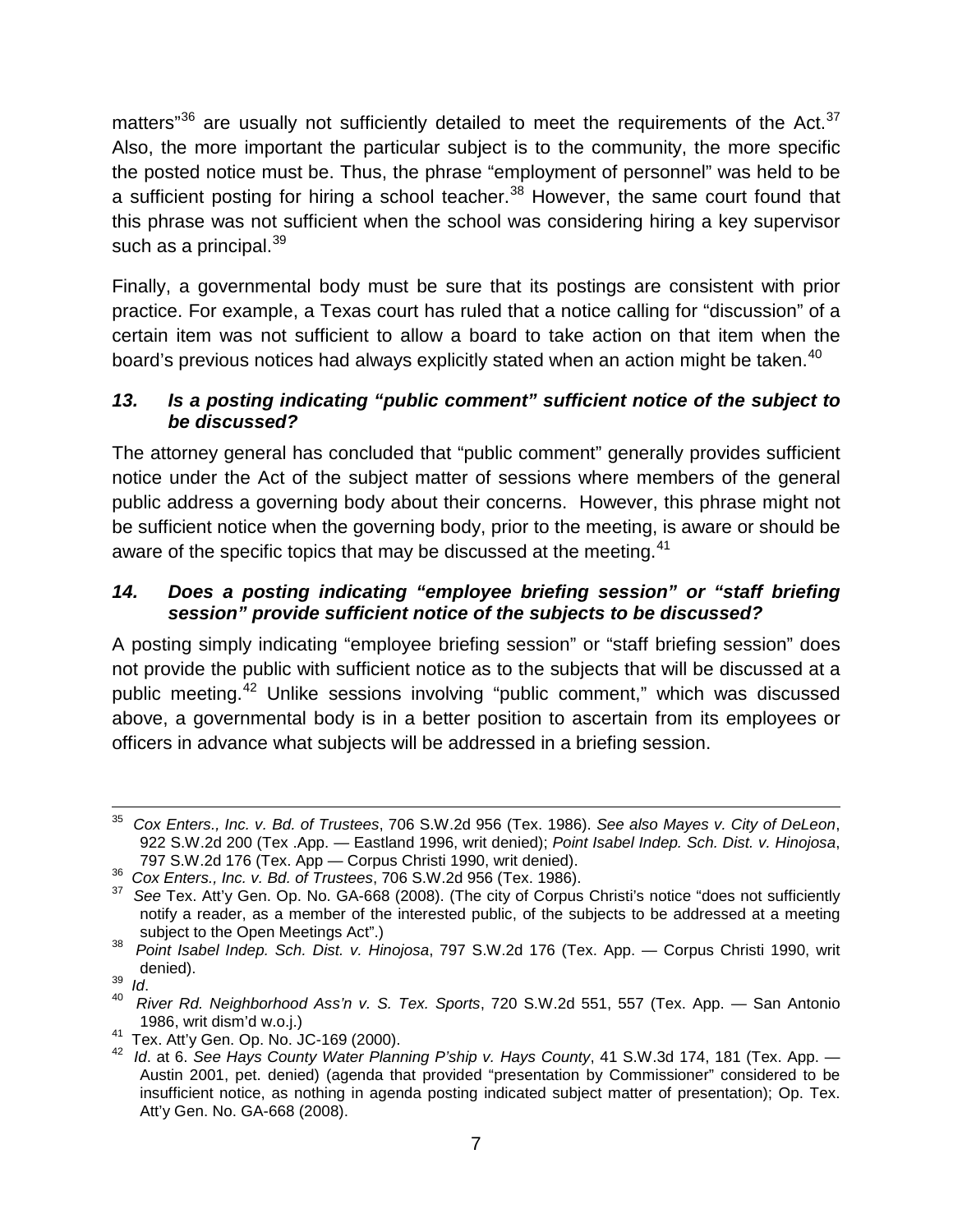#### <span id="page-16-0"></span>*15. Must a posting indicate which subjects will be discussed in a closed meeting?*

The Act does not require the posting to state which items will be discussed in a closed meeting.<sup>[43](#page-16-4)</sup> Nonetheless, some entities indicate in their notices which items will be discussed in open session and which may be discussed in closed or executive session. Should a local entity consistently distinguish between subjects for public deliberation and subjects for a closed meeting, an abrupt departure from this practice could deceive the public and thereby render the notice inadequate. $44$ 

#### <span id="page-16-1"></span>*16. What may members of a governing body do if an unposted issue is raised at an open meeting?*

Members of the governing body may not deliberate or make any decision about an unposted issue at a meeting of the governing body. If an unposted item is raised by members or the general public, the governing body has four options. First, an official may respond with a statement of specific factual information or recite the governmental body's existing policy on that issue.<sup>45</sup> Second, an official may direct the person making the inquiry to visit with staff about the issue. Third, the governing body may offer to place the item on the agenda for discussion at a future meeting.<sup>[46](#page-16-7)</sup> Finally, the governing body may offer to post the matter as an emergency item if it meets the criteria for an emergency posting. (See Section VI for a discussion on emergency meetings.)

#### <span id="page-16-2"></span>*17. May a governing body change the date of its meeting without posting a corrected notice for 72 hours before the meeting starts?*

The Act requires literal compliance.<sup>[47](#page-16-8)</sup> For this reason, a governing body does not have authority to change the date of its meeting without posting the new date for at least 72 hours before the meeting.<sup>48</sup> If the governmental body is presented with an emergency, it could utilize its power to call an emergency meeting which only requires two hours notice. (See Section VI for a discussion on emergency meetings.)

#### <span id="page-16-3"></span>*18. May a governing body change the time of its meeting without posting a corrected notice for 72 hours before the meeting starts?*

The Act requires literal compliance.<sup>[49](#page-16-10)</sup> For this reason, a governing body has no authority to change the time of its meeting without posting the new time for at least 72 hours

<span id="page-16-4"></span> <sup>43</sup> Op. Tex. Att'y Gen. No. JC-57 (1999) at 5. *See also* Tex. Att'y Gen. LO-90-27.

<span id="page-16-9"></span><span id="page-16-8"></span>

<span id="page-16-7"></span><span id="page-16-6"></span><span id="page-16-5"></span><sup>&</sup>lt;sup>45</sup> Tex. Gov't Code Ann. § 551.042(a)(1)-(2).<br><sup>46</sup> *Id.* § 551.042(b).<br><sup>47</sup> Acker v. Tex. Water Comm'n, 790 S.W.2d 299 (Tex. 1990).<br><sup>48</sup> See Tex. Gov't Code Ann. §§ 551.041, .043 (notice must be posted for 72 hours in ad and notice must include place of meeting). <sup>49</sup>*Acker*, 790 S.W.2d 299.

<span id="page-16-10"></span>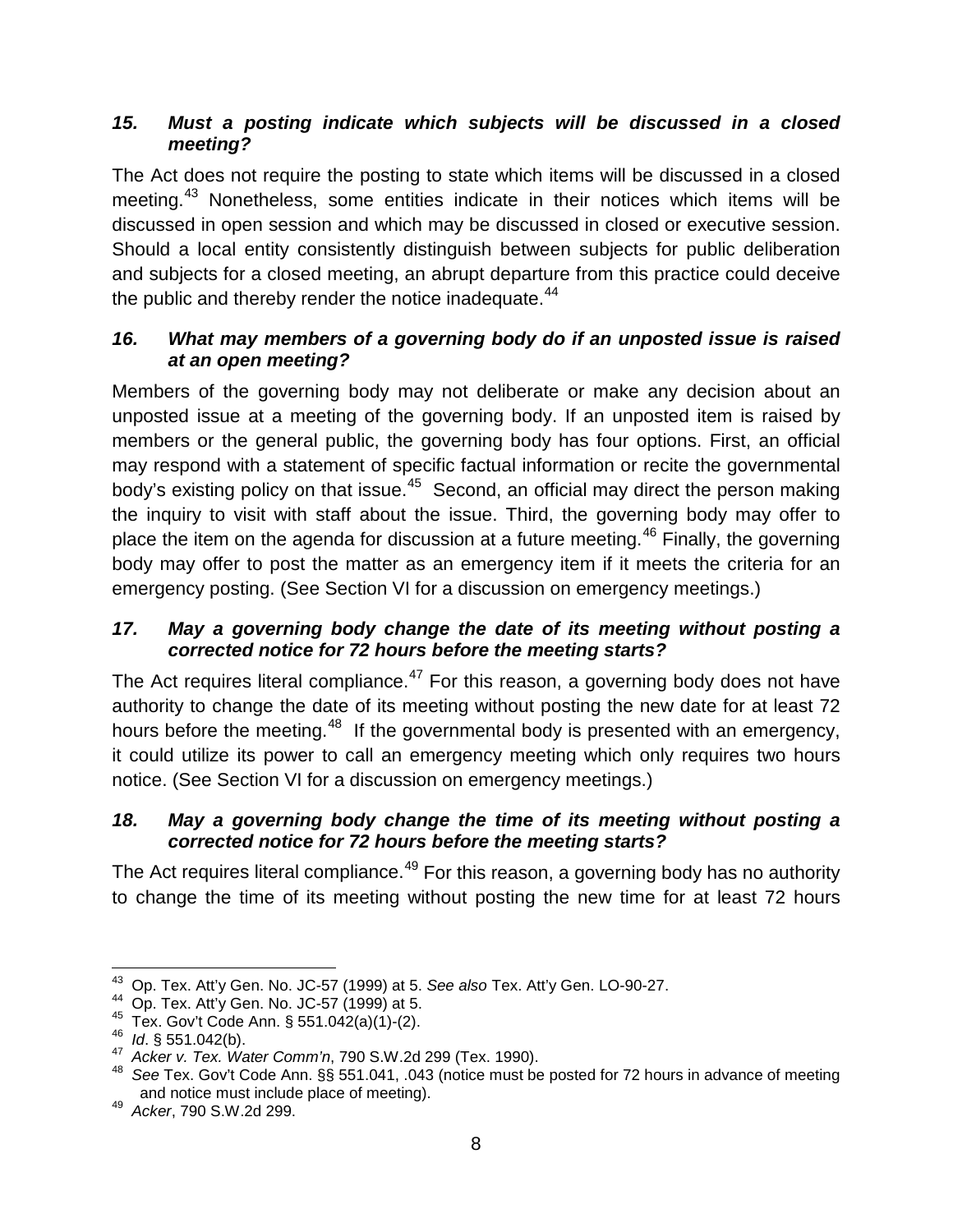before the meeting.<sup>[50](#page-17-3)</sup> Nonetheless, it is not necessarily a violation of the Act if a governing body or one of its committees starts its meeting a little later than the scheduled time. At what point the change in time would present a legal problem would be a fact issue. Local entities should consult their legal counsel if they decide to change a meeting time.

#### <span id="page-17-0"></span>*19. May a governing body change the location of its meeting without posting a corrected notice for 72 hours before the meeting starts?*

The Act requires literal compliance.<sup>[51](#page-17-4)</sup> For this reason, a governing body has no authority to change the location of its meeting without posting the new location for at least 72 hours before the meeting.<sup>[52](#page-17-5)</sup> However, on the day of the meeting, a governing body may change a meeting location to a bigger room within the same building to accommodate a large crowd. Governing bodies should consult their legal counsel if they decide to change a meeting location.

#### <span id="page-17-1"></span>*20. May a governing body continue a meeting to the next day without reposting?*

A governing body may continue an open meeting to the next regular business day without reposting notice if the action is taken in good faith and not to circumvent the Act. If a meeting must be continued again, the governing body must give at least 72 hours notice.<sup>[53](#page-17-6)</sup> Additionally, the attorney general has concluded that an executive session of a public meeting may be continued to the immediate next day if certain procedures are followed.<sup>[54](#page-17-7)</sup>

### <span id="page-17-2"></span>*21. What is required of a governing body to cancel a posted meeting?*

The Act does not set forth any particular requirements for canceling a posted meeting. The Act requires meetings to be properly posted, but it does not require that a meeting actually be held once the meeting has been posted. As a result, the Act does not expressly prohibit a governmental body from canceling a posted meeting at any time unless doing so would violate some other provision of law (e.g., a city charter requirement). It is important to note that once the meeting is canceled or the posted notice is taken down, a governmental body must repost and follow all the requirements of the Act for the rescheduled meeting.

<span id="page-17-3"></span> <sup>50</sup> *See* Tex. Gov't Code Ann. §§ 551.041, .043 (notice must be posted for 72 hours in advance of meeting and notice must include place of meeting). <sup>51</sup>*Acker*, 790 S.W.2d 299.

<span id="page-17-5"></span><span id="page-17-4"></span><sup>52</sup> *See* Tex. Gov't Code Ann. §§ 551.041, .043 (notice must be posted for 72 hours in advance of meeting

<span id="page-17-6"></span>and notice must include place of meeting). <sup>53</sup>*Id*. § 551.0411(a). *See also Rivera v. City of Laredo*, 948 S.W.2d 787 (Tex.App. — San Antonio 1989, writ denied); Op. Tex. Att'y Gen. No. DM-482 (1998) (Section 551.0411 codified the opinion set forth in DM-482 and the Rivera case.).

<span id="page-17-7"></span><sup>&</sup>lt;sup>54</sup> Tex. Att'y Gen. Op. No. JC-285 (2000).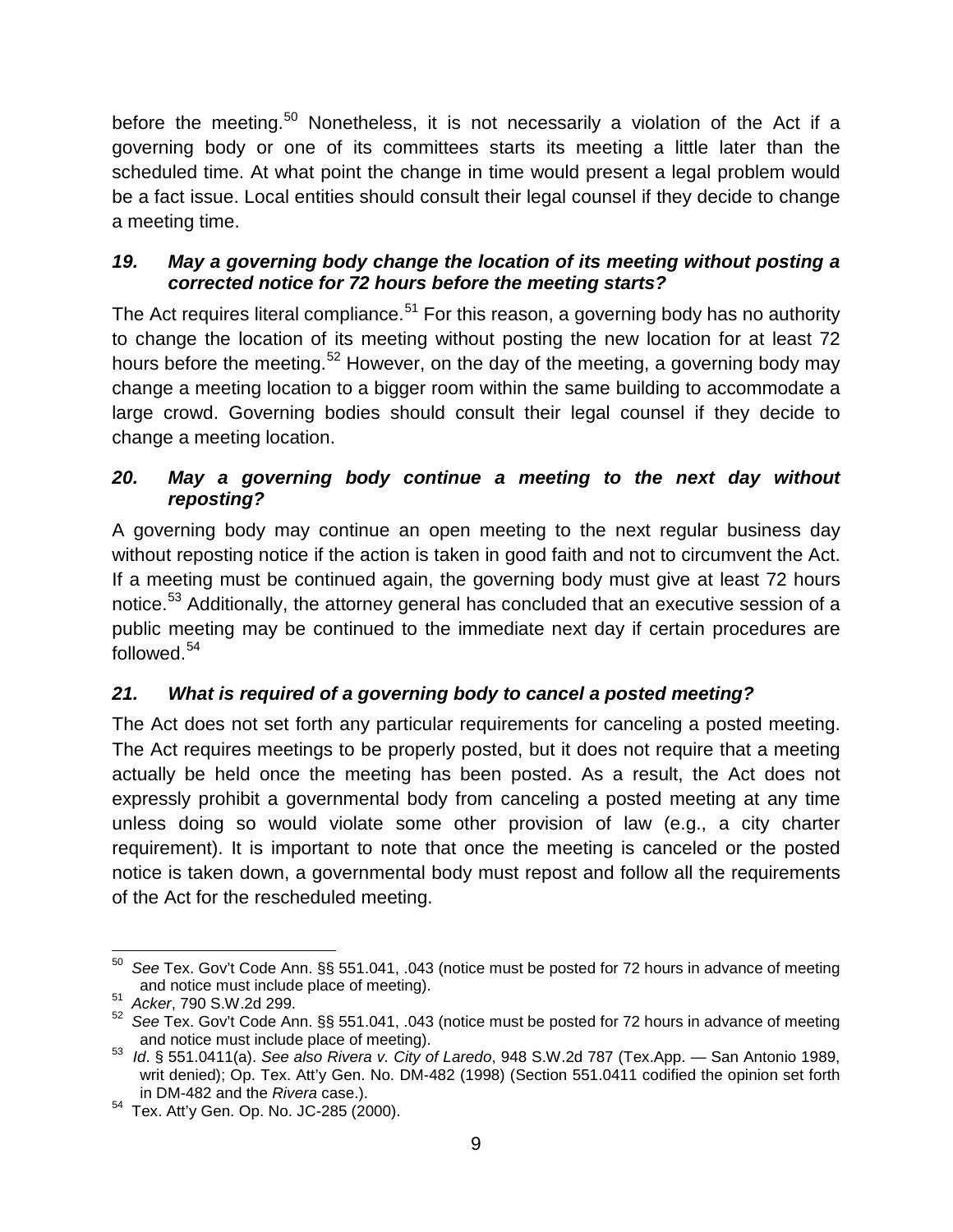### <span id="page-18-0"></span>**III. Effect of Quorum on Issues Concerning the Act**

# <span id="page-18-1"></span>*General Quorum Provisions*

### <span id="page-18-2"></span>*22. What constitutes a quorum for purposes of the Act?*

A quorum is considered by the Act to be a simple majority of the members of the governmental body.[55](#page-18-7) However, certain laws, rules or charters of a governmental body might have specific quorum requirements. Different types of cities have different quorum requirements.[56](#page-18-8) Local entities should check with their legal counsel.

#### <span id="page-18-3"></span>*23. May a governing body hold a meeting if, for any reason, there is not a quorum present?*

A meeting subject to the Act probably cannot be convened unless a quorum is present in the meeting room. In fact, the Texas Supreme Court has ruled that a school board of trustees may not convene its meeting until a quorum is physically present in the same room.[57](#page-18-9) However, Texas case law and attorney general opinions have not addressed whether a properly convened meeting could continue if a quorum is lost due to the later departure or temporary absence of a member of the governing body. In any case, the body could not take any action during a meeting if a quorum was not present.

# <span id="page-18-4"></span>*Application of the Act if Quorum of Governing Body is Present*

#### <span id="page-18-5"></span>*24. Does the Act apply if a quorum of the governing body informally meets and no action or vote is taken on public business?*

The Act applies to a gathering of a quorum of a governing body if it discusses public business, regardless of whether there is any action or vote taken.<sup>[58](#page-18-10)</sup> All requirements under the Act must be followed for such gatherings unless otherwise provided under state law. As noted earlier, the Act's requirements do not apply even when a quorum of the governmental body is present in certain enumerated circumstances. Refer to Section I for the list of the exceptions.

#### <span id="page-18-6"></span>*25. May a quorum of a governing body serve on an appointed board or commission?*

Nothing in the Act would prohibit a quorum of a governing body from serving on a board or commission. However, the meetings of such a board or commission would have to

<span id="page-18-8"></span><span id="page-18-7"></span> <sup>55</sup> Tex. Gov't Code Ann. § 551.001(6). <sup>56</sup>*See* Question 2 of this paper. <sup>57</sup>*Cox Enters*., 706 S.W.2d 956.

<span id="page-18-10"></span><span id="page-18-9"></span><sup>58</sup> *See Bexar Medina Atascosa Water Dist. v. Bexar Medina Atascosa Landowners' Ass'n*, 2 S.W.3d 459, 462 (Tex. App.—San Antonio 1999, pet. denied) (deliberations took place at informational gathering of water district board with landowners in board member's barn, where one board member asked question and another board member answered questions, even though board members did not discuss business among themselves).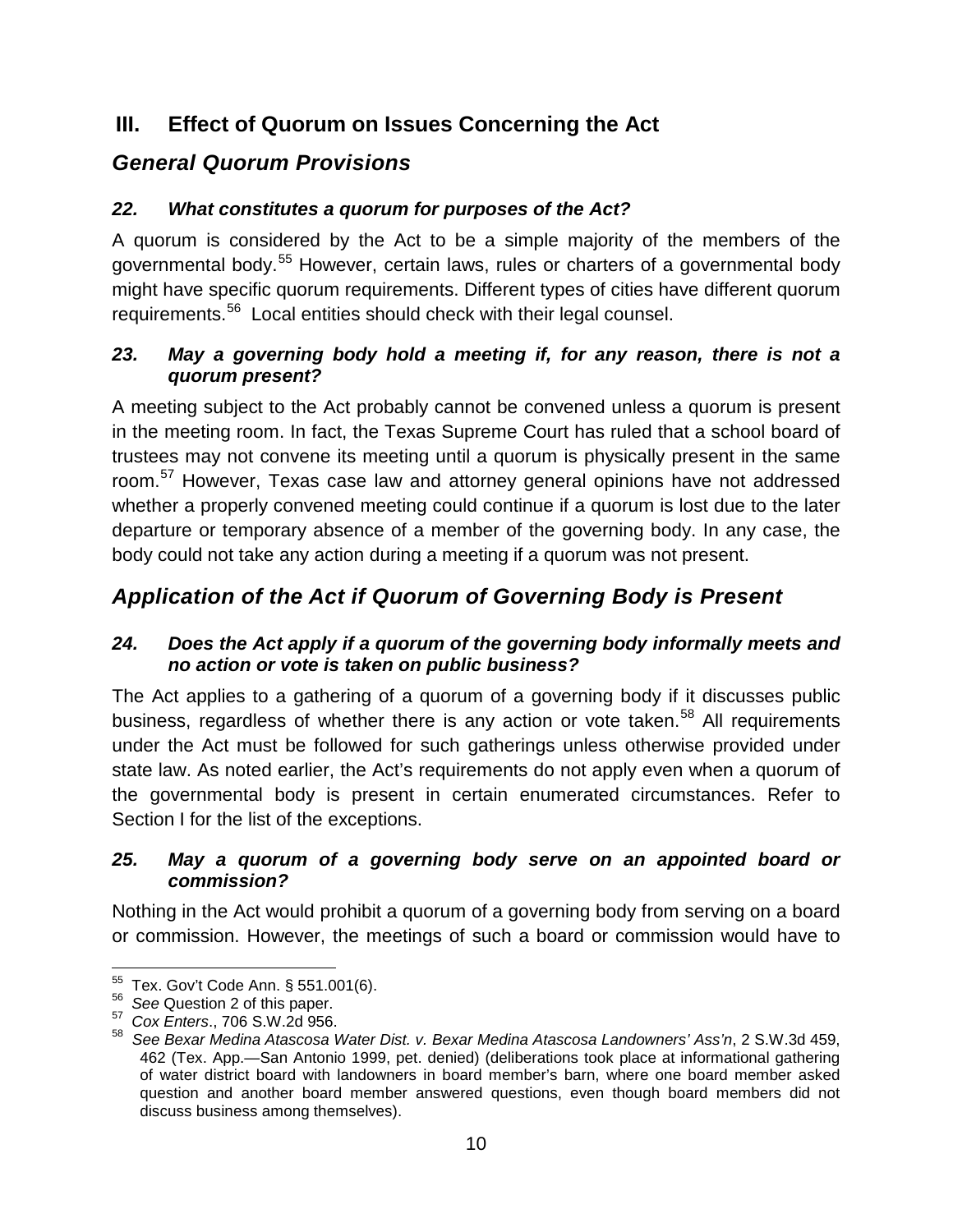meet all the requirements of the Act. Also, it would probably constitute a meeting of the governing body as well.

Additionally, under the common law doctrine of incompatibility, a governing body is prohibited in most circumstances from appointing one of its own members to board positions.[59](#page-19-2) However, in certain situations, Texas statutes or a city charter can specifically allow a governing body to appoint its own members to a board or commission. For example, the Development Corporation Act indicates that a city council may appoint as many as four city council members to serve as board members of a Type B economic development corporation board.<sup>[60](#page-19-3)</sup> A governing body will want to discuss the issue with legal counsel before appointing one of its own members to a board or commission.

#### <span id="page-19-0"></span>*26. May a quorum of members of a governing body sign a group letter or other document without violating the Act?*

If members meet in a quorum without following open meetings procedures to discuss, create and/or sign a group letter or document concerning public business, they could violate the Act.<sup>[61](#page-19-4)</sup> For example, circulation of a claim, bill or invoice among members for approval of payment in writing without discussion at a meeting would violate the Act. $62$ Such communications are best considered at posted open meetings, and any signatures should be executed in response to a vote at the meeting on the issue. Also, it may be a violation of the Act if the members meet or communicate by phone, memo, email or social media<sup>[63](#page-19-6)</sup> in numbers less than a quorum with the specific intent of circumventing the Act regarding a group letter or document.<sup>[64](#page-19-7)</sup>

#### <span id="page-19-1"></span>*27. May a quorum of members of a governing body attend a committee meeting of the governmental body?*

A quorum of members of a governing body may attend a committee meeting. However, the attendance of a quorum would constitute a meeting of the governing body that would require compliance with the Act in certain circumstances. In Attorney General Opinion JC-313, the attorney general concluded that if enough members of a governmental body attended a meeting of a component committee on which some members of the governmental body sit so that a quorum of the governmental body is present, then the committee would be subject to the Act, regardless of whether the

<span id="page-19-4"></span>

<span id="page-19-6"></span><span id="page-19-5"></span>

<span id="page-19-3"></span><span id="page-19-2"></span><sup>&</sup>lt;sup>59</sup> See Ehlinger v. Clark, 8 S.W.2d 666 (Tex. 1928)<br><sup>60</sup> See Tex. Loc. Gov't Code Ann. § 505.052(c).<br><sup>61</sup> Tex. Att'y Gen. Op. No. DM-95 (1992).<br><sup>62</sup> Tex. Att'y Gen. Op. No. JC-307 (2000).<br><sup>63</sup> See Tex. Gov't Code Ann. § policy without it counting as a meeting on an online message board if the requirements are met.) Tex. Gov't Code Ann. § 551.143.

<span id="page-19-7"></span>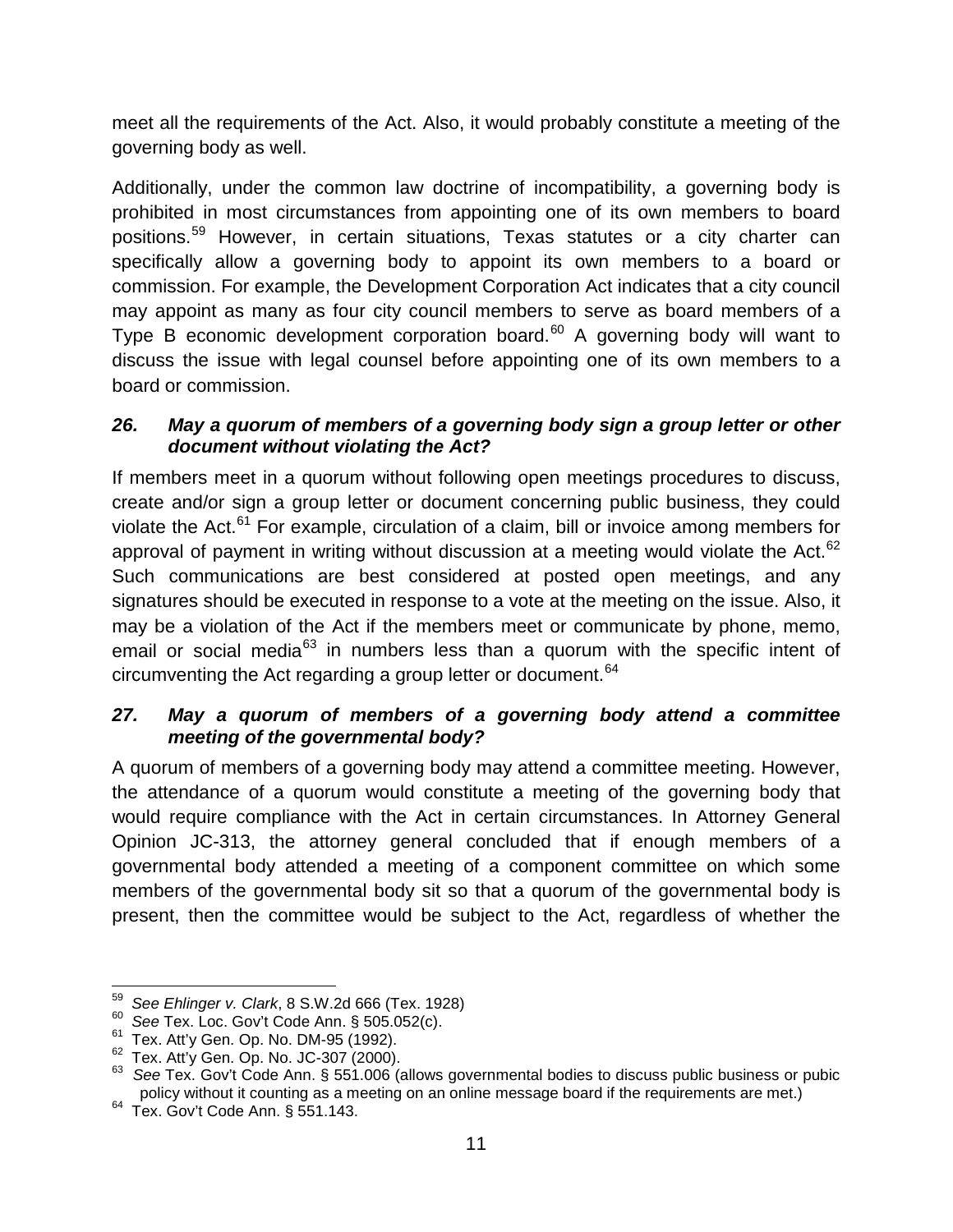committee members or any members of the governmental body spoke or otherwise engaged in deliberations.<sup>[65](#page-20-4)</sup>

#### <span id="page-20-0"></span>*28. May a quorum of the members of the governing body attend a state legislative committee meeting without violating the Act?*

The attendance of a quorum of a governmental body at a meeting of a state legislative committee or agency does not constitute a meeting of that body, provided deliberations at the meeting by the members of that body consist only of publicly testifying at the meeting, publicly commenting at the meeting, or publicly responding at the meeting to questions asked by a member of the state legislative committee or agency.<sup>[66](#page-20-5)</sup>

#### <span id="page-20-1"></span>*29. Could a gathering of less than a quorum of current board members with board members who have been elected, but not sworn in, constitute a quorum?*

No. The board members who have been elected, but not sworn in, would not count toward a quorum of the board under the Act. $67$ 

# <span id="page-20-2"></span>*Application of the Act to Gatherings of Less Than a Quorum*

#### <span id="page-20-3"></span>*30. Is a gathering of less than a quorum of a governing body subject to the Act?*

A gathering of less than a quorum of the governing body is not generally subject to the Act. However, if a standing committee or subgroup of the governmental body meets and a discussion of public business occurs, it is advisable that such gatherings also be posted and conducted as open meetings. Moreover, if the governing body routinely approves decisions of a subcommittee consisting of less than a quorum of the governing body, the subcommittee must comply with the Act.<sup>[68](#page-20-7)</sup>

State law also provides that if less than a quorum of the governing body gathers to intentionally or knowingly circumvent the Act, criminal penalties can be imposed against the participating officials.<sup>[69](#page-20-8)</sup> In other words, if members are holding their discussion of public business in numbers less than a quorum to avoid meeting the requirements of the Act, criminal prosecution can result.

<span id="page-20-4"></span> $65$  Tex. Att'y Gen. Op. No. JC-313 (2000).<br> $66$  Tex. Gov't Code Ann. § 551.0035.

<span id="page-20-5"></span>

<span id="page-20-6"></span><sup>67</sup> Tex. Att'y Gen. Op. No. GA-0355 (2005). <sup>68</sup>*Willmann*, 123 S.W.3d at 480.

<span id="page-20-7"></span>

<span id="page-20-8"></span><sup>&</sup>lt;sup>69</sup> Tex. Gov't Code Ann. §551.143.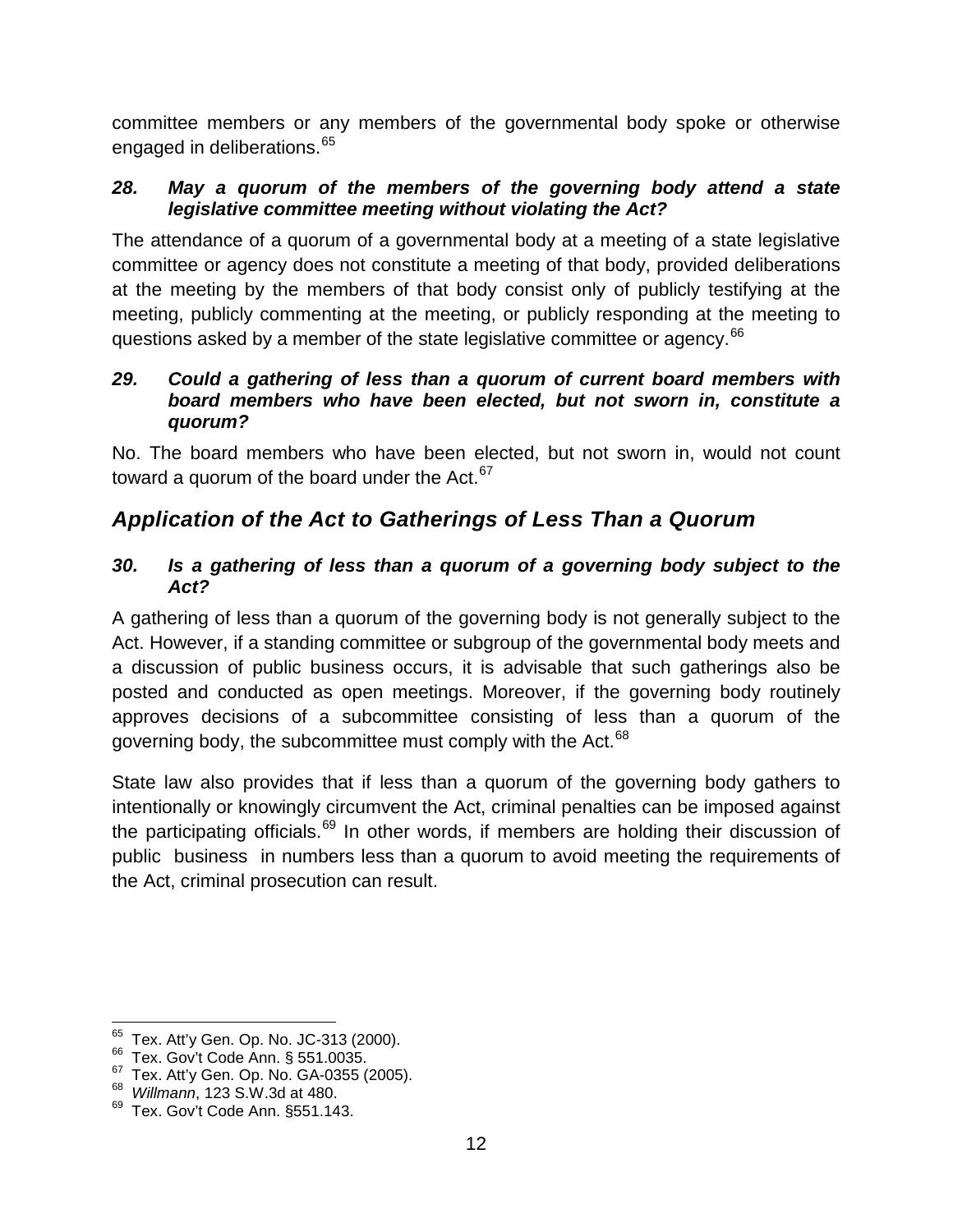#### <span id="page-21-0"></span>*31. May less than a quorum of members of the governing body meet with public or private groups without posting the gathering as an open meeting?*

It is common for several members to be present at a private or public gathering that is sponsored by another entity. The Act does not require that the gathering be treated as an open meeting if less than a quorum of members is present. However, as noted above, an official faces potential criminal penalties if such gatherings are used with the intent of circumventing a discussion of public business at an open meeting.<sup>[70](#page-21-3)</sup>

#### <span id="page-21-1"></span>*32. May less than a quorum of members of the governing body talk over the phone without violating the Act?*

The mere fact that less than a quorum of members of a governing body talk over the phone does not in itself constitute a violation of the Act. However, if members are using telephone conversations to conduct their deliberations about public business, there may be potential criminal violations.<sup>[71](#page-21-4)</sup> Physical presence in one place is not necessary to violate the Act.<sup>[72](#page-21-5)</sup> It remains a fact issue whether certain phone conversations between less than a quorum of members would be a violation of the Act. $73$ 

#### <span id="page-21-2"></span>*33. May less than a quorum of members of the governing body sign a group letter or other document without violating the Act?*

It is a fact issue whether the presence of less than a quorum of the governmental body's members' signatures on a group letter or other document constitutes a violation of the Act. For example, if the members at some time knowingly met in numbers less than a quorum to discuss signing the document or otherwise communicate by phone, memo or email in order to circumvent the Act, a violation of the Act would have occurred.<sup>[74](#page-21-7)</sup>

<span id="page-21-6"></span><span id="page-21-5"></span>

<span id="page-21-4"></span><span id="page-21-3"></span><sup>&</sup>lt;sup>70</sup> See Id.<br><sup>71</sup> See Id.<br><sup>72</sup> Tex. Att'y Gen. Op. No. DM-95 (1992).<br><sup>73</sup> See Hitt v. Mabry, 687 S.W.2d 791 (Tex. App. — San Antonio 1985, no writ) (school trustees violated Act by telephone conferencing). *But see Harris County Emergency Serv, Dist. #1 v. Harris County Emergency Corps*, 999 S.W.2d 163 (Tex. App. — Houston [14th Dist.] 1999, no writ) (evidence that one board member of a five-member county emergency service district occasionally used telephone to discuss agenda for future meetings with one other board member did not amount to Act violation).

<span id="page-21-7"></span>to discuss agenda for future meetings with one other board member did not amount to Act violation). <sup>74</sup>*See Willmann*, 123 S.W.3d at 480; Tex. Att'y Gen. Op. Nos. JC-307 (2000), DM-95 (1992). *See also Esperanza Peace and Justice Center v. City of San Antonio*, 316 F. Supp. 2d 433 (W.D. Tex. 2001) (discussion of an illegal "walking quorum" facilitated by mayor and city manager).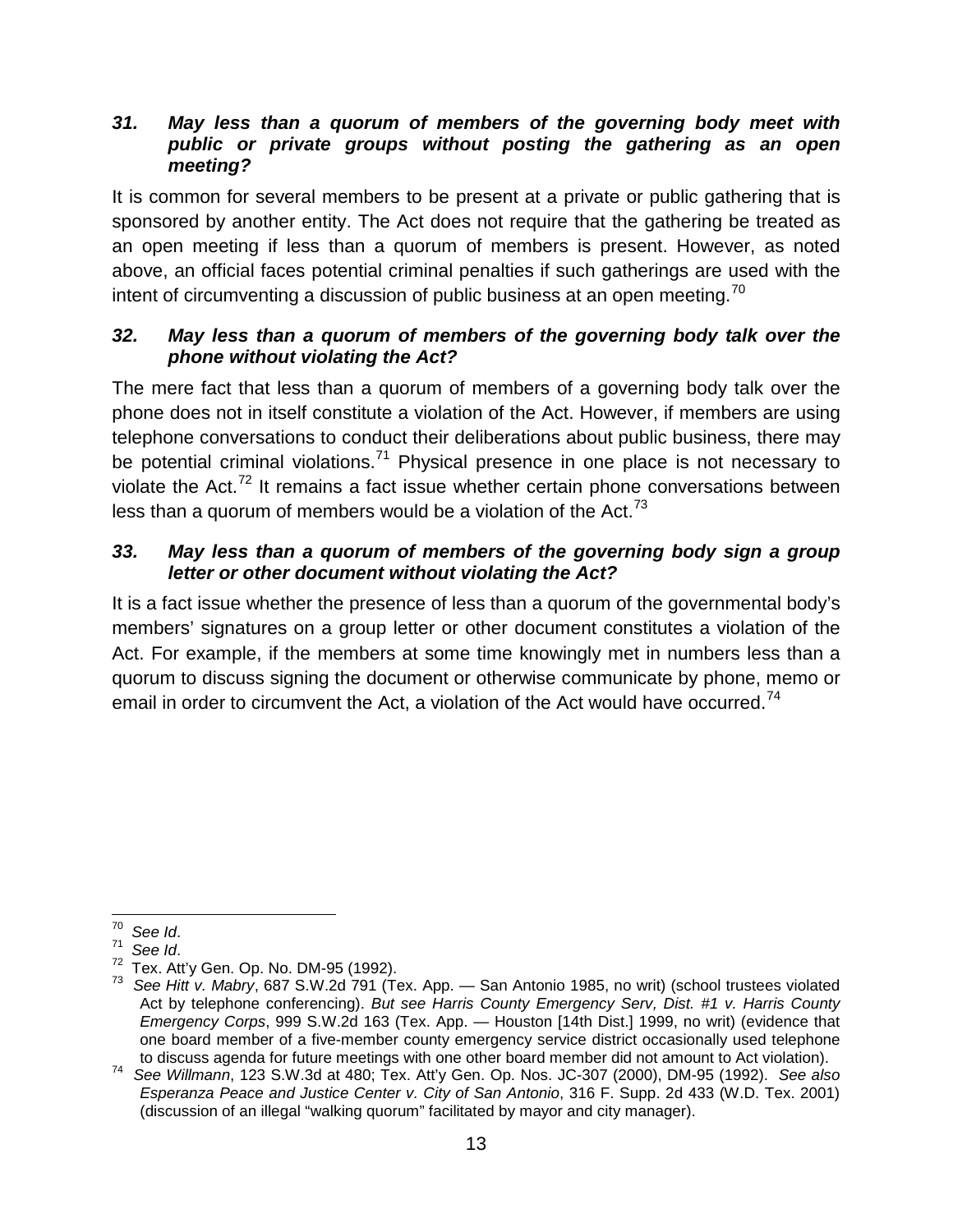### <span id="page-22-0"></span>**IV. Regular Open Meetings**

### <span id="page-22-1"></span>*Adoption of Procedural Guidelines to Administer the Act*

#### <span id="page-22-2"></span>*34. Does state law set out procedural rules that apply to open meetings?*

Relatively few procedural rules are contained in the Act for meetings of a governmental body. All meetings must be properly posted, and a governmental body is limited in how it can respond to inquiries about issues that are not listed on its notice. Additionally, during all meetings, minutes of the meeting must be kept, and certain procedures must be followed when holding a closed meeting.

However, state law does not impose general rules of parliamentary procedure for open meetings. For example, the Act does not specify rules on how many readings of an ordinance are required, who may make a motion, or whether a motion must be seconded. In order to answer these questions, a governing body must consult any applicable state laws and any rules of procedure that it has adopted.<sup>[75](#page-22-4)</sup>

#### <span id="page-22-3"></span>*35. Does the Act give individual members of the governing body a right to place items on an open meeting agenda?*

The Act does not specifically address the power of individual officials to place items on the agenda for a meeting. However, the attorney general has ruled that the City of Dallas, a home rule city, may adopt a local provision that requires the consensus of several council members to place an item on the agenda.<sup>[76](#page-22-5)</sup> In Attorney General Opinion DM-228, the attorney general concluded that individual county commissioners have a right to place items on the agenda for a county commissioner's court meeting.<sup>[77](#page-22-6)</sup> A home rule city, a general law city, or other political subdivision that has not adopted a procedure to place items on an open meeting agenda should consult its legal counsel regarding this issue.<sup>[78](#page-22-7)</sup>

<span id="page-22-4"></span> $75$  Tex. Att'v Gen. Op. No. GA-412 (2006) (stating that a governmental body may adopt Robert's Rules of Order if the adopted provisions are consistent with the Act and other applicable statues). *See* Tex. Loc. Gov't Code Ann. § 22.038(c) (the governing body of a Type A general law may determine the rules of its proceedings); Tex. Att'y Gen. Op. No. DM-473 (1998) (home rule city is authorized to adopt reasonable rules of procedure as long as they are not inconsistent with the constitution,

<span id="page-22-5"></span>

<span id="page-22-7"></span><span id="page-22-6"></span>

statutes or city charter provisions).<br><sup>76</sup> Tex. Att'y Gen. Op. No. DM-473 (1998).<br><sup>77</sup> Tex. Att'y Gen. Op. No. DM-228 (1993).<br><sup>78</sup> See Tex. Att'y Gen. Op. No. JM-63 (1983).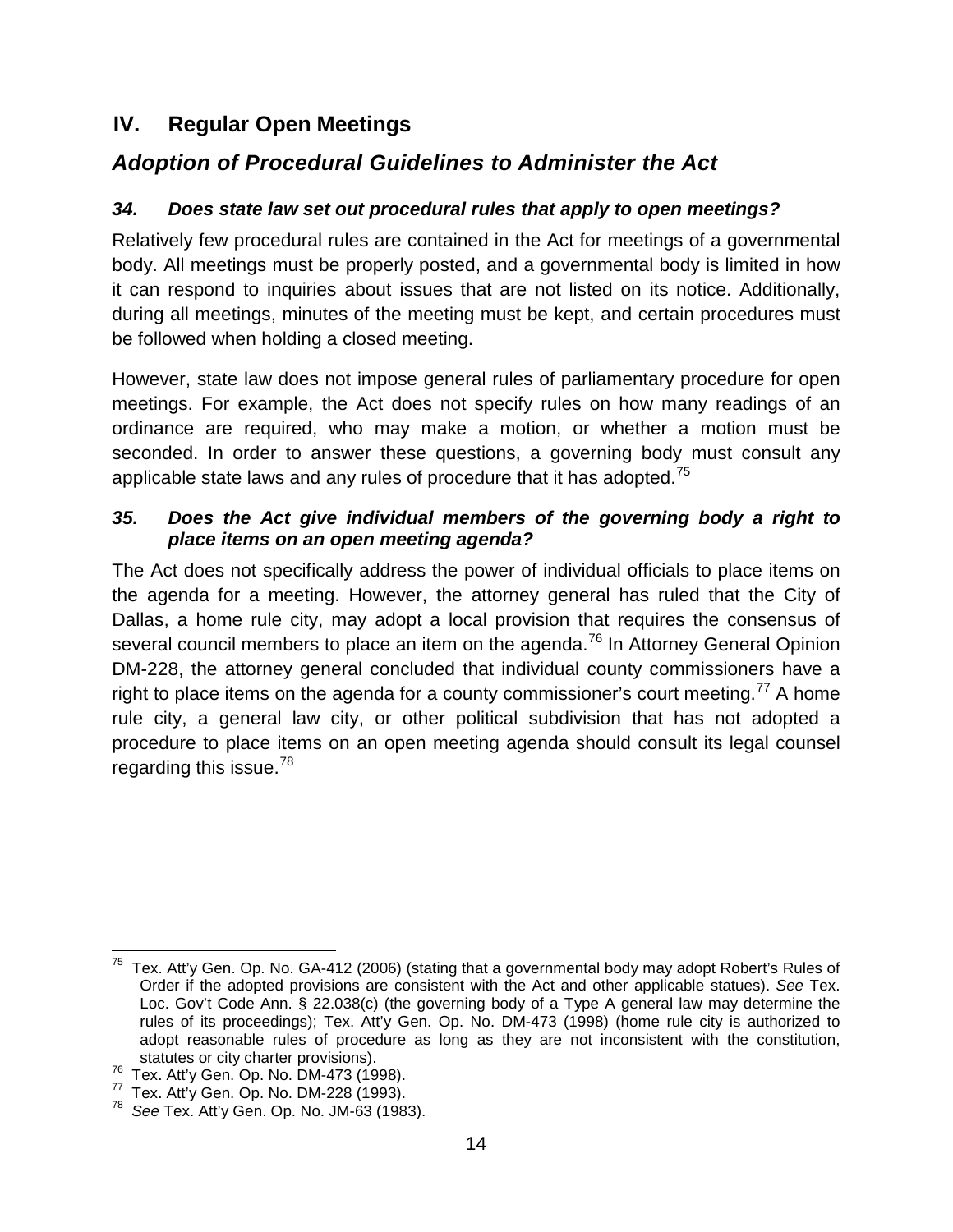#### <span id="page-23-0"></span>*36. What is the role or power of the mayor or county judge during an open meeting?*

The mayor or county judge serves as the presiding officer during an open meeting.<sup>[79](#page-23-2)</sup> However, the Act itself does not define any specific powers of a mayor or county judge regarding the open portion of a meeting.

#### <span id="page-23-1"></span>*37. May a mayor or county judge vote on items or second motions that are made at an open meeting?*

The Act does not address when a mayor or a county judge may vote on an item during an open meeting.

- **Home Rule Cities**: the power of the mayor to cast a vote is generally addressed in the city charter.
- **General Law Type A Cities**: state law specifies that the mayor may vote only in the case of a tie. $80<sup>80</sup>$  $80<sup>80</sup>$
- **General Law Type B Cities**: State statutes do not address whether a mayor in a Type B general law city may vote on items. Some legal analysts have concluded that the mayor of a Type B city may vote on all items, even when there is not a tie. $81$
- **General Law Type C Cities**: Again, state statutes do not address whether a mayor in a Type C general law city may vote on items. Whether mayors of a Type C city may vote on all items, might depend on the population of the Type C city. $82$
- **Counties**: the county judge is a full voting member of the commissioners  $c$ ourt. $83$

Also, the Act does not address who can or cannot make a second motion. As to who may make second motions, the answer would depend on what rules of parliamentary procedure have been adopted by the governmental body.

<span id="page-23-2"></span>See Tex. Const. Art. V, § 18(b) (county judge is the presiding officer of the county commissioners court); Tex. Loc. Gov't Code Ann. §§ 22.037 (mayor is presiding office, in a Type A general law city), 23.027 (mayor is president of a Type B general law city), 51.051(a) (Type C general law city with population between 501 through 4,999 has the powers of a Type A general law city), 51.051(b) (Type C general law city with population of 201 through 500 has the powers of a Type B general law city);<br>81.001(b) (If present, county judge is the presiding officer of the commissioners court).

<span id="page-23-4"></span><span id="page-23-3"></span> $80$ <br>
Tex. Loc. Gov't Code Ann. § 22.037(a).<br>  $81$  Alan J. Bojorquez, *Texas Municipal Law and Procedure Manual* § 1.23(2) (6th ed. 2015).<br>  $82$  See Tex. Loc. Gov't Code Ann. §§ 51.051, .052.

<span id="page-23-6"></span><span id="page-23-5"></span><sup>83</sup> *Id*. § 81.001(a). *See* Op. Tex. Att'y Gen. Nos. O-2145 (1940); O-1716 (1939).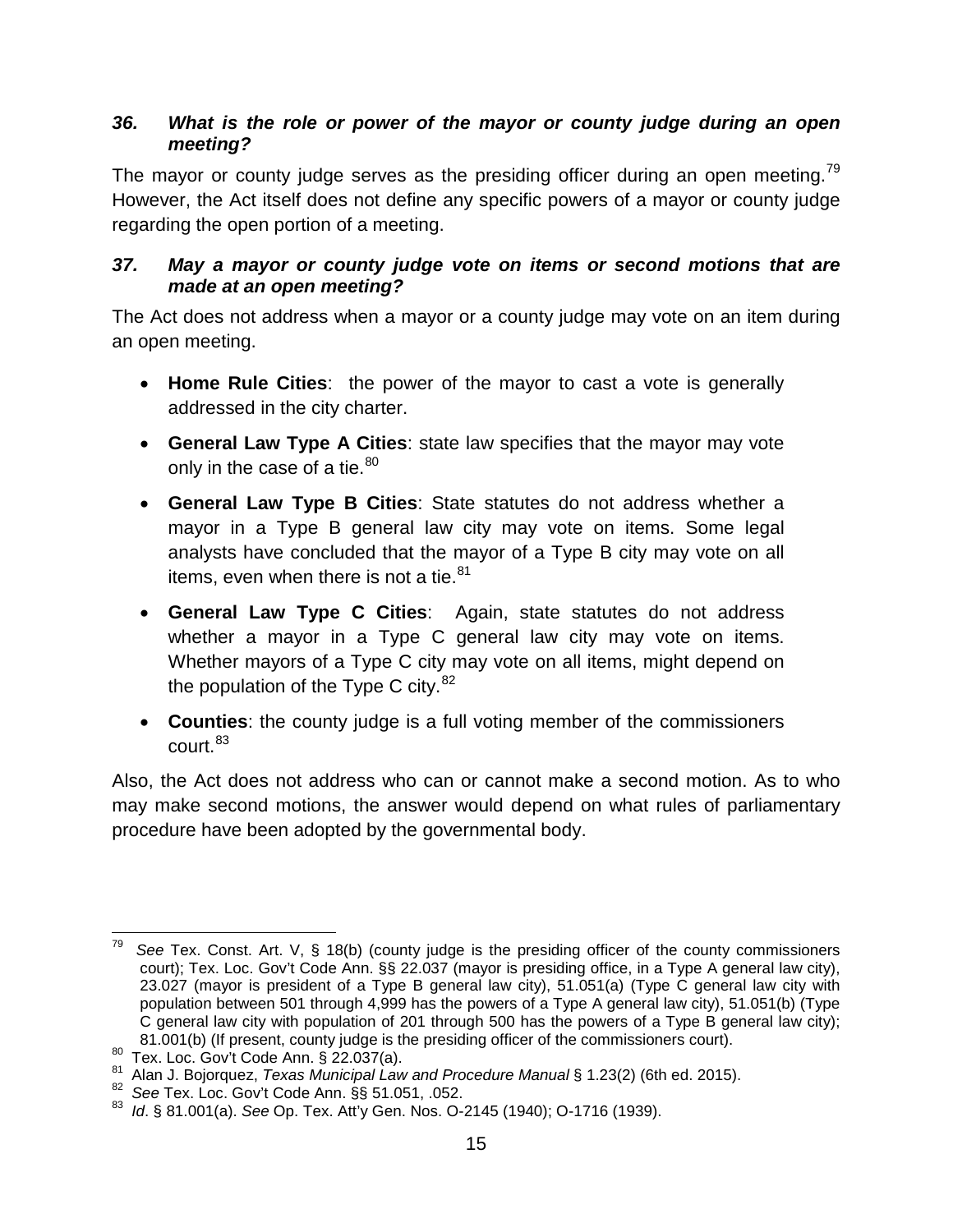#### <span id="page-24-0"></span>*38. May members of a governing body enter their votes by proxy on an item without attending the meeting?*

Though the Act does not address voting by proxy, the attorney general has opined that a member of a governing body may not vote by proxy.<sup>84</sup> A member of a governing body must be present at a meeting in order to deliberate and to vote.<sup>[85](#page-24-3)</sup>

#### <span id="page-24-1"></span>*39. May a governing body hold an open meeting by teleconference?*

A meeting of a governing body may be held by teleconference call only if:

- 1. An emergency or public necessity exists; and
- 2. It is difficult or impossible to convene a quorum at one location, or
- 3. The meeting is held by an advisory board. $86$

When holding such a meeting, there are several procedural requirements that must be met:

- 1. The meeting must be posted and open to the public in the same manner as a regular meeting.<sup>[87](#page-24-5)</sup> The governmental body is not required to state in the agenda that the meeting will be held by telephone conference call pursuant to the Act.<sup>[88](#page-24-6)</sup>
- 2. The meeting must be held in the same place where meetings of the governing body are usually held.<sup>[89](#page-24-7)</sup>
- 3. The identity of each speaker must be clearly stated prior to that person speaking.<sup>[90](#page-24-8)</sup>
- 4. The meeting must be set up to provide two-way communications throughout the entire meeting.
- 5. All portions of the meeting (other than executive sessions) must be audible to the public, including the entire conference call. $91$
- 6. The meeting must be recorded and a copy of the recording must be made available to the public.

<span id="page-24-2"></span> $^{84}$  Tex. Att'y Gen. LO-94-028.<br> $^{85}$  Op. Tex. Att'y Gen. Nos. DM-207 (1993); JM-584 (1986).

<span id="page-24-4"></span><span id="page-24-3"></span> $86$  Tex. Gov't Code Ann. § 551.125(b). (Note: There are specific governing bodies that have specific statutes within the Act regarding teleconferencing. The governing body will want to check with its legal counsel to make sure the right statute is being used for your governing body. *See* Tex. Gov't

<span id="page-24-6"></span><span id="page-24-5"></span><sup>&</sup>lt;sup>87</sup> Id. § 551.125(c).<br><sup>88</sup> Tex. Att'y Gen. Op. No. JC-352 (2001).<br><sup>89</sup> Tex. Gov't Code Ann. § 551.125(d).<br><sup>90</sup> Id. § 551.125(f). <sup>91</sup> Id. § 551.125(e).

<span id="page-24-7"></span>

<span id="page-24-8"></span>

<span id="page-24-9"></span>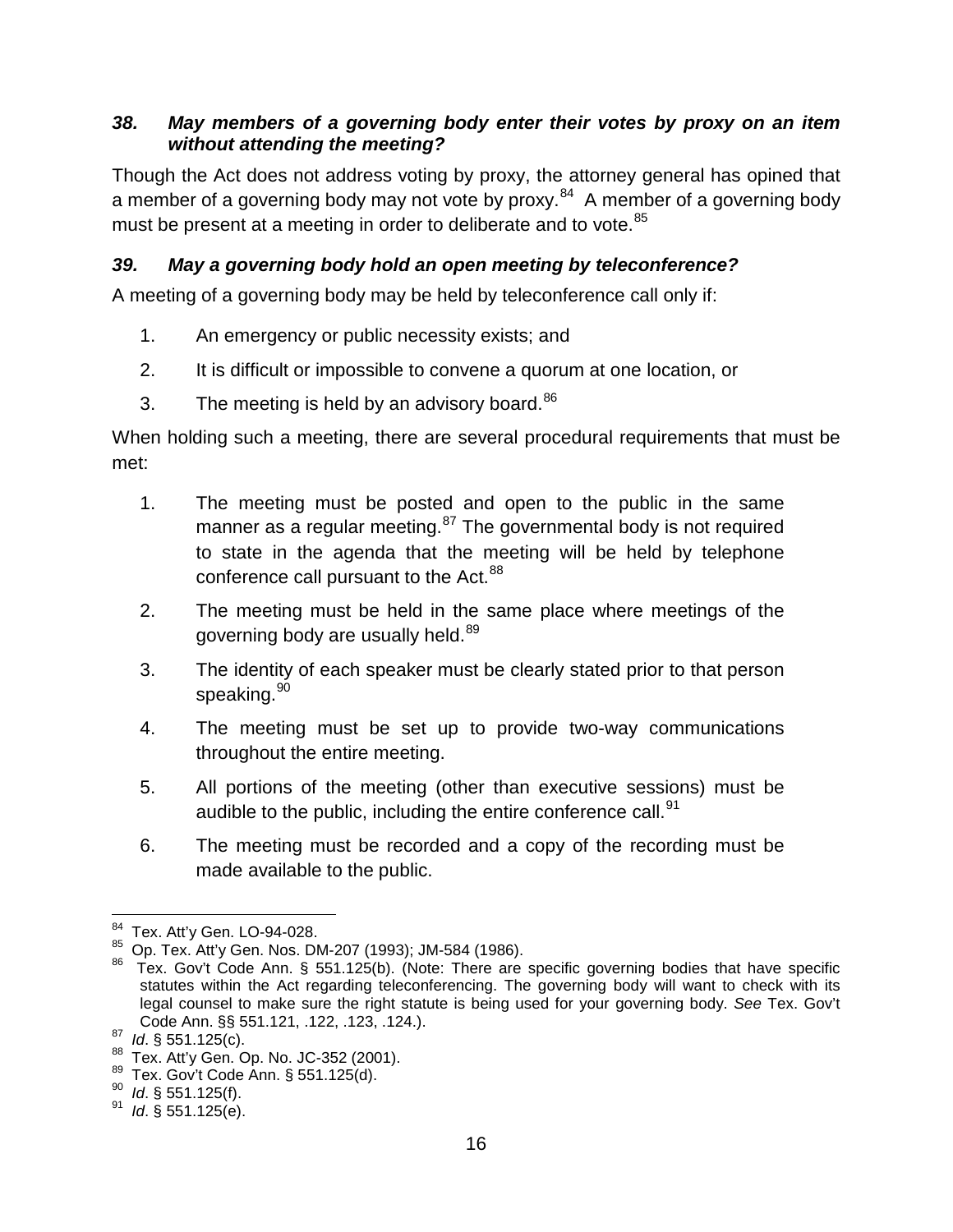Since extraordinary circumstances are needed to hold a meeting by telephone conference call, governmental bodies cannot have an open meeting by teleconference merely because attending a meeting on short notice would inconvenience members of the governmental body. If a quorum of the governmental body convenes at the meeting location, absent members will not be allowed to participate from other locations by telephone conference call.<sup>[92](#page-25-2)</sup> Further, it would be questionable to allow participation of a third party by teleconference in a meeting due to the strict requirements in this section. Legal counsel should be consulted if such a situation arises.

#### <span id="page-25-0"></span>*40. Does the Open Meetings Act (Act) allow a city councilmember or city employee to participate in a city council meeting via videoconference call[93](#page-25-3)?*

Yes. Government Code Section 551.127 authorizes a member or employee of a governmental body to participate remotely in a meeting of the governmental body by means of a videoconference.<sup>[94](#page-25-4)</sup>

#### <span id="page-25-1"></span>*41. What procedures must a city that lies in either one or two counties follow when a councilmember or employee will participate in a meeting via videoconference call?*

- 1. A quorum of the city council must be present at one physical location.<sup>[95](#page-25-5)</sup>
- 2. The video and audio feed of the member's or employee's participation, as applicable, must be broadcast live at the meeting.  $96$
- 3. The meeting notice must specify where the quorum of the city council will be physically present and the intent to have a quorum present.  $97$
- 4. Each portion of the meeting held by videoconference call that is required to be open to the public must be visible and audible to the public at the location where the quorum is present.  $98$
- 5. The city council must make at least an audio recording of the meeting and the recording must be made available to the public.  $99$

<span id="page-25-4"></span>

<span id="page-25-3"></span><span id="page-25-2"></span><sup>&</sup>lt;sup>92</sup> Tex. Att'y Gen. Op. No. JC-352 (2001) at 4.<br><sup>93</sup> See Tex. Gov't Code § 551.001(8) (definition of videoconference call).<br><sup>94</sup> Id. § 551.127(a-1); see also id. § 551.127(a) (providing that the Act does not prohibit a g body from holding an open or closed meeting by videoconference call, except as provided by Section 551.127).

<span id="page-25-6"></span><span id="page-25-5"></span><sup>95&</sup>lt;br> *Id.* § 551.127(a-1).<br>
97*Id.* § 551.127(e).<br>
98*Id.* § 551.127(f).<br>
99*Id.* § 551.127(g).

<span id="page-25-7"></span>

<span id="page-25-8"></span>

<span id="page-25-9"></span>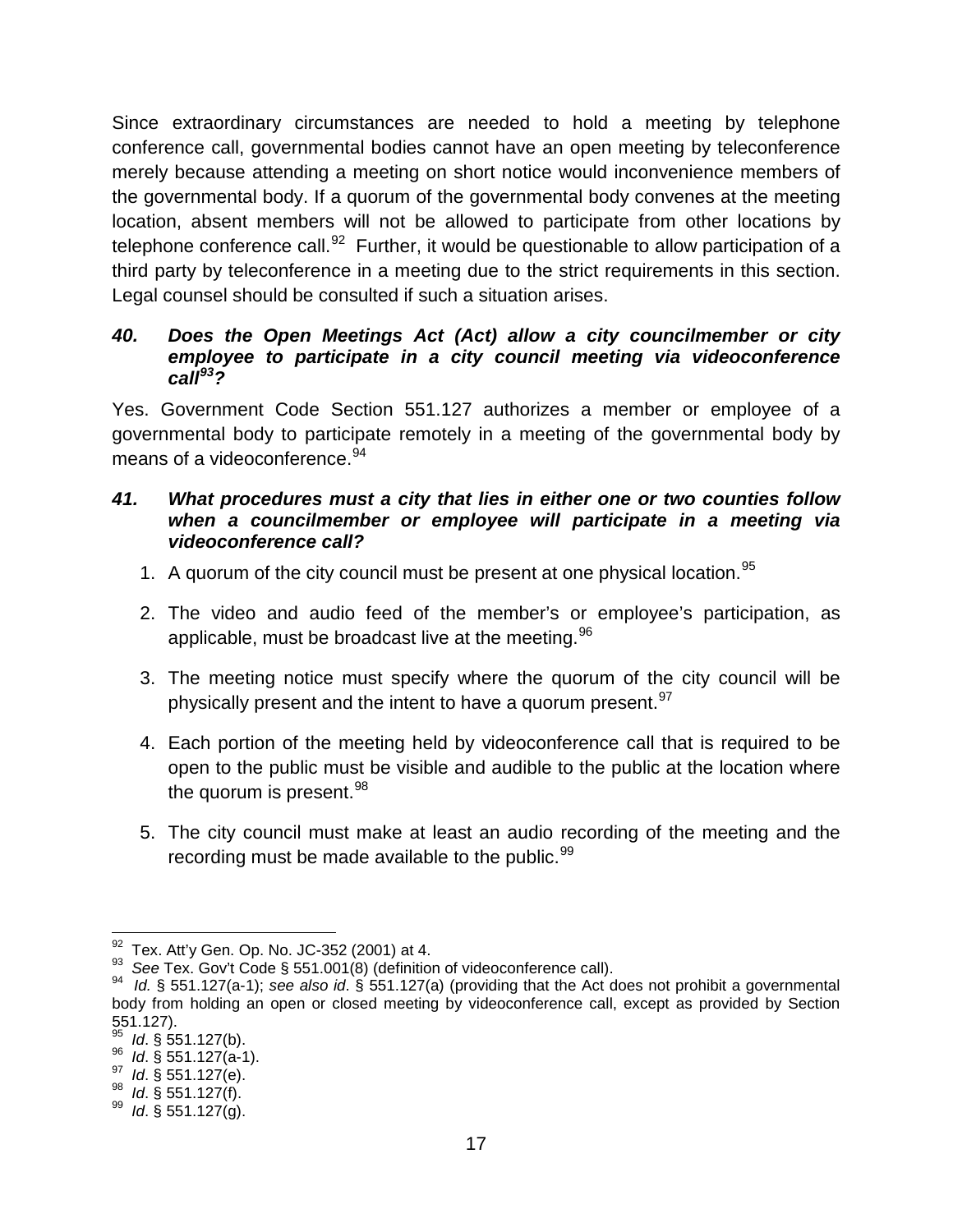- 6. The location where the quorum is present, and each remote location from which a member of the governmental body participates, must have two-way audio and video communication with each other location during the entire meeting. Each participant's face in the videoconference call, while speaking, must be clearly visible and audible to each other participant and, during the open portion of the meeting, to the members of the public in attendance at the location where a quorum is present, and at any other location of the meeting that is open to the public.<sup>[100](#page-26-1)</sup>
- 7. The audio and video signals perceptible by members of the public at each location of the meeting must meet or exceed minimum standards established by Texas Department of Information Resources (DIR) rules.<sup>[101](#page-26-2)</sup>
- 8. The audio and video signals perceptible by members of the public at the location where the quorum is present and any remote location must be of sufficient quality so that members of the public at each location can observe the demeanor and hear the voice of each participant in the open portion of the meeting.<sup>[102](#page-26-3)</sup>

The requirements set out above are in addition to requirements that otherwise apply to meetings under the Act.  $103$ 

#### <span id="page-26-0"></span>*42. What happens in a city that lies in either one or two counties if the audio or video communication is disconnected or another problem occurs that causes the meeting to no longer be visible and audible to the public?*

A recent amendment<sup>[104](#page-26-5)</sup> to Section 551.127 provides that if a member of the city council participates by videoconference and the audio or video communication is lost or disconnected, that councilmember could simply be counted absent for the portion of the meeting during which the communication is lost but that the meeting could continue so long as a quorum of the city council remains present at the meeting location.<sup>[105](#page-26-6)</sup> Section 551.127(f) arguably gives the city council the alternative option of recessing the meeting for up to six hours in order to fix the problem. Recessing the meeting appears to be the only option if an employee, rather than a councilmember, is participating by videoconference.

<span id="page-26-3"></span>

<span id="page-26-5"></span><span id="page-26-4"></span>

<span id="page-26-2"></span><span id="page-26-1"></span><sup>&</sup>lt;sup>100</sup> *Id.* § 551.127(h).<br>
<sup>101</sup> *Id.* § 551.127(i).<br>
<sup>102</sup> *Id.* § 551.127(j).<br>
<sup>103</sup> See, e.g., *id.* § 551.127(d).<br>
<sup>104</sup> See House Bill 3047 of the 85<sup>th</sup> Legislature, R.S. Effective September 1, 2017.<br>
<sup>105</sup> Tex. Gov

<span id="page-26-6"></span>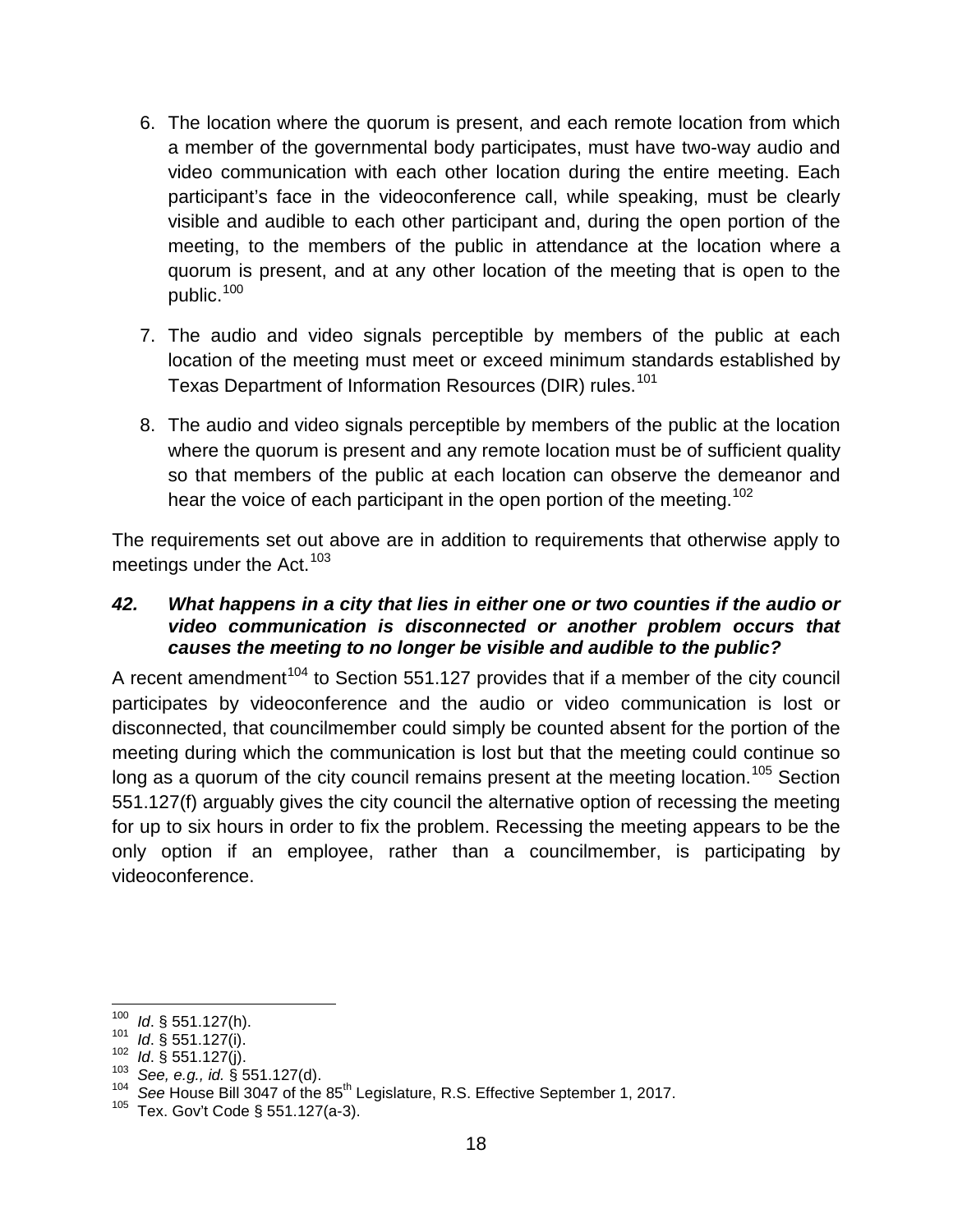#### <span id="page-27-0"></span>*43. What procedures must a city that lies in three or more counties follow when a councilmember or employee will participate in a meeting via videoconference call?*

- 1. The member of the city council presiding over the meeting must be physically present at one location of the meeting that is open to the public during the open portions of the meeting.<sup>[106](#page-27-1)</sup>
- 2. The meeting notice must specify the location and the intent to have the presiding officer physically present at the physical space described in 1, above.<sup>[107](#page-27-2)</sup>
- 3. Each portion of the meeting held by videoconference call that is required to be open to the public must be visible and audible to the public at the location where the presiding officer is physically present.<sup>[108](#page-27-3)</sup>
- 4. The governmental body must make at least an audio recording of the meeting and the recording must be made available to the public.<sup>[109](#page-27-4)</sup>
- 5. The location where the presiding officer is physically present and each remote location from which a councilmember participates shall have two-way audio and video communication with each other location during the entire meeting. Each participant's face in the videoconference call, while speaking, must be clearly visible and audible to each other participant and, during the open portion of the meeting, to the members of the public in attendance at the location where the presiding officer is present, and at any other location of the meeting that is open to the public.  $110$
- 6. The audio and video signals perceptible by members of the public at each location of the meeting must meet or exceed minimum standards established by Texas Department of Information Resources (DIR) rules.<sup>[111](#page-27-6)</sup>
- 7. The audio and video signals perceptible by members of the public at the location where the presiding officer is physically present and any remote location must be of sufficient quality so that members of the public at each location can observe the demeanor and hear the voice of each participant in the open portion of the meeting.  $112$

- 
- <span id="page-27-3"></span>

<span id="page-27-6"></span>

<span id="page-27-2"></span><span id="page-27-1"></span><sup>106</sup>*Id.* § 551.127(c), (e). 107*Id.* § 551.127(e). 108*Id.* § 551.127(f). 109*Id.* § 551.127(j). 111*Id.* § 551.127(j). 112*Id.* § 551.127(j).

<span id="page-27-4"></span>

<span id="page-27-5"></span>

<span id="page-27-7"></span>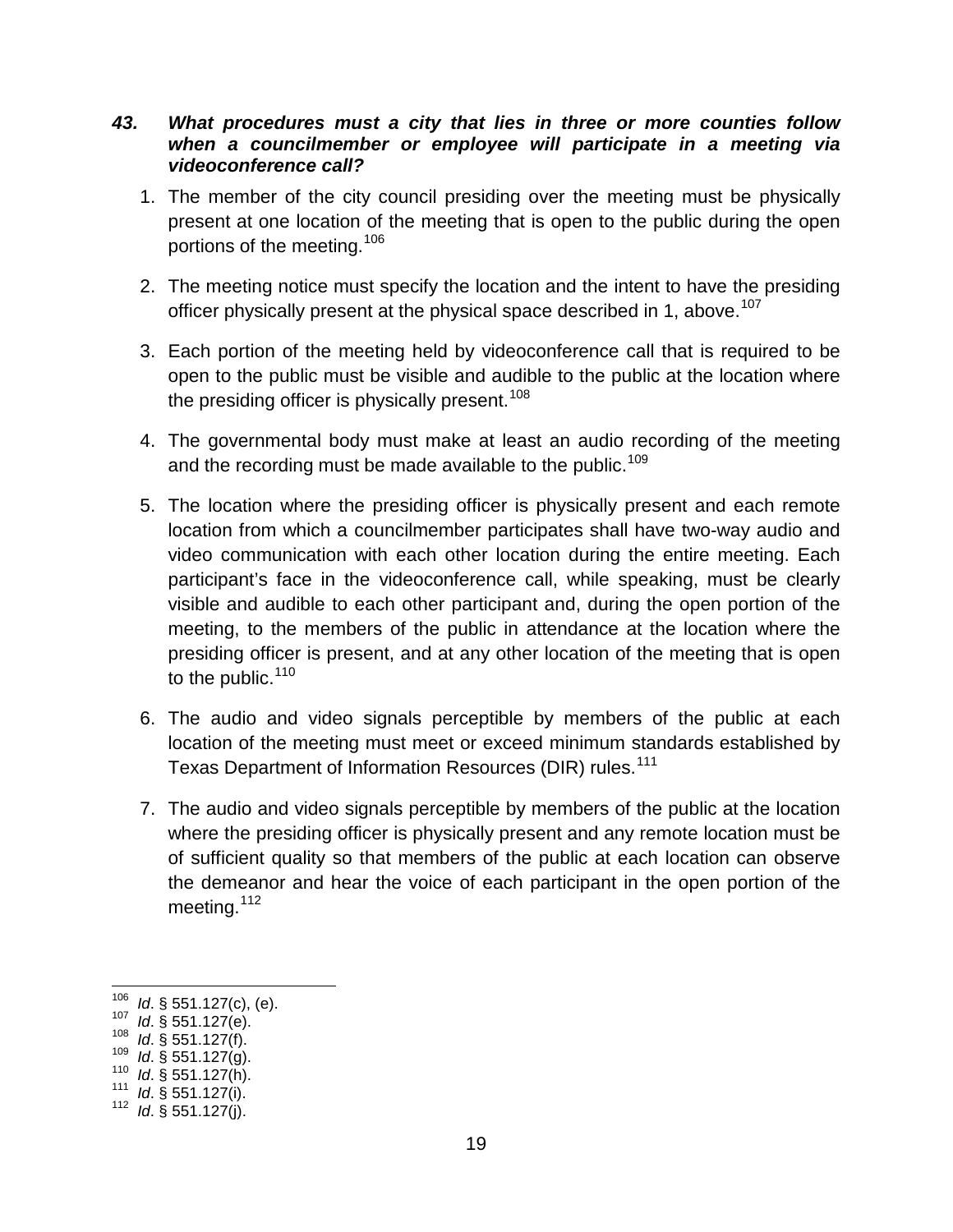The requirements set out above are in addition to requirements that otherwise apply to meetings under the Act.  $113$ 

### <span id="page-28-0"></span>*44. May a governing body broadcast its meetings over the Internet?*

The governing body may broadcast its open meetings over the Internet.<sup>[114](#page-28-3)</sup> If it chooses to broadcast its meetings in this fashion, the entity must establish an Internet site and provide access to the broadcast from that site. In addition, the Internet site must provide the same 72-hour notice of any meeting as is required by the Act.<sup>[115](#page-28-4)</sup>

#### <span id="page-28-1"></span>*45. Is a governing body required to make an audio and video recording of its open meetings?*

The following governing bodies are required to make an audio and video recording of its open meetings:

- 1. Home rule cities with population of 50,000 or more.
- 2. County with population of 125,000 or more.
- 3. School District with student enrollment of 10,000 or more.
- 4. Transit Authority or Department subject to Chapters 451, 452, 453 or 460 of the Transportation Code.<sup>[116](#page-28-5)</sup>

These governing bodies shall make an audio and video recording of each regularly scheduled open meeting.<sup>[117](#page-28-6)</sup> This does not include works sessions or special called meeting. The governing body shall make available an archived copy of the audio and video recording of those meetings on the Internet.<sup>[118](#page-28-7)</sup> The governing body is not required to establish a separate internet site.<sup>[119](#page-28-8)</sup> It may make the recordings available on an existing internet site, including a publicly available video-sharing or social network site. If the governing body maintains an internet site, then it shall make the archived recordings available on that internet site or an accessible link to the archived recording.<sup>[120](#page-28-9)</sup> The archived recordings shall be made available on the internet not later than seven days after the date the recordings were made.<sup>[121](#page-28-10)</sup>

<span id="page-28-4"></span>

<span id="page-28-6"></span><span id="page-28-5"></span>

<span id="page-28-3"></span><span id="page-28-2"></span><sup>&</sup>lt;sup>113</sup> See, e.g., id. § 551.127(d).<br><sup>114</sup> Id. § 551.128(b). See id. § 551.128(a) (definition of Internet in this section.)<br><sup>115</sup> Id. § 551.128(c).<br><sup>116</sup> Id. § 551.128(b-1).<br><sup>117</sup> Id. § 551.128(b-1)(1)(A). See id. § 551.128 amended by H.B. 523 of the 85<sup>th</sup> Legislature, R.S. Effective September 1, 2017.)<br><sup>118</sup>*Id.* § 551.128(b-1)(2).<br><sup>119</sup>*Id.* § 551.128(b-2).<br><sup>120</sup>*Id.* § 551.128(b-3).<br><sup>121</sup>*Id.* § 551.128(b-4)(1).

<span id="page-28-7"></span>

<span id="page-28-8"></span>

<span id="page-28-10"></span><span id="page-28-9"></span>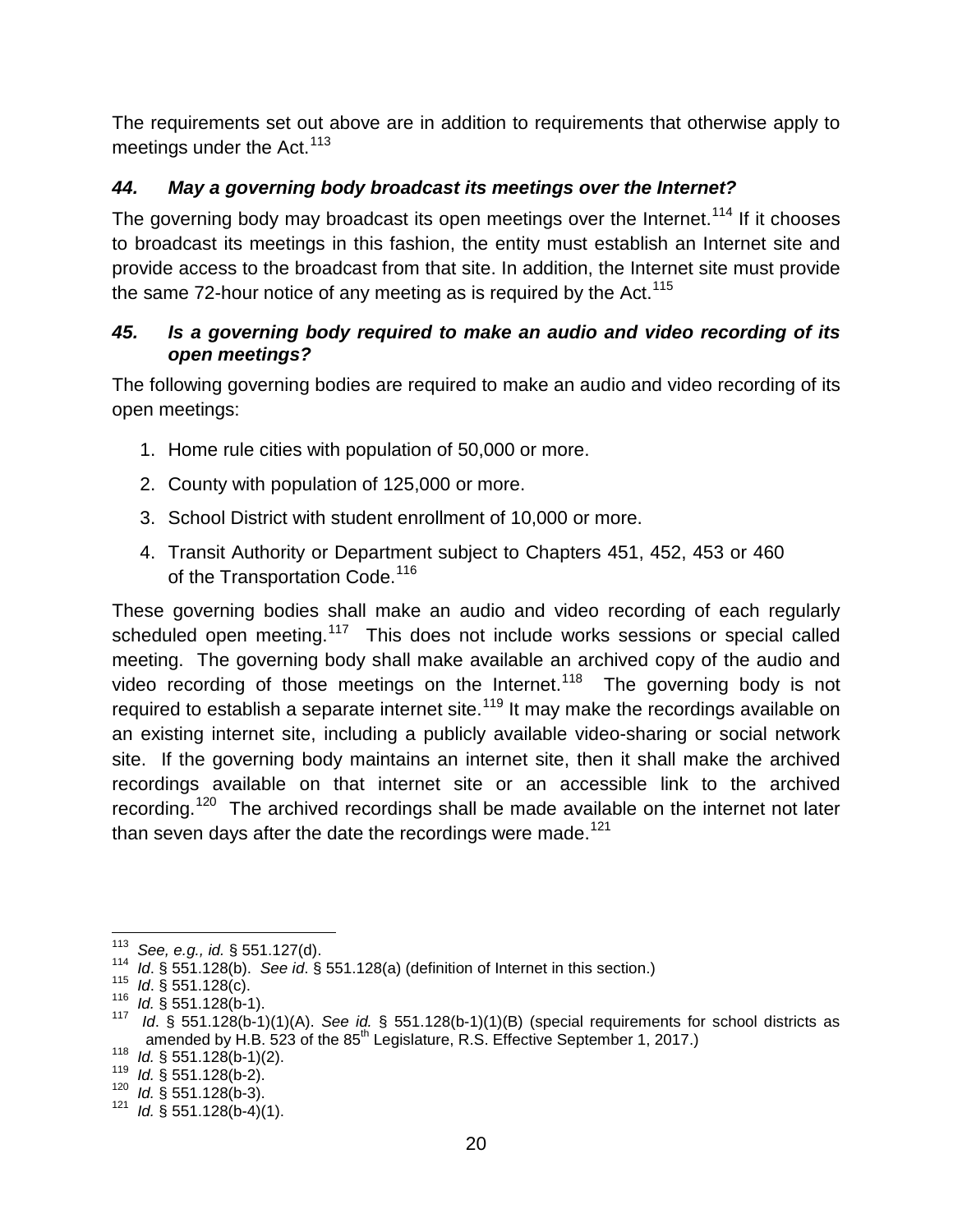The archived recordings shall be maintained on the internet for not less than two years after the date the recordings were made first available.<sup>122</sup> If there is a catastrophe<sup>[123](#page-29-2)</sup> or technical breakdown, the governing body is exempt from having the recordings up no later than seven day and maintaining up on the internet for two years.<sup>124</sup> Once, the catastrophe or technical breakdown is over, the governing body must make all reasonable efforts to make the required recordings available in a timely manner. Finally, these governing bodies can broadcast its regularly open meetings on television.<sup>[125](#page-29-4)</sup>

#### <span id="page-29-0"></span>*46. May a governing body discuss public business over the Internet without it being considered a meeting?*

Members of a governing body can communicate or exchange information concerning public business or public policy under their supervision or control without it being a meeting if:  $126$ 

- 1. The communication is in writing.
- 2. The writings have to be posted on an online message board or a similar internet application and viewable and searchable by the public.
- 3. The communications have to be displayed in real time and for no less than 30 days after it is first posted.
- 4. The governing body can only have one online message board that is displayed on its website and can only be one click away from the primary governing body's internet web page.<sup>[127](#page-29-6)</sup>
- 5. Only members of the governing body or staff member with authorization can post to the online message board. If a staff member posts a message, then staff member must post their name and title along with the message.<sup>[128](#page-29-7)</sup>
- 6. If governing body removes a post that has been up for 30 days, the governing body must maintain the posting for six years and the posting is considered public information.<sup>[129](#page-29-8)</sup>
- 7. The governing body may not vote or take any action by posting a communication to the online message board and a communication cannot be construed to be an action by the governing body.<sup>[130](#page-29-5)</sup>

<span id="page-29-2"></span><span id="page-29-1"></span><sup>&</sup>lt;sup>122</sup> *Id.* § 551.128(b-4)(2).<br><sup>123</sup> See *id.* § 551.0411 (definition of catastrophe).<br><sup>124</sup> *Id.* § 551.128(b-5).<br><sup>125</sup> *Id.* § 551.128(b-6).<br><sup>126</sup> *Id.* § 551.006(a).<br><sup>127</sup> *Id.* § 551.006(b).<br><sup>128</sup> *Id.* § 551.006(c).<br>

<span id="page-29-3"></span>

<span id="page-29-4"></span>

<span id="page-29-5"></span>

<span id="page-29-6"></span>

<span id="page-29-7"></span>

<span id="page-29-8"></span>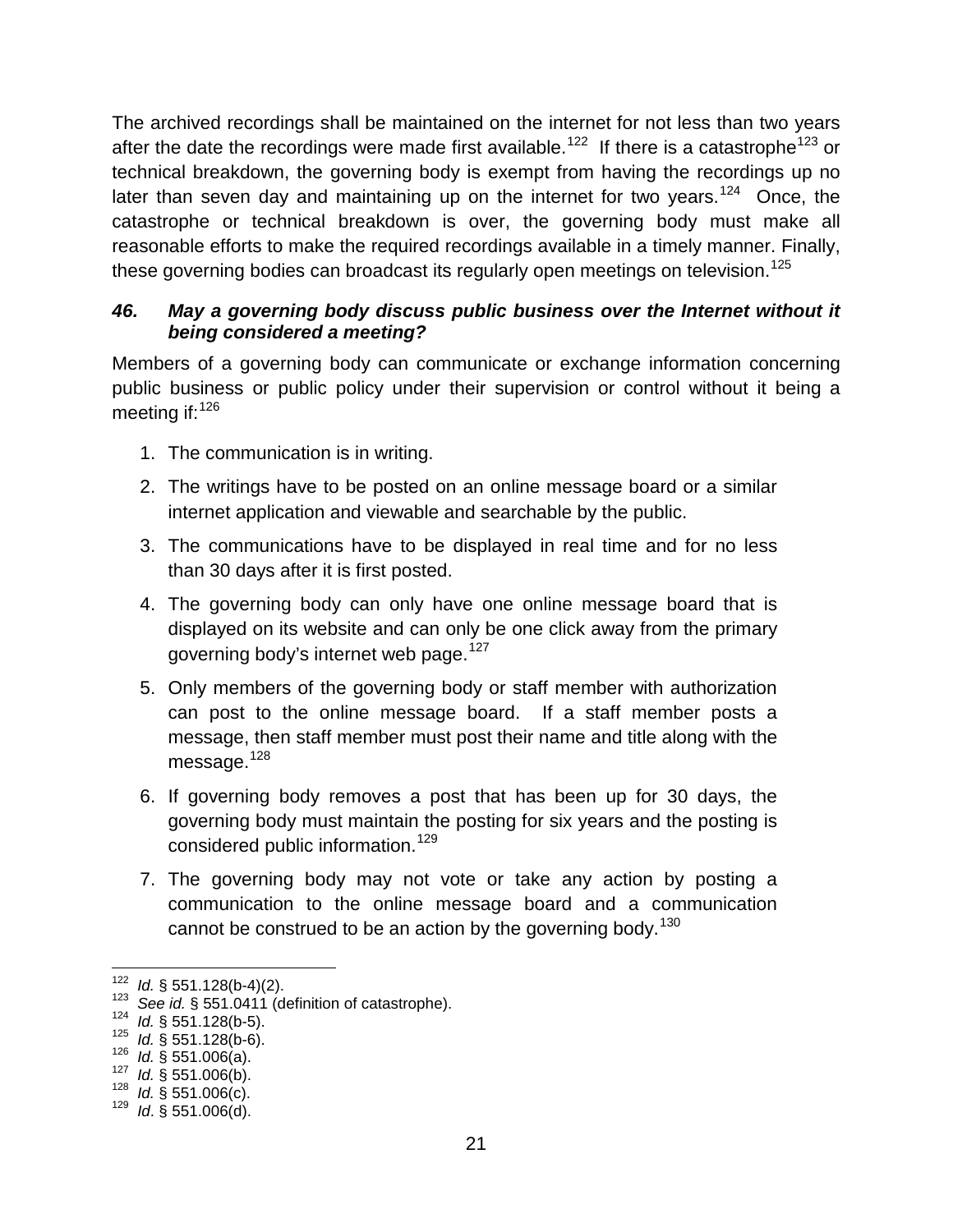Governing bodies should consult with their legal counsel when setting up an online message board.

#### <span id="page-30-0"></span>*47. May a governing body use telephone conferencing, video conferencing or communication over the Internet to consult with its attorney?*

The Act does allow for the governing body to use telephone conferencing, video conferencing or communication over the Internet to consult with its attorney. The governing body can have a public consultation with its attorney in an open meeting or a private consultation in a closed meeting. The public consultation with the governing body's attorney must be audible to the public at the location specified in the notice of the meeting. This provision does not apply to a governing body whose attorney is an employee of the political subdivision.<sup>[131](#page-30-4)</sup>

#### <span id="page-30-1"></span>*48. What accommodations must a governing body provide at its open meetings for an attendee who has a disability?*

Generally, a governing body must make its meetings accessible to persons with disabilities. Title II of the Americans with Disabilities Act (ADA) provides that activities of state and local governing bodies, including meetings, are subject to the ADA.<sup>[132](#page-30-5)</sup> In most cases, such a requirement means that the facility holding the meeting must be physically accessible to individuals with disabilities. Entities may ask individuals with disabilities to provide the entity with reasonable notice on any accommodations they may need to attend the meeting. Also, entities must be ready to provide an accessible meeting site and provide alternative forms of communications that address the needs of individuals with disabilities. This may involve providing sign language interpreters, readers, or large print or Braille documents upon request.

### <span id="page-30-2"></span>*Managing Discussions at an Open Meeting*

### <span id="page-30-3"></span>*49. What right does the public have to speak on a particular agenda item?*

The Act allows the public to observe the open portion of a meeting. However, the attorney general has concluded that the Act does not give members of the public a right to speak on items considered at an open meeting.<sup>[133](#page-30-6)</sup> Such a right exists only if a specific state law requires a public hearing on an item or if state law requires that public comment be allowed on an issue. If a local entity allows members of the public to speak on an item at a meeting, the governing body may adopt reasonable rules regulating the number of speakers on a particular subject and the length of time allowed

<span id="page-30-4"></span>

<span id="page-30-6"></span><span id="page-30-5"></span>

<sup>&</sup>lt;sup>130</sup> *Id.* § 551.006(e).<br><sup>131</sup> *Id.* § 551.129.<br><sup>132</sup> 42 U.S.C.A. §§ 12131 – 12165.<br><sup>133</sup> Tex. Att'y Gen. Op. Nos. JC-169 (2000), H-188 (1973).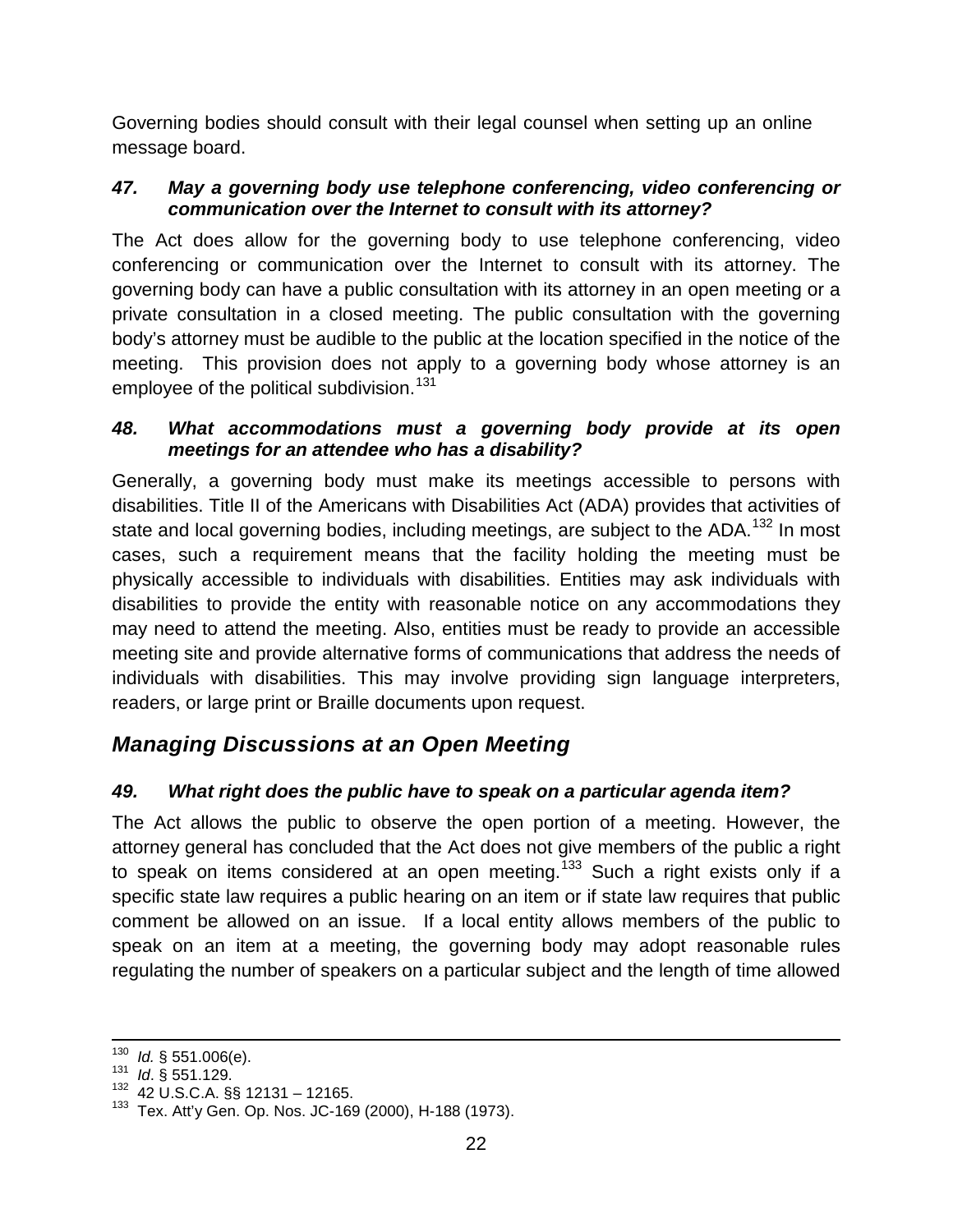for each presentation. However, the governing body must apply its rules equally to all members of the public.<sup>[134](#page-31-3)</sup>

#### <span id="page-31-0"></span>*50. What is the general distinction between a public hearing and an open meeting?*

A governing body is not required by the Act to allow members of the public to speak at an open meeting.<sup>[135](#page-31-4)</sup> However, during a public hearing, members of the public must be given a reasonable opportunity to speak.

Another difference between public hearings and open meetings is the type of notice that must be provided. Many statutes that require a public hearing also require that special notice of the hearing be given. For instance, when a city council is going to have an annexation hearing, it must publish notice of the hearing in a newspaper at some time between 10 and 20 days before the hearing. On the other hand, the only notice generally required for an open meeting is the 72 hour posted notice.

### <span id="page-31-1"></span>*51. May a governing body limit the number of speakers at an open meeting?*

A governing body may make reasonable rules regulating the number of speakers on a particular subject and the length of each presentation.<sup>136</sup> Arguably, such rules could include a requirement that a group select one of its members as a spokesperson. However, the body should not differentiate between one group and another on a particular issue. Further, in no case may the governing body adopt procedural rules that are inconsistent with the state or federal constitution, state or federal statutes, or a home rule city charter.<sup>[137](#page-31-6)</sup> Restrictions on the subject matter that citizens may discuss or the manner in which they may discuss them may in some instances violate the United States Constitution's First Amendment, which prohibits governmental bodies from imposing laws or regulations that abridge free speech. A local entity should consult its legal counsel if it decides to impose such procedural rules.

#### <span id="page-31-2"></span>*52. May members of the public be removed from an open meeting for causing a disturbance?*

The Act does not address removal of a member of the public from an open meeting for causing a disturbance. However, the presiding officer or the governing body as a whole may ask that individual members of the public be removed if they are causing a disturbance at an open meeting. What constitutes conduct that rises to the level of disorderly conduct is a fact issue for the governing body to consider. A local entity may want to consult its attorney for guidance on what actions may constitute "disorderly conduct" and adopt policies to put the public on notice.

<span id="page-31-3"></span><sup>&</sup>lt;sup>134</sup> Tex. Att'y Gen. Op. No. JC-169 (2000); Tex. Att'y Gen. LO-96-111.<br><sup>135</sup> Tex. Att'y Gen. Op. Nos. JC-169 (2000), H-188 (1973).

<span id="page-31-6"></span><span id="page-31-5"></span><span id="page-31-4"></span><sup>&</sup>lt;sup>136</sup> Tex. Att'y Gen. Op. No. JC-169 (2000), Tex. Att'y Gen. LO-96-111.<br><sup>137</sup> Tex. Att'y Gen. Op. Nos. DM-473 (1998), H-188 (1973).

Tex. Att'y Gen. Op. Nos. DM-473 (1998), H-188 (1973).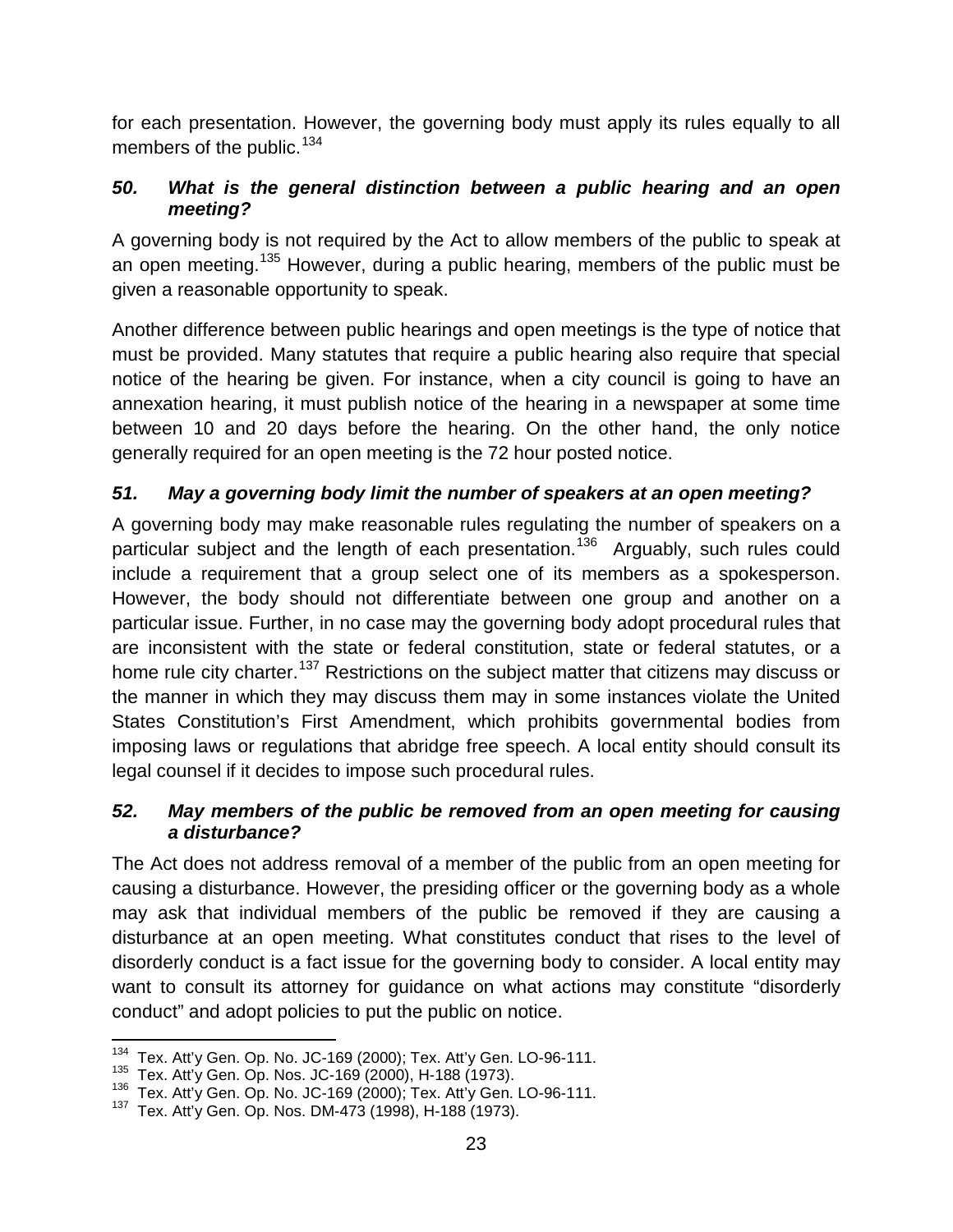#### <span id="page-32-0"></span>*53. May a governing body limit its members to a set amount of time for their testimony or remarks at an open meeting?*

The Act does not address whether a governing body may set time limits on the remarks of its members at an open meeting. However, the governing body may adopt procedural rules for its meetings that are not inconsistent with the state or federal constitution, state or federal statutes, or with a home rule city charter.<sup>[138](#page-32-5)</sup> Within these parameters, a governing body may arguably set reasonable time limits for its members' remarks in an open meeting.<sup>[139](#page-32-6)</sup>

#### <span id="page-32-1"></span>*54. May members of the governing body be removed from an open meeting for causing a disturbance?*

The Act does not specifically address removal of a member of a governing body from an open meeting for causing a disturbance. Nonetheless, local entities have the power to take actions to promote an orderly meeting. Accordingly, if a member's conduct were to constitute disorderly conduct, the member could be warned and then, if necessary, the presiding officer or the governing body as a whole could require that the member be removed.<sup>[140](#page-32-7)</sup> A governing body should consult with its legal counsel if it wants to adopt rules of conduct for its members.

### <span id="page-32-2"></span>*Keeping a Record of Open Meetings*

#### <span id="page-32-3"></span>*55. What duty does a governing body have to keep minutes or recording of open meetings?*

A governing body must either keep minutes or make a recording<sup>[141](#page-32-8)</sup> of every open meeting.<sup>[142](#page-32-9)</sup> If the body chooses to keep minutes rather than make a recording, the Act requires that the minutes indicate the subject of each deliberation and indicate every action that is taken.  $143$ 

#### <span id="page-32-4"></span>*56. What access does the public have to the minutes or recording of an open meeting?*

The minutes or recording of an open meeting are open to the public and must be available for inspection or copying.<sup>[144](#page-32-11)</sup> It should be noted that exceptions to required

<span id="page-32-6"></span><span id="page-32-5"></span><sup>&</sup>lt;sup>138</sup> *Id.*<br><sup>139</sup> Tex. Att'y Gen. LO-96-111; Tex. Att'y Gen. Op. No. H-188 (1973).

<span id="page-32-7"></span><sup>&</sup>lt;sup>140</sup> See Tex. Penal Code § 42.05 (disrupting meeting or procession); State v. Markovich, 77 S.W.3d 274 (Tex. Crim. App. 2002) (the best way to ensure that the rights of all individuals are protected is to determine whether the actor's behavior substantially impaired the conduct of the meeting before his

<span id="page-32-9"></span>

<span id="page-32-11"></span><span id="page-32-10"></span>

<span id="page-32-8"></span>or her actions could be criminalized).<br>
<sup>141</sup> See Tex. Gov't Code Ann. § 551.001(7) (definition of recording).<br>
<sup>142</sup> Tex. Govt Code Ann. § 551.021(a).<br>
<sup>143</sup> Id. § 551.021(b).<br>
<sup>143</sup> Id. § 551.022. See also Tex. Att'y Gen minutes are open records).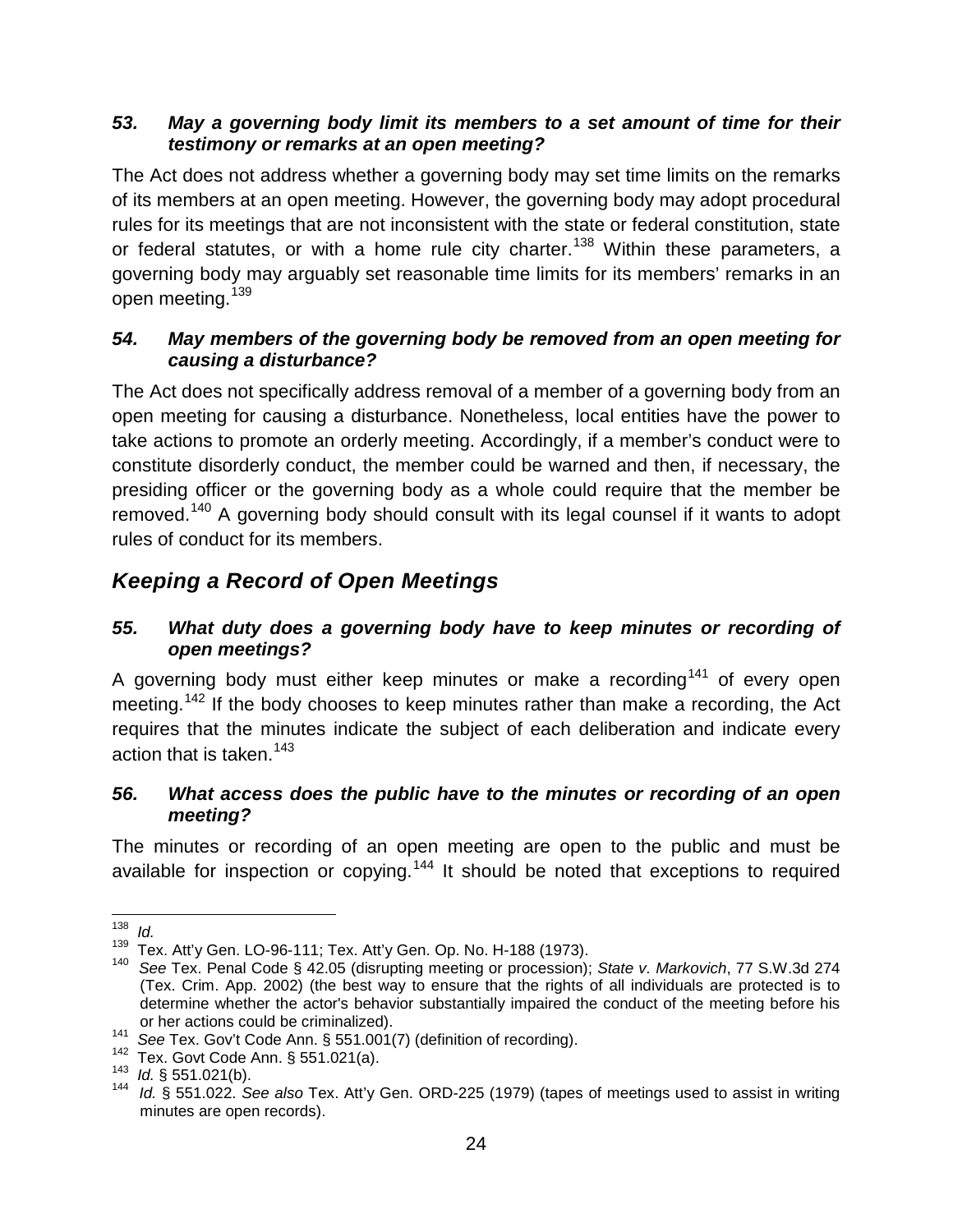public disclosure in the Public Information Act do not apply to the minutes or recording of an open meeting. The local entity must permanently retain copies of the minutes or recordings of its meetings. However, the governing body is not required by state law to publicly post the minutes of an open meeting. But, the public postings of audio and video recording of regularly scheduled meetings depends on the type of governing body.[145](#page-33-3)

#### <span id="page-33-0"></span>*57. What right does the public have to record an open meeting?*

The Act gives any member of the public a legal right to make a video or audio recording of an open meeting.<sup>[146](#page-33-4)</sup> However, the Act also gives a governmental body a right to adopt reasonable rules that are necessary to maintain order. Thus, a governing body may regulate the location of recording equipment and the manner in which the recording is conducted. However, the body may not adopt any rule that would unreasonably impair a person's right to record an open meeting.

### <span id="page-33-1"></span>**V. Closed Meetings/Executive Sessions[147](#page-33-5)**

#### <span id="page-33-2"></span>*58. What are the general subjects for which a governing body may hold a closed meeting?*

Under the Act, a governing body may generally hold a closed meeting for one or more of the following nine reasons:

- 1. consideration of specific personnel matters;<sup>[148](#page-33-6)</sup>
- 2. certain consultations with its attorney;  $149$
- 3. discussions about the value or transfer of real property;  $150$
- 4. discussions about security personnel, security devices, or a security audit;<sup>[151](#page-33-9)</sup>
- 5. discussions about a prospective gift or donation to a governmental body: $152$

<span id="page-33-5"></span>

<span id="page-33-4"></span><span id="page-33-3"></span><sup>1&</sup>lt;sup>45</sup> See Tex. Gov't Code Ann. § 551.128(b-1)-(b-6).<br><sup>146</sup> Tex. Gov't Code Ann. § 551.023.<br><sup>147</sup> Government Code § 551.001(1) defines *closed meeting* as "a meeting to which the public does not have access." The Act does not define *executive session*. Black's Law Dictionary defines *executive session* as "a meeting, usually held in secret that only the members and invited nonmembers may attend." These terms are widely used interchangeably. This publication will primarily use *closed* 

<span id="page-33-7"></span><span id="page-33-6"></span><sup>148</sup> Tex. Gov't Code Ann. § 551.074.<br><sup>149</sup> *Id.* § 551.071.<br><sup>150</sup> *Id.* § 551.072.

<span id="page-33-9"></span><span id="page-33-8"></span><sup>150</sup>*Id.* § 551.072. <sup>151</sup>*Id.* § 551.076.

<span id="page-33-10"></span><sup>152</sup> *Id.* § 551.073.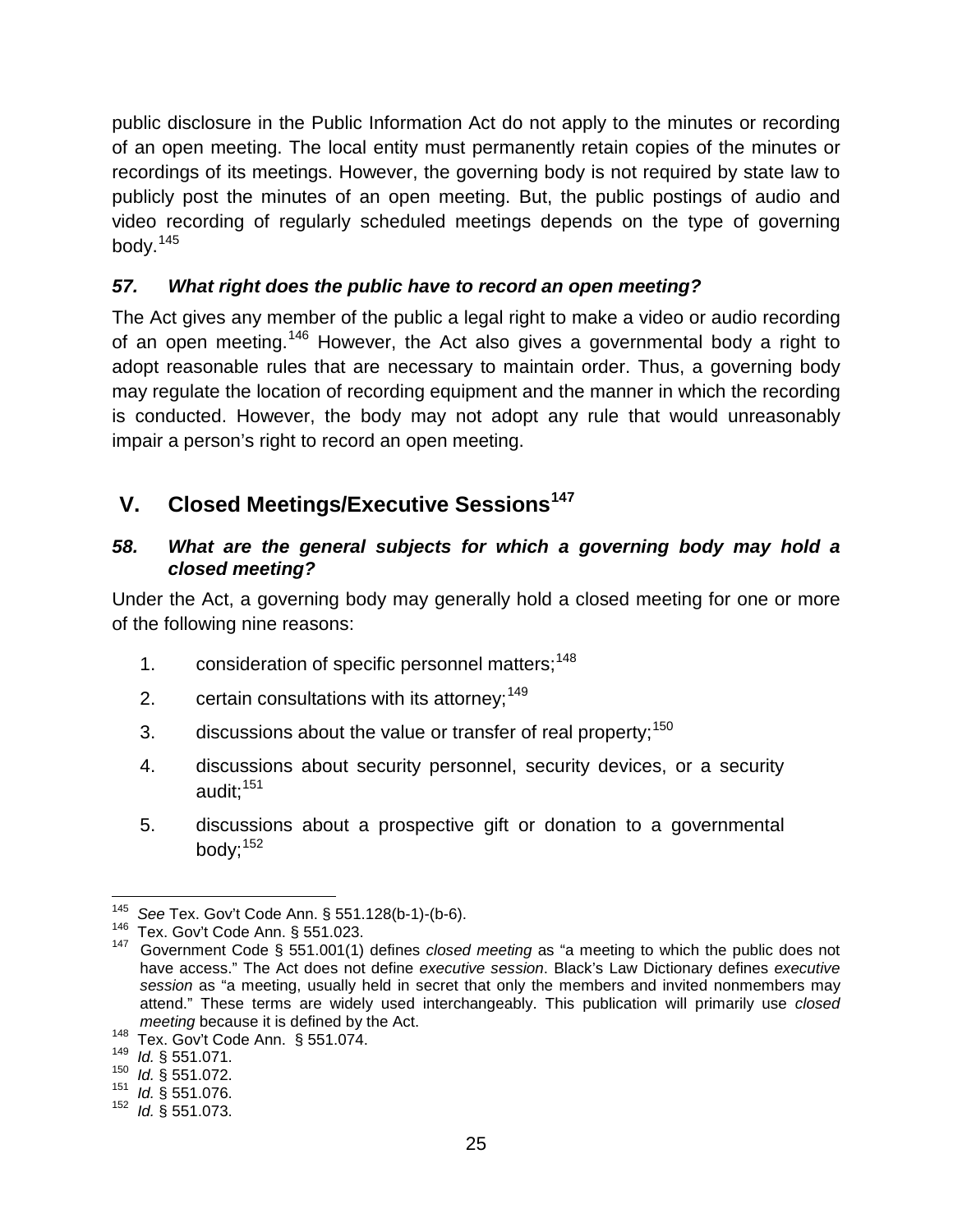- 6. discussions by a governing body of potential items on tests that the governing body conducts for purposes of licensing individuals to engage in an activity: [153](#page-34-2)
- 7. discussions of certain economic development matters: [154](#page-34-3)
- 8. discussions of certain competitive matters relating to a city-owned electric or gas utility for which the city council is the governing body;  $155$ and
- 9. certain information relating to the subject of emergencies and disasters.[156](#page-34-5)

### <span id="page-34-0"></span>*Closed Meetings to Discuss Personnel Issues*

#### <span id="page-34-1"></span>*59. When may a governing body meet in a closed meeting to discuss personnel issues?*

The Act allows a governing body to hold a closed meeting to discuss the appointment, employment, evaluation, reassignment, duties, discipline or dismissal of a public officer or employee.<sup>[157](#page-34-6)</sup> Also, a governing body may hear a complaint or charge against such officer or employee in a closed meeting. However, the governing body is not allowed to meet in a closed meeting about an employee or official if the subject of the deliberation requests that the item be heard in a public hearing. Also, any final action by the governing body on a personnel matter must be taken in an open meeting.<sup>[158](#page-34-7)</sup>

It is important to note that a governing body may meet in a closed meeting under the personnel exception only if the person being discussed is an officer or employee of the local entity. Neither the appointment of advisory committee members<sup>[159](#page-34-8)</sup> nor the hiring of independent contractors<sup>[160](#page-34-9)</sup> are proper subjects for closed meetings under the personnel exception. In addition, the personnel exception allows only the discussion of a particular person or persons in a closed meeting. A governmental body may not discuss general policies regarding an entire class of employees in a closed meeting held under the personnel exception.<sup>[161](#page-34-10)</sup> Such general policies must be addressed during the open portion of a meeting.

 <sup>153</sup> *Id.* § 551.088.

<span id="page-34-3"></span><span id="page-34-2"></span><sup>154</sup> *Id.* § 551.087.<br><sup>155</sup> *Id.* § 551.086.

<span id="page-34-5"></span><span id="page-34-4"></span><sup>155</sup>*Id.* § 551.086. <sup>156</sup>*Id.* § 418.183(f). <sup>157</sup>*Id.* § 551.074.

<span id="page-34-7"></span><span id="page-34-6"></span><sup>158</sup> *Id.* § 551.102.<br><sup>159</sup> Tex. Att'y Gen. Op. No. DM-149 (1992).

<span id="page-34-9"></span><span id="page-34-8"></span><sup>160</sup> Swate v. Medina Cmty. Hosp., 966 S.W.2d 693, 699 (Tex. App. — San Antonio 1998, pet. denied);<br>Tex. Att'y Gen. Op. No. MW-129 (1980).

<span id="page-34-10"></span>Tex. Att'y Gen. Op. No. MW-129 (1980). <sup>161</sup>*Gardner v. Herring*, 21 S.W.3d 767, 777 (Tex. App. — Amarillo 2000, no pet.); Op. Tex. Att'y Gen. No. H-496 (1975).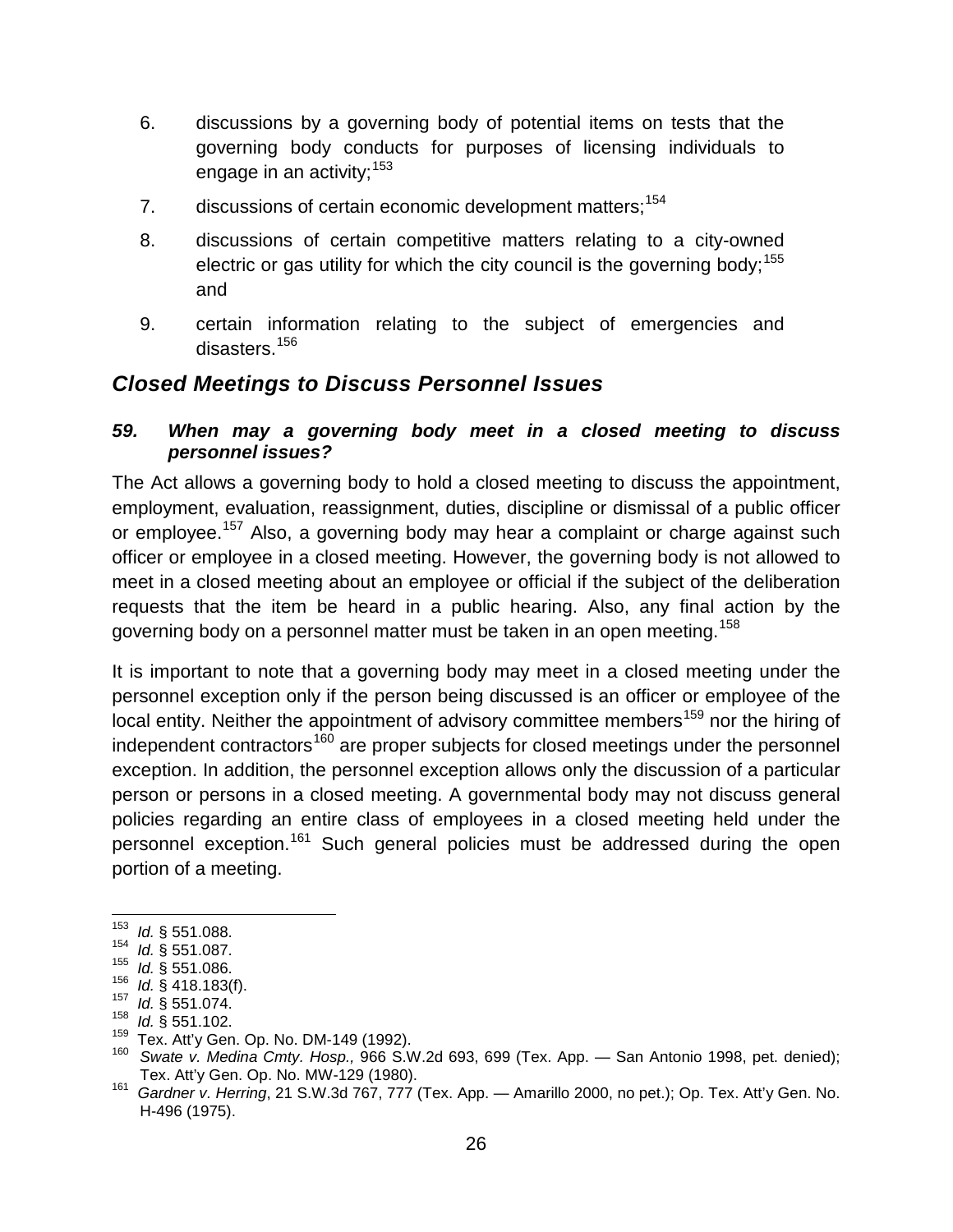#### <span id="page-35-0"></span>*60. Does a governing body have to post the name of an individual who is to be discussed in a closed meeting?*

A governing body is not required to post the name of the specific individual to be discussed in a closed meeting.<sup>[162](#page-35-3)</sup> However, the more important the position being discussed, the more specific the posting will need to be in describing that position.<sup>[163](#page-35-4)</sup> Thus, the phrase "possible dismissal of a police officer" would normally be a sufficient posting for a city to consider firing a police officer of low rank, unless unusual circumstances made the item particularly newsworthy. On the other hand, if a city is considering the dismissal of the police chief, for example, the city should indicate "possible personnel action regarding police chief" so that the public is clearly informed as to which high-level position is under discussion.<sup>[164](#page-35-5)</sup>

#### <span id="page-35-1"></span>*61. Does a governing body have to give individual notice to the employee that he/she will be discussed in a closed meeting?*

The Act does not require that an employee or officer be given individual notice of a closed meeting in which that person will be discussed.<sup>[165](#page-35-6)</sup> However, it is possible that other sources, such as constitutional due process, state statutes, a contractual agreement, a city charter or a city ordinance may require that certain staff employees or officers be given individual notice and a hearing before any disciplinary action is taken.<sup>[166](#page-35-7)</sup> Local entities should consult their legal counsel regarding the applicable laws in such a situation.

#### <span id="page-35-2"></span>*62. Does an employee have a right to attend the closed meeting if he/she is being discussed?*

When a governing body discusses an employee or officer in a closed meeting under the personnel exception, the person being discussed does not have an inherent right to attend the closed meeting. The governing body decides who the necessary parties are for attendance at the closed meeting. The governing body chooses whether to allow the attendance of the employee at the closed meeting.<sup>[167](#page-35-8)</sup>

<span id="page-35-3"></span> <sup>162</sup> *See City of San Antonio*, 820 S.W.2d 762 (the Act does not raise due process implications; individual notice is not required).<br><sup>163</sup> See, e.g., Point Isabel, 797 S.W.2d 176.<br><sup>164</sup> See Mayes, 922 S.W.2d 200.

<span id="page-35-4"></span>

<span id="page-35-6"></span><span id="page-35-5"></span><sup>164</sup>*See Mayes*, 922 S.W.2d 200. <sup>165</sup>*City of San Antonio*, 820 S.W.2d 762 (Act does not raise due process implications; individual notice is not required); *Rettberg v. Tex. Dep't of Health*, 873 S.W.2d 408 (Tex. App. — Austin 1994, no writ) (state agency executive secretary not entitled to individual notice); *Stockdale v. Meno*, 867 S.W.2d

<span id="page-35-7"></span><sup>123 (</sup>Tex. App. — Austin 1993, writ denied) (teacher not entitled to individual notice). <sup>166</sup>*E.g*., Tex. Loc. Gov't Code Ann. § 22.077 (hearing for removal of certain municipal officers in Type A

<span id="page-35-8"></span>city). 167 Tex. Att'y Gen. Op. No. JM-6 (1983).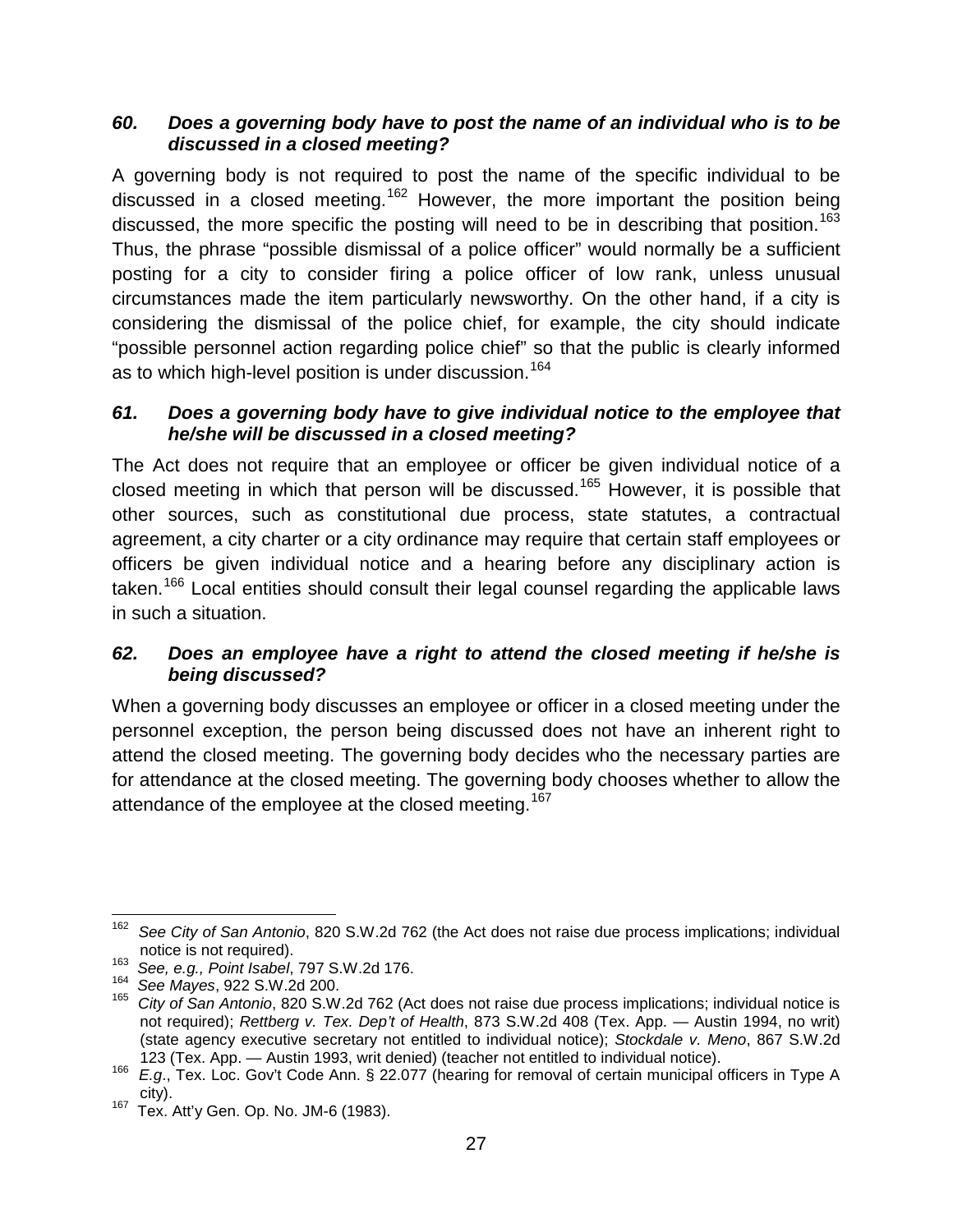#### <span id="page-36-0"></span>*63. Does an employee have a right to compel the governing body to hear a personnel matter regarding that employee in an open meeting instead of in a closed meeting?*

The employee that is to be discussed under the personnel exception has a right to compel that the item be discussed in a public hearing instead of during a closed meeting.<sup>[168](#page-36-5)</sup> However, the Act does not give an employee or officer the right to compel that a personnel matter regarding that individual be discussed only within a closed meeting.<sup>[169](#page-36-6)</sup>

#### <span id="page-36-1"></span>*64. Is a governing body permitted to conduct personnel interviews for new hires or potential officers in a closed meeting?*

A governing body is permitted to conduct personnel interviews for new hires or potential officer in a closed meeting under the personnel exception of the OMA. According to case law, the OMA does not restrict the personnel exception only to actions affecting a current employee of the governmental entity.<sup>[170](#page-36-7)</sup>

#### <span id="page-36-2"></span>*65. May a governing body admit members of the public selectively to a closed meeting to give feedback on an employee or official being evaluated in the meeting?*

No, the closed meeting is for the benefit of the governing body to meet away from public scrutiny under limited exceptions. This purpose would be defeated by selectively admitting the public.  $171$ 

### <span id="page-36-3"></span>*Closed Meetings for Consultations with an Attorney*

#### <span id="page-36-4"></span>*66. When may a governing body have a closed meeting using the exception for consultations with an attorney?*

The Act allows a governmental body to meet with its attorney to receive legal advice about:

- 1. pending or contemplated litigation;
- 2. settlement offers; or
- <span id="page-36-9"></span>3. a matter in which the duty of the attorney to the governmental body under the Texas Disciplinary Rules of Professional Conduct of the State Bar of Texas clearly conflicts with this chapter.<sup>[172](#page-36-9)</sup>

<span id="page-36-7"></span>

<span id="page-36-6"></span><span id="page-36-5"></span><sup>&</sup>lt;sup>168</sup> Tex. Gov't Code Ann. § 551.074(b).<br><sup>169</sup> Tex. Att'y Gen. Op. No. JM-1191 (1990).<br><sup>170</sup> *Hispanic Educ. Committee v. Houston Independent School Dist*., 886 F.Supp. 606, 611 (S.D. Tex. 1994). (Though there is an attorney general letter opinion, LO 88-52 (1988), that states a governmental entity cannot do interviews of non-employees in a closed meeting under the personnel exception of the Open Meetings Act, this case would control over that attorney general opinion.) 171 Tex. Att'y Gen. Op. GA-0511 (2007).

<span id="page-36-8"></span>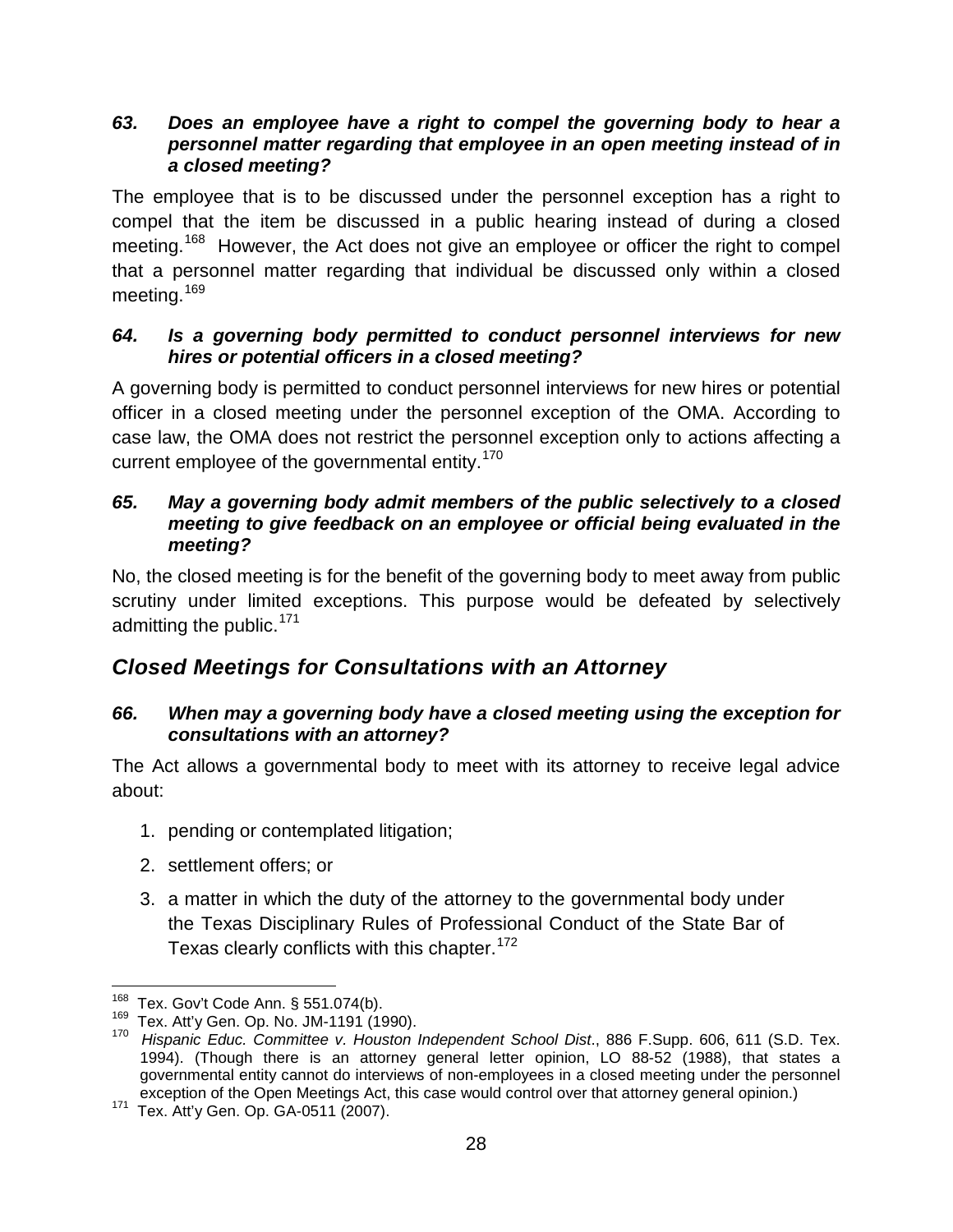Also, the attorney general has concluded that a governmental body may meet with its attorney to receive legal advice on any matter.<sup>[173](#page-37-4)</sup> However, the attorney general has warned that discussions in a closed meeting under the attorney consultation exception must relate solely to legal matters. The governing body may not discuss general policy matters that are unrelated to receiving legal advice from the attorney while in closed meeting under this exception.<sup>[174](#page-37-5)</sup>

#### <span id="page-37-0"></span>*67. May a governing body meet in a closed meeting for consultations with an attorney if the attorney is not physically present?*

A governmental body may use a telephone conference call, video conference call or Internet communications to consult with certain attorneys in a closed meeting. If the attorney is an employee of the local entity, such consultations via the Internet, telephone or video conference are not permitted. An attorney who receives compensation for legal services from which employment taxes are deducted by the entity is considered to be an employee of the entity.<sup>[175](#page-37-6)</sup>

#### <span id="page-37-1"></span>*68. May a governing body meet in a closed meeting with its attorney to discuss a proposed contract?*

A governing body may consult with its attorney in a closed meeting to receive advice on legal issues raised by a proposed contract. However, the body may not discuss the merits of a proposed contract, financial considerations or other non-legal matters related to the contract simply because its attorney is present.<sup>[176](#page-37-7)</sup> General discussion of policy unrelated to legal matters is not permitted in a closed meeting under the Act merely because an attorney is present.

### <span id="page-37-2"></span>*Other Types of Closed Meetings*

#### <span id="page-37-3"></span>*69. May a governing body discuss the acquisition of real estate in a closed meeting?*

The Act allows a governmental body to hold a closed meeting to discuss the purchase, exchange, lease or value of real estate.<sup>[177](#page-37-8)</sup> However, such a closed meeting is allowed only if discussion of the real estate in an open meeting would have a detrimental effect

<span id="page-37-4"></span><sup>&</sup>lt;sup>172</sup> Tex. Gov't Code Ann. § 551.071.<br><sup>173</sup> Tex. Att'y Gen. Op. No. JM-100 (1983). *See also* Tex. Att'y Gen. Op. No. JM-238 (1984) (governing body may admit to executive session persons aligned with governing body and necessary to governing body's full communication with its attorney) (modified by Tex. Att'y Gen. Op. No. JC-506 (2002) to require in addition that presence of person must not waive attorney-client privilege if person

<span id="page-37-7"></span><span id="page-37-6"></span>

<span id="page-37-5"></span>is admitted under attorney consultation exception).<br><sup>174</sup> Tex. Att'y Gen. Op. No. JM-100 (1983) at 2.<br><sup>175</sup> Tex. Gov't Code Ann. § 551.129.<br><sup>176</sup> Olympic Waste Servs. v. City of Grand Saline, 204 S.W.3d 496, 503-04 (Tex. A pet.); Tex. Att'y Gen. Op. No. JC-233 (2000) at 3. *See also Finlan v. City of Dallas*, 888 F. Supp. 779,

<span id="page-37-8"></span><sup>782</sup> n.9 (N.D. Tex. 1995). 177 Tex. Gov't Code Ann. § 551.072.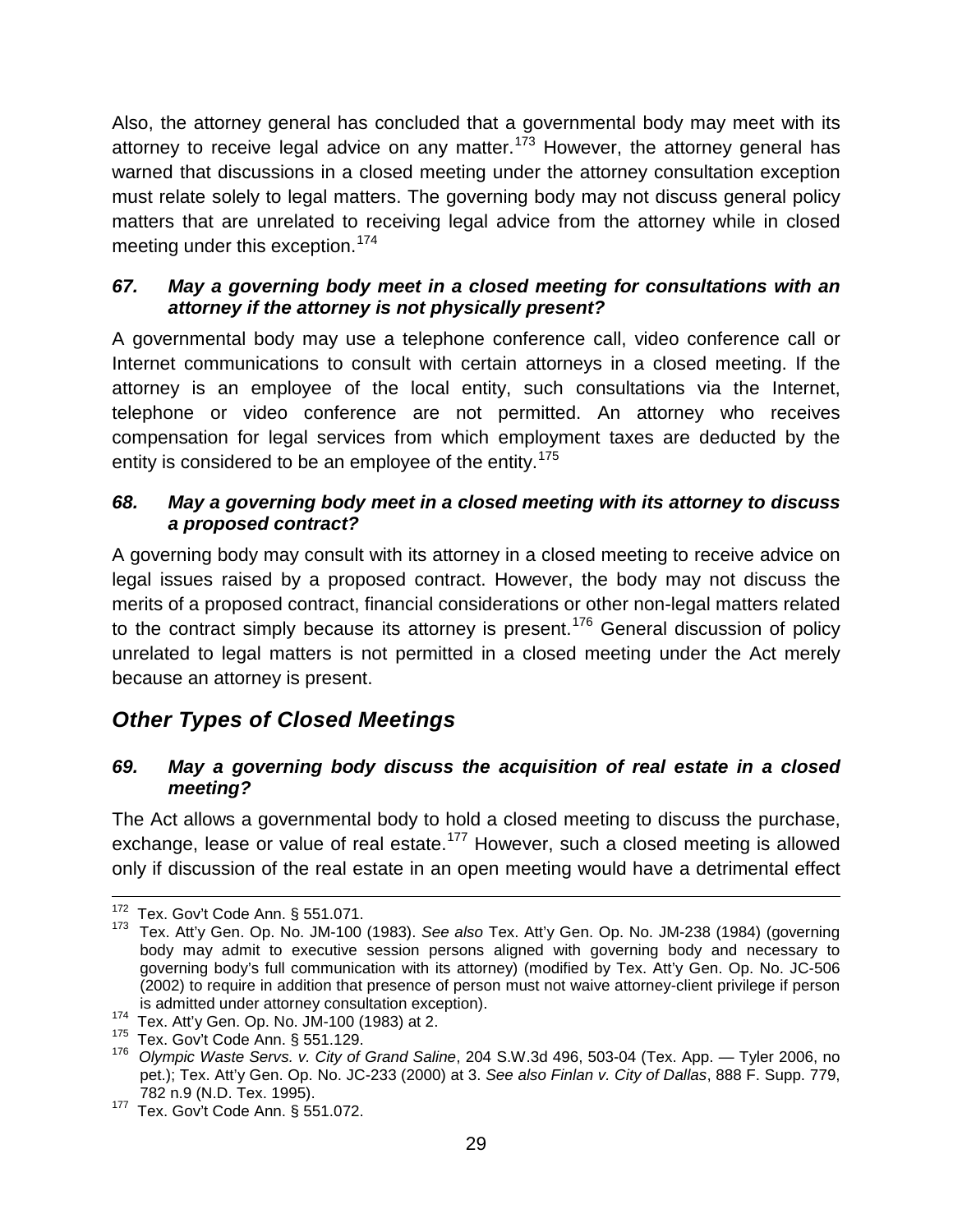on the ability of the governing body to negotiate with a third party.<sup>[178](#page-38-3)</sup> For example, a closed meeting may in certain cases be permitted to discuss what the local entity is willing to pay for real property that it plans to acquire. There is no comparable authority for a governing body to go into a closed meeting to discuss the acquisition of items of personal property, such as the purchase of a new computer system.

#### <span id="page-38-0"></span>*70. May a governing body discuss security personnel, security devices or a security audit in a closed meeting?*

The Act has permitted a governing body to discuss the deployment, or specific occasions for implementation, of security personnel or security devices in a closed meeting. Also, the Act allows discussion of security audits in a closed meeting.<sup>[179](#page-38-4)</sup> Also, a governing body can discuss security assessments or deployments relating to information resources technology; certain network security information<sup>[180](#page-38-5)</sup>; or the deployment, or specific occasions for implementation of critical infrastructure.<sup>[181](#page-38-6)</sup>

#### <span id="page-38-1"></span>*71. May a governing body discuss a contract involving a prospective gift or donation in a closed meeting?*

A governing body may meet in a closed meeting to discuss the negotiations for a contract for a prospective gift or donation.<sup>[182](#page-38-7)</sup> Such a contract must relate to a gift to be given to the state or to the governmental body. However, similar to the real estate exception, the governing body may meet in a closed meeting only if its negotiating position with a third person would be negatively affected by the body's discussion of the contract in an open meeting.

### <span id="page-38-2"></span>*72. May a governing body discuss a test item in a closed meeting?*

A governing body may discuss a test item or information related to a test item in a closed meeting if the item may be included in a test that the governing body administers to individuals who seek to obtain or renew a license or certificate that is necessary to engage in an activity.<sup>[183](#page-38-8)</sup>

<span id="page-38-3"></span> <sup>178</sup> *City of Laredo v. Escamilla*, 219 S.W.3d 14, 20 (Tex. App. — San Antonio 2006, pet. denied). *See*

<span id="page-38-4"></span>Tex. Gov't Code Ann.  $\S$ § 551.076, .089. (Section 551.089 amended by H.B. 8 and S.B. 564 of the 85<sup>th</sup><br>Legislature, R.S., Effective September 1, 2017.)

<span id="page-38-6"></span><span id="page-38-5"></span><sup>&</sup>lt;sup>180</sup> See Tex. Gov't Code Ann. § 2059.055(b). (network security information that is confidential.)<br><sup>181</sup> Tex. Gov't Code Ann. § 551.089 (amended by H.B. 8 and S.B. 564 of the 85<sup>th</sup> Legislature, R.S.<br>Effective September 1

<span id="page-38-8"></span><span id="page-38-7"></span> $\frac{182}{183}$  *Id.* § 551.073.

<sup>183</sup> *Id.* § 551.088.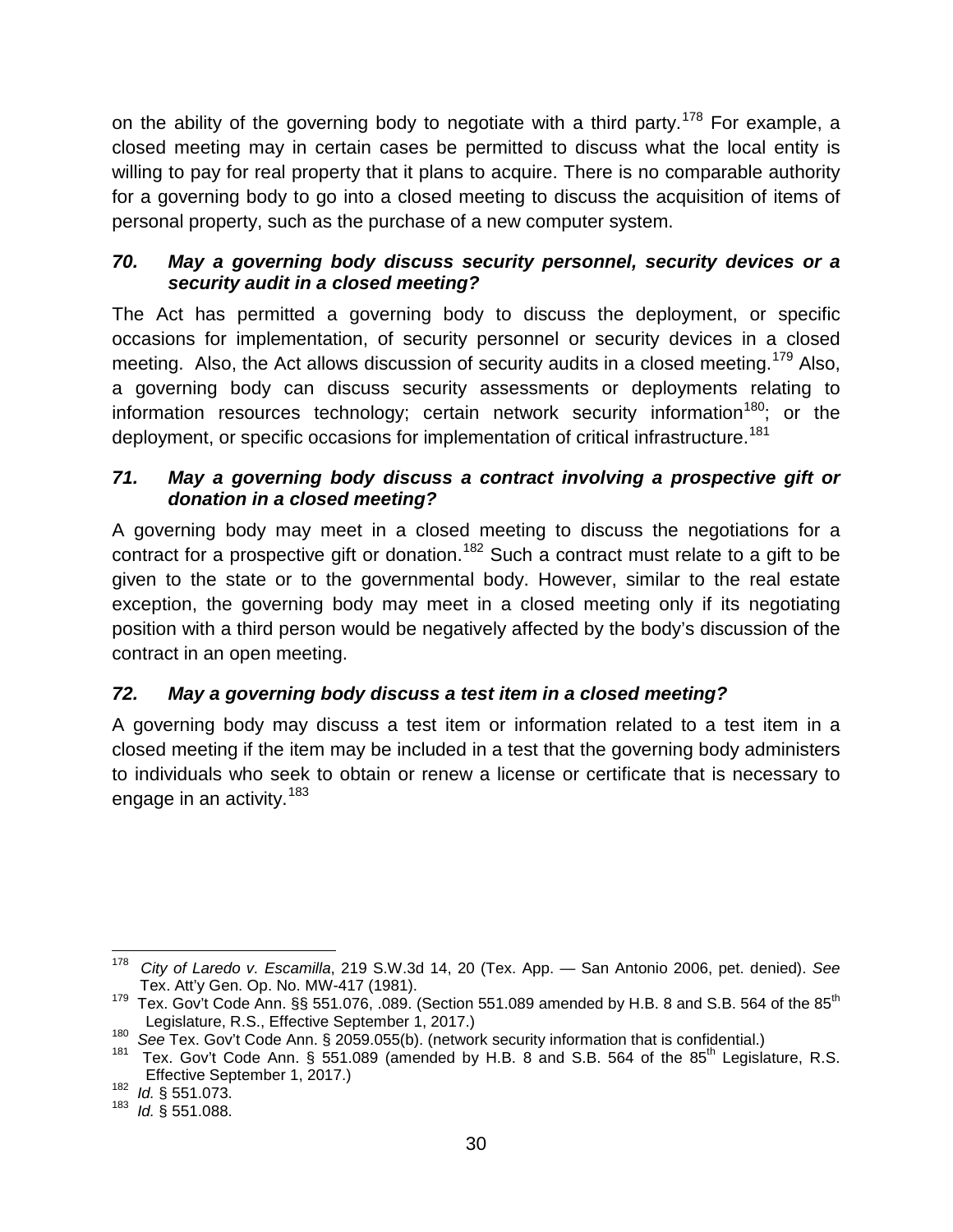#### <span id="page-39-0"></span>*73. May the governing body of a public power utility discuss competitive matters in a closed meeting?*

The governing body of a public power utility (electric or gas utility)<sup>[184](#page-39-5)</sup> is allowed to deliberate, vote or take final action in a closed meeting on any competitive matter.<sup>[185](#page-39-6)</sup> The term "competitive matter" means a utility-related matter that is related to the public power utility's competitive activity, including commercial information, and would, if disclosed, give advantage to competitors or prospective competitors.<sup>186</sup> Also, the notice of the subject matter of an item that may be considered as a competitive matter is required to contain more than a general representation of the subject matter to be considered, such that the competitive activity of the public power utility with respect to the issue in question is not compromised or disclosed.<sup>[187](#page-39-8)</sup>

#### <span id="page-39-1"></span>*74. May a governing body discuss potential business incentives and other economic development negotiations in a closed meeting?*

A governing body may meet in a closed meeting to discuss certain matters related to economic development.<sup>[188](#page-39-9)</sup> It may discuss commercial or financial information that the governing body has received from certain business prospects. The business prospect must be one that the governing body is negotiating with for economic development purposes to locate, stay or expand in or near the territory of the local entity. Also, under this exception, a governing body may hold a closed meeting to discuss a potential offer of financial or other incentives to the business prospect.

# <span id="page-39-2"></span>*Need for Statutory Authority to Hold Closed Meetings*

#### <span id="page-39-3"></span>*75. May a governing body hold workshops or retreats in a closed meeting?*

The provisions of the Act would apply to workshops or retreats of the governing body if a quorum of the body is present and the governing body deliberates about public business.<sup>[189](#page-39-10)</sup> To go into a closed meeting, the local entity must show that the issue to be discussed fits within one of the specific statutory categories that allows for closed meetings.

#### <span id="page-39-4"></span>*76. Does the Public Information Act provide a basis for meeting in a closed meeting?*

The governing body may not use the fact that the governing body will discuss documents that may be confidential under the Public Information Act, Chapter 552 of the Government Code, to justify a closed meeting. Instead, the governing body must

<span id="page-39-6"></span><span id="page-39-5"></span><sup>184</sup> See id. § 551.086(b)(1) (definition of public power utility).<br><sup>185</sup>*Id.* § 551.086(c).<br><sup>186</sup>*Id.* § 552.133 (definition of competitive matter).<br><sup>187</sup>*Id.* § 551.086(d).<br><sup>188</sup>*Id.* § 551.087.

<span id="page-39-7"></span>

<span id="page-39-8"></span>

<span id="page-39-9"></span>

<span id="page-39-10"></span><sup>189</sup> *See Bexar Medina Atascosa Water Dist*., 2 S.W.3d at 462.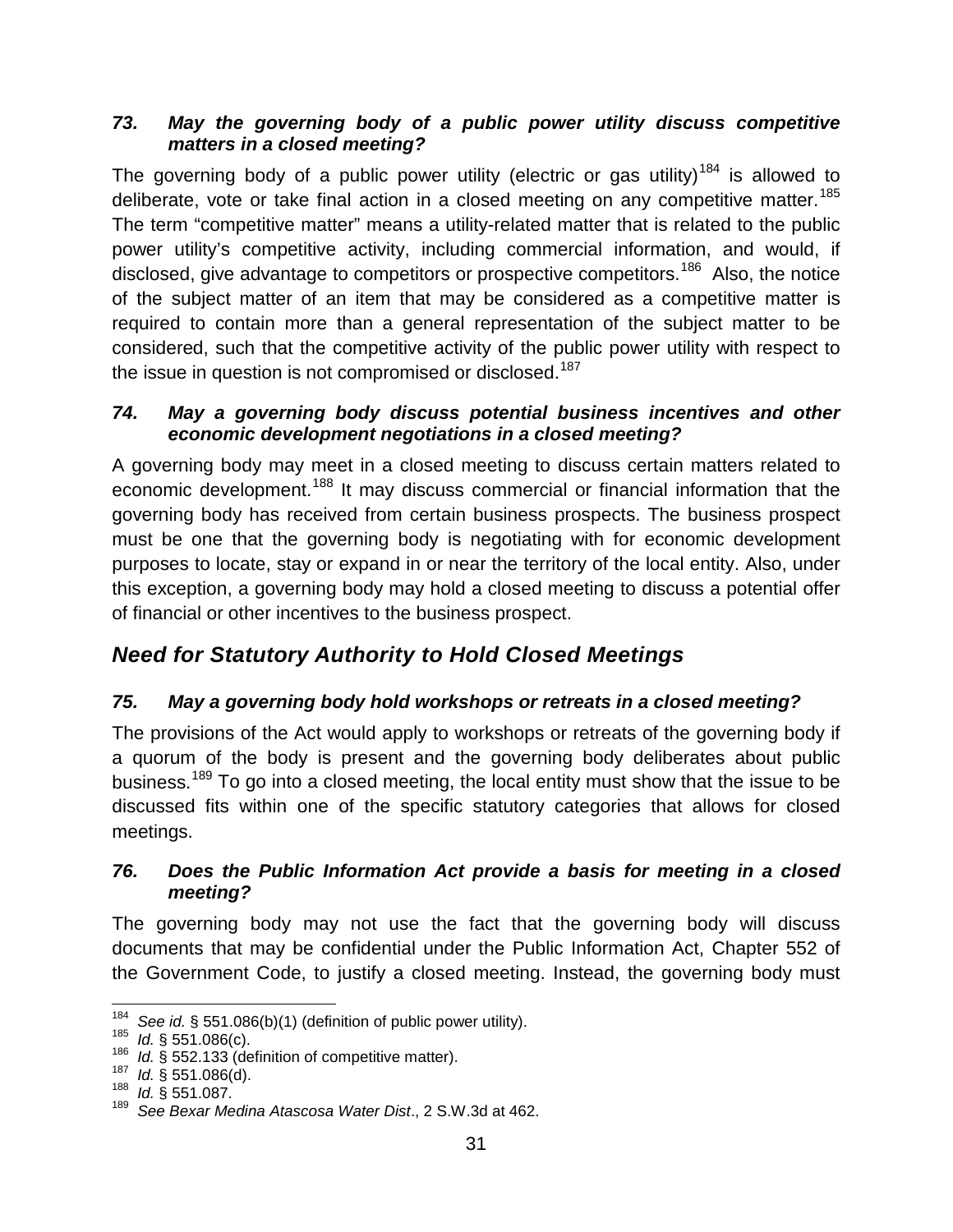specifically rely on one of the particular exceptions to the Open Meetings Act. The Open Meetings Act and the Public Information Act are entirely independent in their operation.[190](#page-40-5) (See Section I concerning the relationship between the Open Meetings Act and the Public Information Act.)

# <span id="page-40-0"></span>*Procedural Requirements for Meeting in Closed Meetings*

#### <span id="page-40-1"></span>*77. Is there a difference between the terms "executive session," "closed meeting" and "closed session"?*

No. All of these terms are used interchangeably. The important point to remember is that a governmental body may not exclude the public from a meeting unless the Act specifically authorizes such a closed meeting.<sup>[191](#page-40-6)</sup>

#### <span id="page-40-2"></span>*78. May a city council meet in a closed meeting if a city charter provision requires that all city council meetings be conducted as open meetings?*

A city council may not hold a closed meeting if the city charter specifically requires that all meetings or the type of meeting in question be held as open meetings.<sup>[192](#page-40-7)</sup>

### <span id="page-40-3"></span>*79. What notice must be posted to consider an item in a closed meeting?*

The rules for posting closed meeting items are the same as the general rules for posting issues that will be considered in an open meeting.<sup>[193](#page-40-8)</sup> Most local governments indicate on the posting that the governmental body may be going into executive session on a particular topic and the statutory section that allows such an item to be considered in a closed meeting. However, the Act does not require the notice to state which items will be discussed in a closed meeting. Should a governing body consistently distinguish between subjects for public deliberation and subjects for executive session, an abrupt departure from this practice could render the notice inadequate.<sup>[194](#page-40-9)</sup>

#### <span id="page-40-4"></span>*80. May an item be considered in a closed meeting if the posted agenda does not indicate it will be discussed in a closed meeting?*

In certain cases, a properly posted agenda item may be considered in a closed meeting even though the posted agenda did not indicate that the item would be discussed in a closed meeting.[195](#page-40-10) As mentioned above, the rules for posting closed meeting items are the same as the rules for posting items that will be considered in open session.<sup>[196](#page-40-11)</sup> The

<span id="page-40-5"></span> <sup>190</sup> Tex. Att'y. Gen. Op. No. GA-0019 (2003) at 6. 191 Tex. Gov't Code Ann. § 551.002. *See* n. 143

<span id="page-40-8"></span><span id="page-40-7"></span><span id="page-40-6"></span><sup>&</sup>lt;sup>192</sup> Tex. Gov't Code Ann. § 551.004. *See Shackelford v. City of Abilene*, 585 S.W.2d 665 (Tex. 1979).<br><sup>193</sup> See generally Tex. Gov't Code Ann. §§ 551.041, .043. *See* Tex. Att'y Gen. Op. No. GA-511 (2007) at

<sup>4. (</sup>notice does not have to cite the section or subsection numbers of the provision authorizing the

<span id="page-40-10"></span><span id="page-40-9"></span><sup>194</sup> Tex. Att'y Gen. Op. No. JC-57 (1999).<br>
195 *Id.*<br>
196 See generally Tex. Cov't Code App. 81

<span id="page-40-11"></span>

See generally Tex. Gov't Code Ann. §§ 551.041, .043.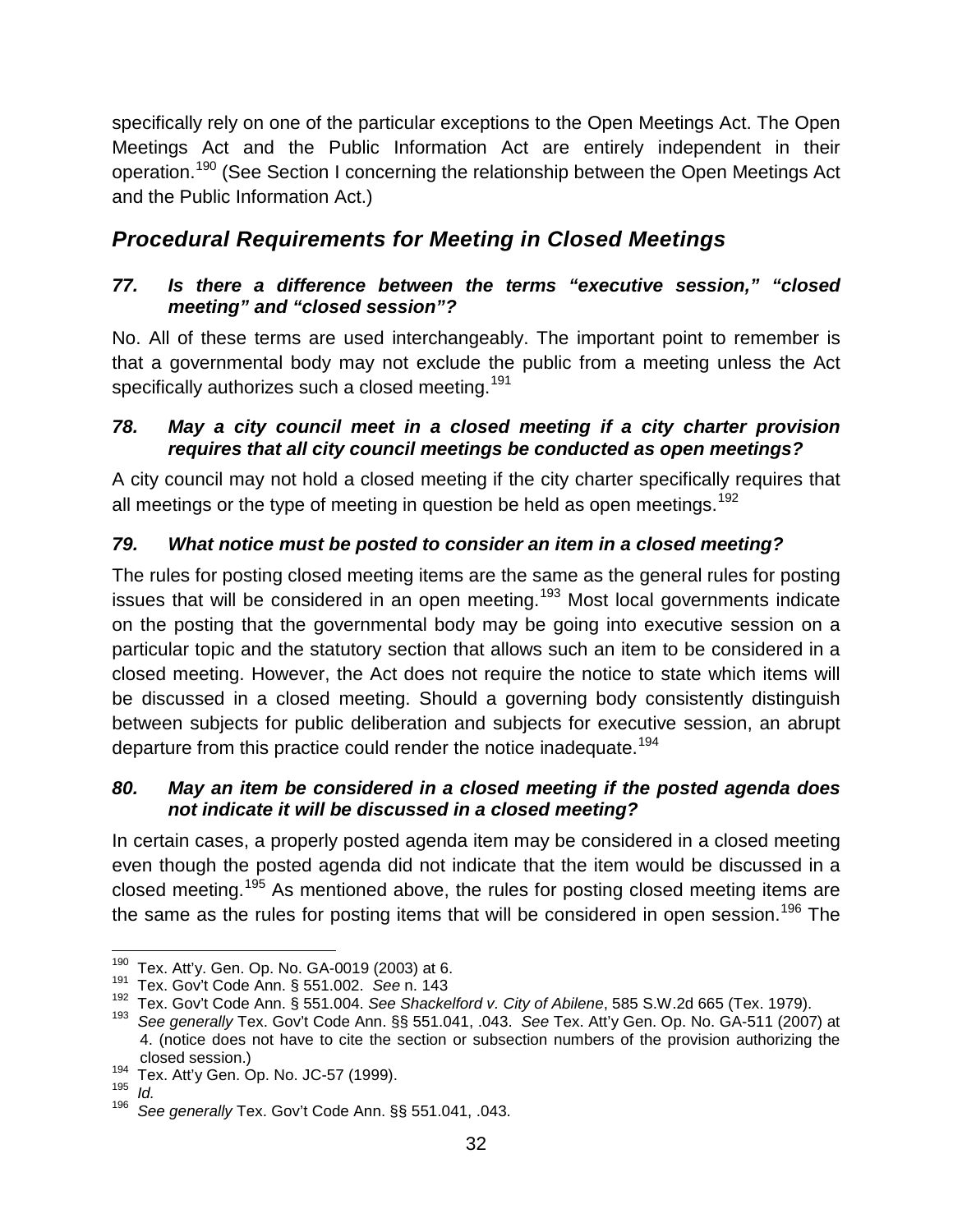Open Meetings Act requires only that the posted notice give reasonable notice of the subjects that will be discussed. There is no requirement that the local entity indicate whether an item will be handled in open or closed session. However, if the notices posted for a governmental body consistently distinguish between subjects for public deliberation and subjects for closed session deliberation, an abrupt departure from this practice may raise a question as to the adequacy of a notice to inform the public.<sup>[197](#page-41-3)</sup>

#### <span id="page-41-0"></span>*81. What procedure should a governing body follow to go into a closed meeting?*

If a governing body chooses to discuss an item in a closed meeting, it must follow the statutory procedures required for such a meeting. The governing body must first convene in a properly posted open meeting. During that open meeting, the presiding officer must announce that a closed meeting will be held and identify the section(s) of the Act authorizing such a closed meeting.<sup>[198](#page-41-4)</sup> A local entity may wish to have a prior written opinion from its attorney setting forth a reasonable basis for holding the closed meeting for the involved item whenever the matter is in dispute. Once a closed meeting has begun, the presiding officer must announce the date and time the session started.<sup>[199](#page-41-5)</sup> At the end of that closed meeting, the presiding officer must again announce the date and time. In most instances, a certified agenda or recording must be made. $200$ Also, any action or vote on an agenda item may be taken only during an open meeting.<sup>[201](#page-41-7)</sup>

#### <span id="page-41-1"></span>*82. May a governing body continue a closed meeting to the immediate next day?*

A closed session of an open meeting may be continued to the immediate next day so long as before convening the second-day closed meeting, a quorum of the governing body first convenes in an open meeting. The presiding officer must publicly announce that a closed meeting will be held and identify the section or sections of the Act under which the closed meeting is authorized.<sup>[202](#page-41-8)</sup>

#### <span id="page-41-2"></span>*83. If a member of a governing body is not certain that a closed meeting is permitted what actions should the official take if a closed meeting is called?*

If a member is not certain that a closed meeting is permitted on an issue, the member may wish to consider refusing to attend or asking for a formal written interpretation from

<span id="page-41-4"></span><span id="page-41-3"></span><sup>&</sup>lt;sup>197</sup> Tex. Att'y Gen. Op. No. JC-57 (1999).<br><sup>198</sup> Tex. Gov't Code Ann. § 551.101. *See Lone Star Greyhound Park v. Tex. Racing Comm'n*, 863 S.W.2d 742, 747-48 (Tex. App — Austin 1993, writ denied) (presiding officer's announcement of content of applicable section, but not section number, gives sufficient notice).<br><sup>199</sup> Tex. Gov't Code Ann. § 551.103 (c)(3) & (d).<br><sup>200</sup> *Id* 

<span id="page-41-5"></span>

<span id="page-41-8"></span><span id="page-41-7"></span><span id="page-41-6"></span> $\frac{201}{202}$  *Id.* § 551.102.

<sup>202</sup> *Id*. § 551.101; Tex. Att'y Gen. Op. No. JC-285 (2000). *See also* Tex. Gov't Code Ann. § 551.0411(a).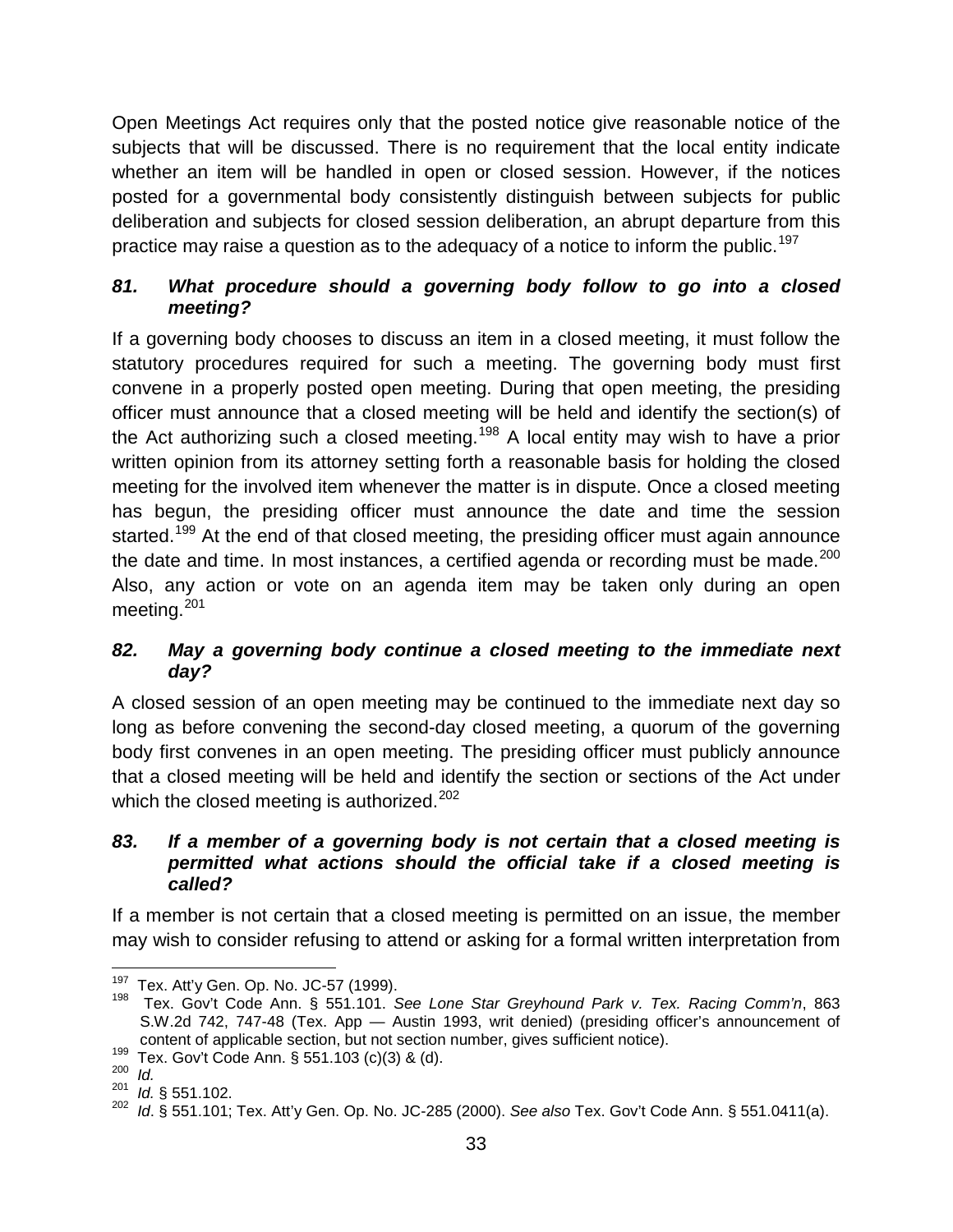the local entity's attorney as to the legality of the meeting. Attendance at an unauthorized closed meeting may be a criminal offense.<sup>[203](#page-42-2)</sup> If an official reasonably relies on a written opinion concerning whether a closed meeting is permitted from the governing body's attorney, the attorney general or a court, then the official has an affirmative defense to any criminal prosecution for violation of the Act. $204$  Simply objecting or not speaking during an illegal closed meeting will not relieve the member of potential criminal liability for participating in the meeting.

#### <span id="page-42-0"></span>*84. Who is permitted to attend a closed meeting?*

The Act does not specify who may or may not attend a closed meeting.<sup>[205](#page-42-4)</sup> Generally, a governmental body has discretion to determine who may attend closed meetings. Members of the public may not be selectively admitted to an executive session.<sup>[206](#page-42-5)</sup> When a governmental body holds a closed meeting to discuss a lawsuit under the attorney consultation exception, section 551.071 of the Government Code, the governmental body's attorney must be present, but an opposing party may not be present.<sup>[207](#page-42-6)</sup> In considering whether to admit any nonmember to a closed meeting held under this section, a governmental body should consider:

- 1. whether the person's interests are adverse to the governmental body's;
- 2. whether the person's presence is necessary to the issues to be discussed; and
- 3. whether the governmental body may waive the attorney-client privilege by including the nonmember.<sup>[208](#page-42-7)</sup>

With respect to closed meetings held under other exceptions in the Act, a governmental body has the right to determine which nonmembers may attend and may include a nonmember if the person's interests are not adverse to the governmental body's and the person's participation is necessary to the anticipated deliberation.<sup>[209](#page-42-8)</sup>

### <span id="page-42-1"></span>*85. May a governing body prevent a member from attending a closed meeting?*

A governmental body can prevent one of its members from attending a closed meeting when that member is suing the governing body or entity.<sup>[210](#page-42-9)</sup> In Attorney General Opinion JM-1004, a school board had been sued by one of its own members and wanted to

<span id="page-42-3"></span><span id="page-42-2"></span><sup>&</sup>lt;sup>203</sup> Tex. Gov't Code Ann. § 551.144.<br><sup>204</sup> *Id. Att'y* Gen. Op. No. JC-375 (2001).

<span id="page-42-6"></span><span id="page-42-5"></span><span id="page-42-4"></span><sup>&</sup>lt;sup>206</sup> Tex. Att'y Gen. Op. No. GA-0511 (2007).<br>
<sup>207</sup> See Tex. Att'y Gen. Op. Nos. JC-506 (2002), JC-375 (2001), JM-238 (1984).<br>
<sup>208</sup> Tex. Att'y Gen. Op. No. JC-506 (2002).<br>
<sup>209</sup> Id.<br>
<sup>210</sup> Tox. Att'y Gen. Op. No. JC-506

<span id="page-42-7"></span>

<span id="page-42-9"></span><span id="page-42-8"></span>

Tex. Att'y Gen. Op. No. JM-1004 (1989).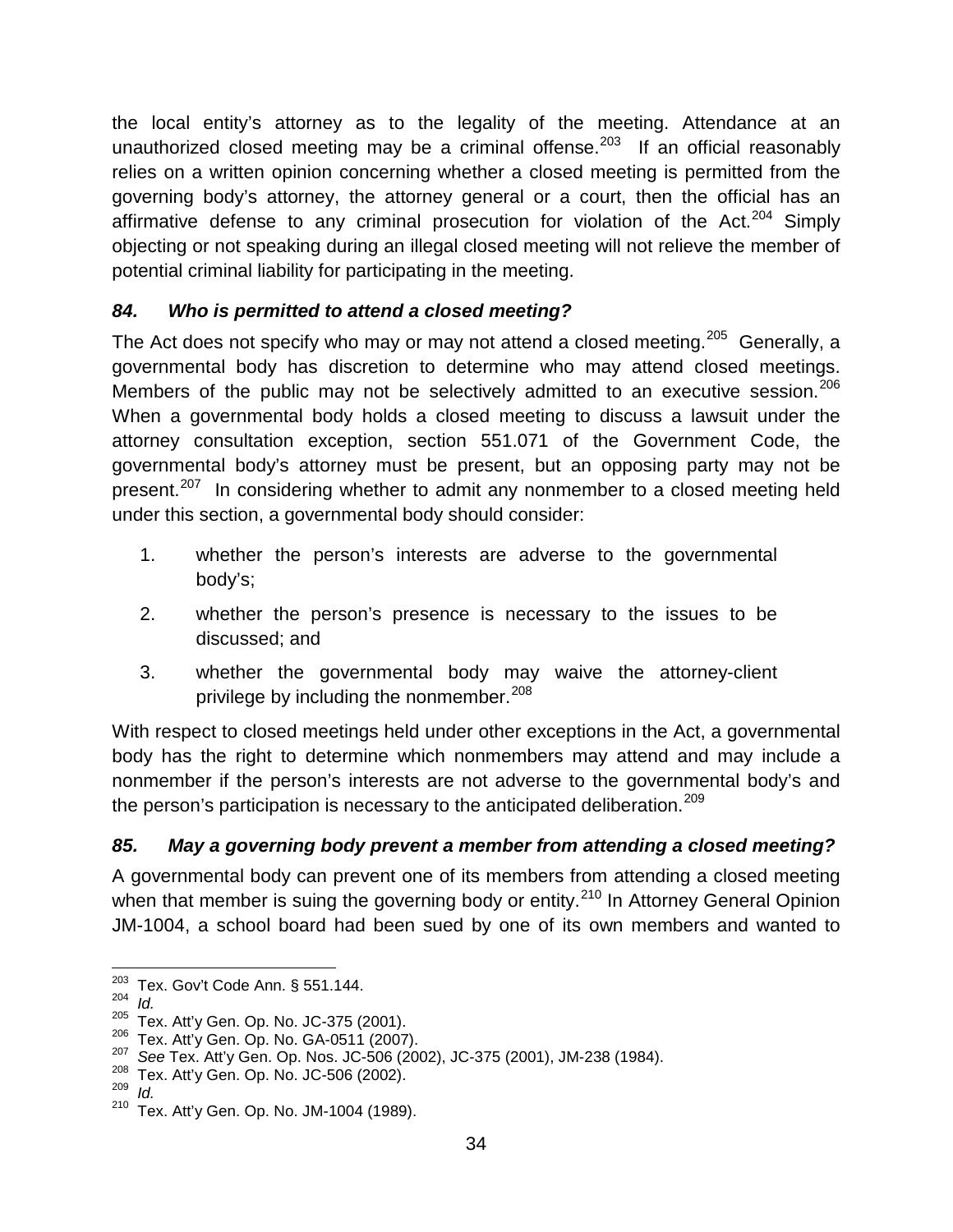discuss the lawsuit with its attorney in an executive session. The attorney general concluded that the school board could exclude the member who had sued the district. The purpose of the exception for consultations with an attorney is, in part, to allow a governmental body to receive legal advice from its attorney without revealing attorneyclient confidences to the opposing side. Admitting a member of a governing body who is on the opposing side of litigation to such an executive session would defeat the purpose of holding it.

#### <span id="page-43-0"></span>*86. May a governing body prevent its staff from attending a closed meeting?*

As mentioned above, a governing body may exclude all nonmembers from attending a closed meeting.<sup>[211](#page-43-2)</sup> Thus, a governing body may exclude its staff from attending a closed meeting. There are attorney general opinions that have concluded that the county commissioners' court could exclude the county clerk from an executive session of the commissioners' court where no statute required the presence of the county clerk.<sup>[212](#page-43-3)</sup> Another opinion concluded that a contractual provision requiring a superintendent of schools to attend all executive sessions of her school board of trustees was valid under the Act, but would not preclude her exclusion by the board. $213$ However, some city charters and certain statutory provisions provide that the city secretary shall attend all city meetings.<sup>[214](#page-43-5)</sup>

#### <span id="page-43-1"></span>*87. May a governing body approve items or take a straw poll in a closed meeting?*

A court has held that a member of a governing body may indicate during an executive session how he or she plans to vote on an item.<sup>[215](#page-43-6)</sup> However, the governing body may not conduct a straw vote or a formal vote during such a session.<sup>[216](#page-43-7)</sup> The Act requires that any final action, decision or vote be taken in an open meeting. $217$ 

<span id="page-43-2"></span><sup>&</sup>lt;sup>211</sup> *See* Tex. Att'y Gen. Op. Nos. JM-6 (1983), JC-506 (2002); Tex. Att'y Gen. LO-97-017.<br><sup>212</sup> Tex. Att'y Gen. Op. Nos. JM-6 (1983), GA-277 (2004).

<span id="page-43-5"></span><span id="page-43-4"></span><span id="page-43-3"></span><sup>&</sup>lt;sup>213</sup> Tex. Att'y Gen. Op. No. JC-375 (2001).<br><sup>214</sup> See Tex. Loc. Gov't Code Ann. § 22.073 (requires a city secretary in Type A city to attend all meetings and keep required minutes).

<span id="page-43-6"></span>meetings and keep required minutes). <sup>215</sup>*Bd. of Trustees v. Cox Enters., Inc.,* 679 S.W.2d 86, 89 (Tex. App. — Texarkana 1984*), aff'd in part, rev'd in part on other grounds*, 706 S.W.2d 956 (Tex. 1986); *Nash v. Civil Serv. Comm'n*, 864 S.W.2d 163, 166 (Tex. App. — Tyler 1993, no writ). <sup>216</sup>*Id.*

<span id="page-43-8"></span><span id="page-43-7"></span>

Tex. Gov't Code Ann. § 551.102.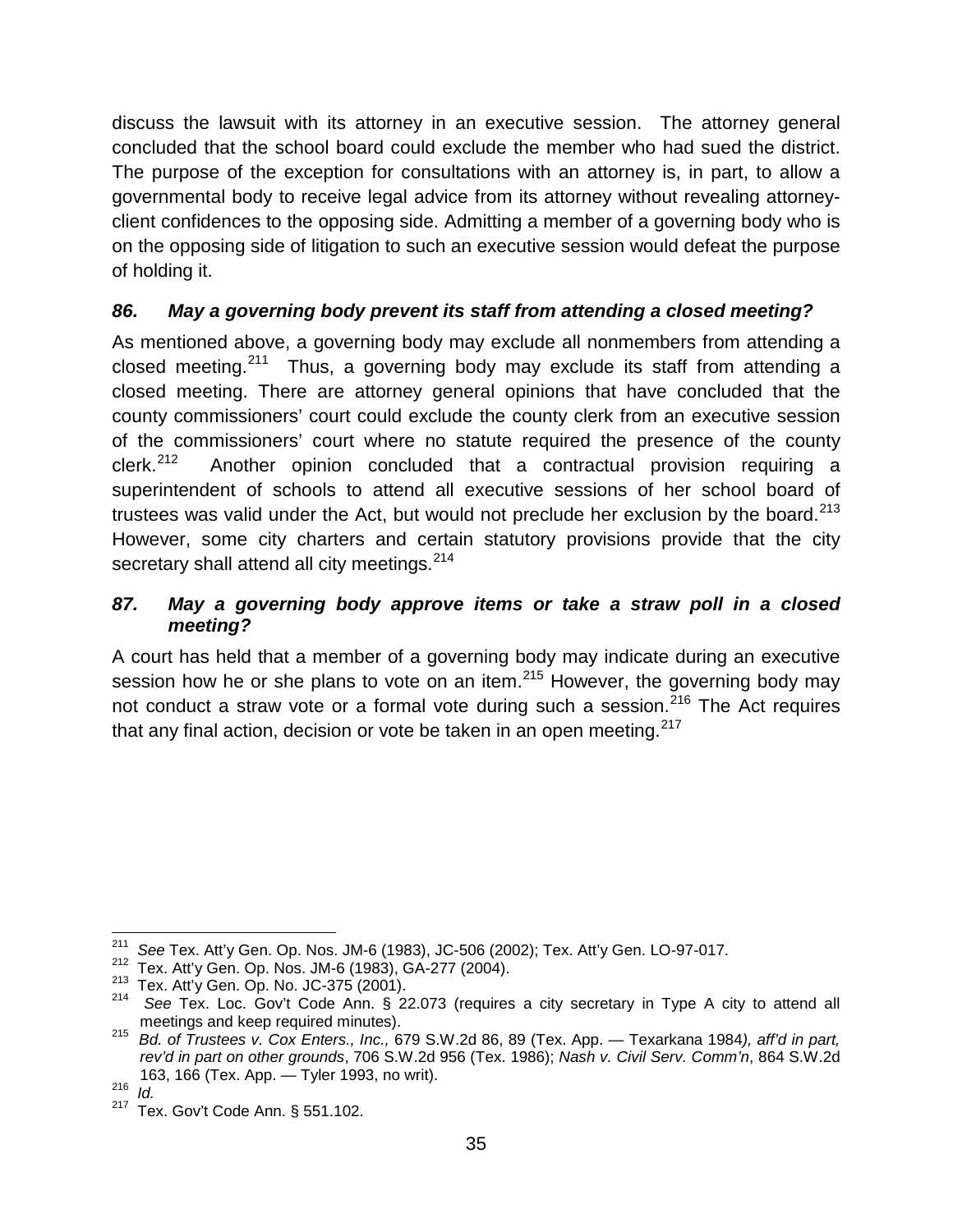### <span id="page-44-0"></span>*Production and Handling of Certified Agenda or Recording for Closed Meetings*

#### <span id="page-44-1"></span>*88. Is a governing body required to create a certified agenda or recording of discussions held in a closed meeting?*

A governing body must create a certified agenda or make a recording<sup>[218](#page-44-4)</sup> of every closed meeting unless the closed meeting is being held under the exception for consultation with an attorney.<sup>219</sup> The governing body may stop taking notes or turn off the recording during the portion of a closed meeting that involves consultations with an attorney.

The presiding officer shall certify that the agenda or recording of the closed meeting is true and correct record of the proceeding.<sup>[220](#page-44-6)</sup> The certified agenda must state the subject matter of each deliberation and record any further action taken.<sup>[221](#page-44-7)</sup> The certified agenda does not have to be a verbatim transcript of what happened in the closed meeting, but it must summarize what was discussed on each topic.<sup>222</sup> In addition, the certified agenda or recording must include an announcement by the presiding officer of the date and time that the closed meeting began and ended. $223$ 

#### <span id="page-44-2"></span>*89. Who is responsible for creating a certified agenda or recording of a closed meeting?*

The Act does not specify a particular individual or officer responsible for producing the certified agenda or making the recording of a closed meeting. However, the presiding officer is responsible for certifying that the certified agenda or recording is a true and correct record of the proceedings.<sup>[224](#page-44-10)</sup> It is important to note that a member of a governing body commits a Class C misdemeanor if he/she participates in a closed meeting knowing that a certified agenda or recording is not being made.<sup>[225](#page-44-11)</sup>

#### <span id="page-44-3"></span>*90. May a member of a governing body or staff release a copy of a certified agenda or recording to the public?*

A certified agenda or recording kept during a closed meeting may be disclosed to a member of the public only under a court order.<sup>[226](#page-44-12)</sup> There are criminal penalties for releasing a copy of the certified agenda to the public without a court order.<sup>[227](#page-44-13)</sup>

<span id="page-44-5"></span><span id="page-44-4"></span><sup>&</sup>lt;sup>218</sup> See id. § 551.001(7) (definition of recording).<br><sup>219</sup> Id. § 551.103(a).<br><sup>220</sup> Id. § 551.103(c)(1)-(2).<br><sup>222</sup> Tex. Att'y Gen. Op. No. JM-840 (1988) at 4-7.

<span id="page-44-6"></span>

<span id="page-44-7"></span>

<span id="page-44-9"></span><span id="page-44-8"></span><sup>&</sup>lt;sup>223</sup> Tex. Gov't Code Ann. § 551.103(c)(3), (d).<br><sup>224</sup> *Id.* § 551.103(b).<br><sup>225</sup> *Id.* § 551.145.<br><sup>226</sup> *Id.* § 551.104(c).

<span id="page-44-10"></span>

<span id="page-44-11"></span>

<span id="page-44-13"></span><span id="page-44-12"></span><sup>&</sup>lt;sup>227</sup> *Id.* § 551.146.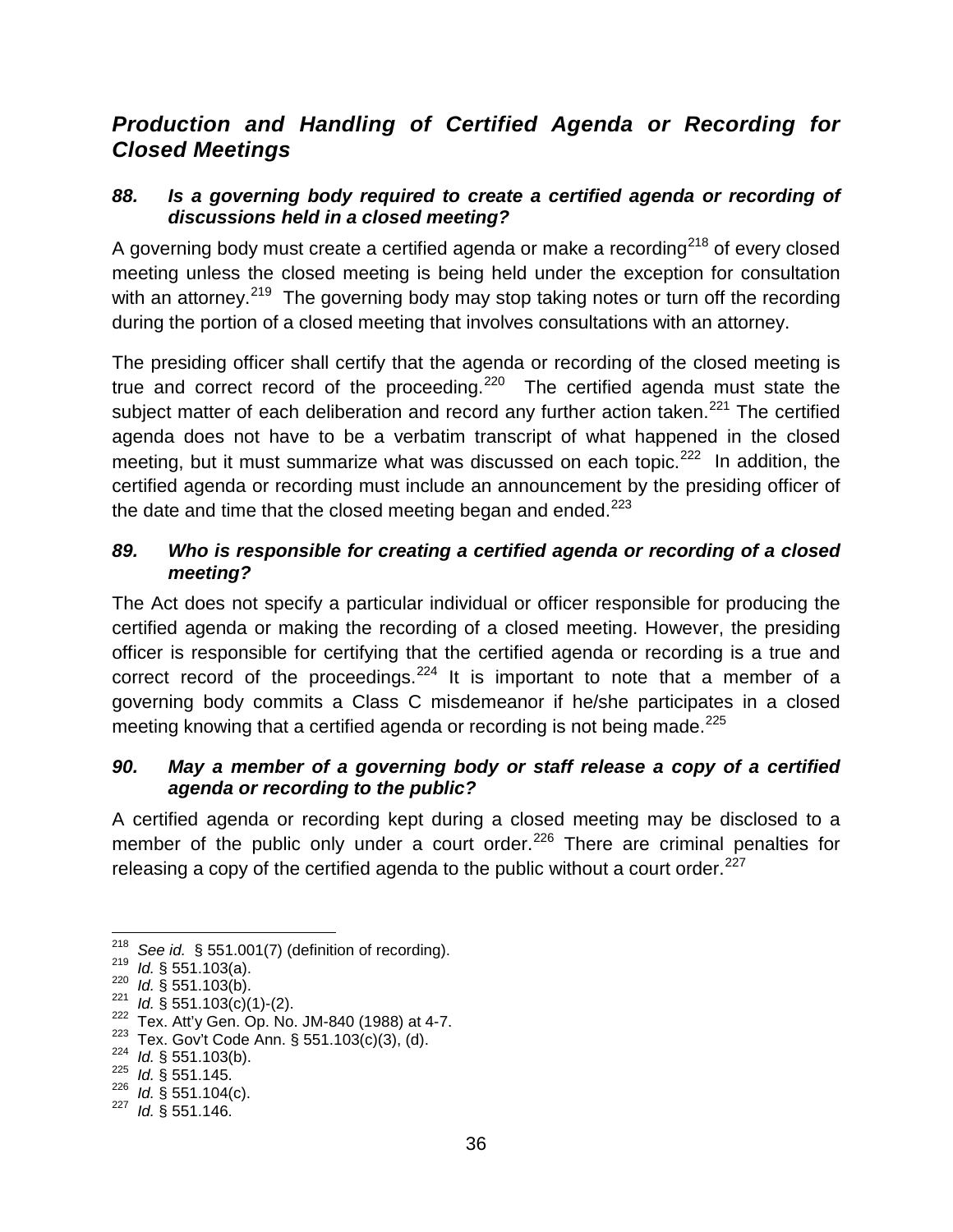#### <span id="page-45-0"></span>*91. May a member of a governing body record a closed meeting for the member's own use?*

A member of a governmental body has no right to record a closed meeting over the objection of a majority of the governmental body's members.<sup>[228](#page-45-3)</sup>

#### <span id="page-45-1"></span>*92. May a member of the governing body review a copy of a certified agenda or recording of a closed meeting?*

A member of a governing body who attended a closed meeting may later review the certified agenda or recording of that closed meeting.<sup>[229](#page-45-4)</sup> Also, a member who was absent during a closed meeting may review the certified agenda or recording. The governing body should adopt procedures for reviewing a certified agenda or recording to preserve the evidentiary integrity, but the governing body could not absolutely prohibit the review by a member. Once the member has left office, the member does not have the right to review the certified agendas or recordings of closed meetings. $^{230}$  $^{230}$  $^{230}$  Also, the governmental body may not provide the absent member with a copy of the certified agenda or recording of the closed meeting.<sup>[231](#page-45-6)</sup>

#### <span id="page-45-2"></span>*93. How should a governing body handle a certified agenda or recording once it is prepared?*

The Act contains two requirements on how a certified agenda or recording of closed meetings is to be handled once created:

- 1. the certified agenda or recording may not be disclosed to the public without a court order, and
- 2. the certified agenda or recording must be preserved for a period of at least two years after the date of the closed meeting.  $232$

If any legal action involving the closed meeting is brought within this time period, the certified agenda or recording must be preserved until the action is finished. The governing body is the proper custodian for the certified agenda or t recording, not the city secretary or county clerk; however the governing body may delegate its duty to these individuals. $233$ 

<span id="page-45-3"></span> <sup>228</sup> *Zamora v. Edgewood Indep. Sch. Dist*., 592 S.W.2d 649 (Tex. Civ. App. — Beaumont 1979, writ ref'd

<span id="page-45-5"></span><span id="page-45-4"></span><sup>229</sup> Tex. Att'y Gen. Op. No. DM-227 (1993).<br><sup>230</sup> Tex. Att'y Gen. Op. No. JC-120 (1999).<br><sup>231</sup> Tex. Att'y Gen. LO-98-033.

<span id="page-45-8"></span><span id="page-45-7"></span><span id="page-45-6"></span><sup>&</sup>lt;sup>232</sup> Tex. Gov't Code Ann. § 551.104.

Tex. Att'y Gen. Op. No. GA-0277 (2004) at 3.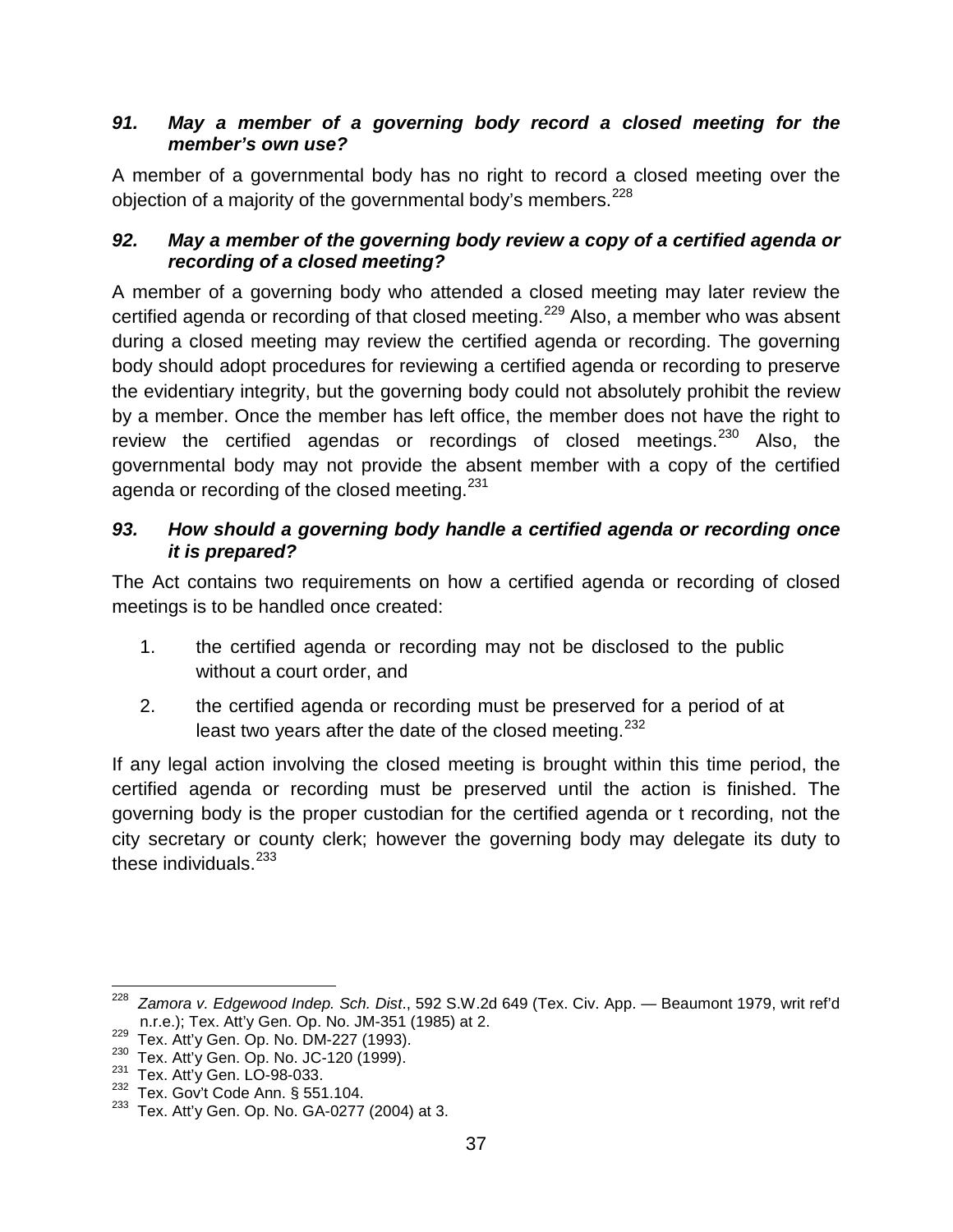#### <span id="page-46-0"></span>*94. May members of the governing body publicly discuss what was considered in a closed meeting?*

The Act does not prohibit a member from discussing or making statements about what occurred in a closed meeting.<sup>[234](#page-46-3)</sup> The fact that a person may legally discuss what occurred in a closed meeting does not mean that it is advisable to do so. For instance, it is possible that such a discussion could waive the governing body's claim of attorneyclient privilege if a member revealed attorney-client communications that occurred during a closed meeting. Other statutes and professional obligations as well as possible civil rights violations, individual privacy concerns, and the best interest of the governing body and the citizens the member represents might counsel against such a course of action. A governing body will want to carefully review this issue with its legal counsel before attempting to enact any such policy.

#### <span id="page-46-1"></span>*95. Is the certified agenda or recording of the closed meeting confidential under the Public Information Act?*

The certified agenda and recording of a closed meeting are considered confidential under the Public Information Act.<sup>[235](#page-46-4)</sup>

#### <span id="page-46-2"></span>*96. Are notes made by an official in a closed meeting confidential under the Open Meetings Act or the Public Information Act?*

The Open Meetings Act does not specifically address whether the notes made by an official during a closed meeting are confidential. Whether the notes made by an official in a closed meeting are confidential under the Public Information Act depends on whether an exception would apply to the information. Whether the Public Information Act would protect the notes would depend in part on their content and the facts surrounding their creation.<sup>[236](#page-46-5)</sup> Some factors that should be considered are:

- 1. who prepared the notes,
- 2. who possesses and controls the notes,
- 3. who has access to the notes,
- 4. whether the notes were used in conducting public business, and
- 5. whether public funds were expended in creating or maintaining the notes.

<span id="page-46-3"></span> <sup>234</sup> Tex. Att'y Gen. Op. No. JM-1071 (1989). *See* Tex. Att'y Gen. Op. No. MW-563 (1980) at 5 (city ordinance attempting to prohibit public discussion of the contents of an executive session may raise<br>First Amendment concerns but does not violate the Public Information Act).

<span id="page-46-5"></span><span id="page-46-4"></span>First Amendment concerns but does not violate the Public Information Act). 235 Tex. Att'y Gen. ORD-495 (1988). <sup>236</sup>*See, e.g.,* Tex. Att'y Gen. ORD-635 (1995); ORD-574 (1990) (inter-agency and intra-agency written memoranda containing advice, recommendations and opinion can be withheld); ORD-462 (1987).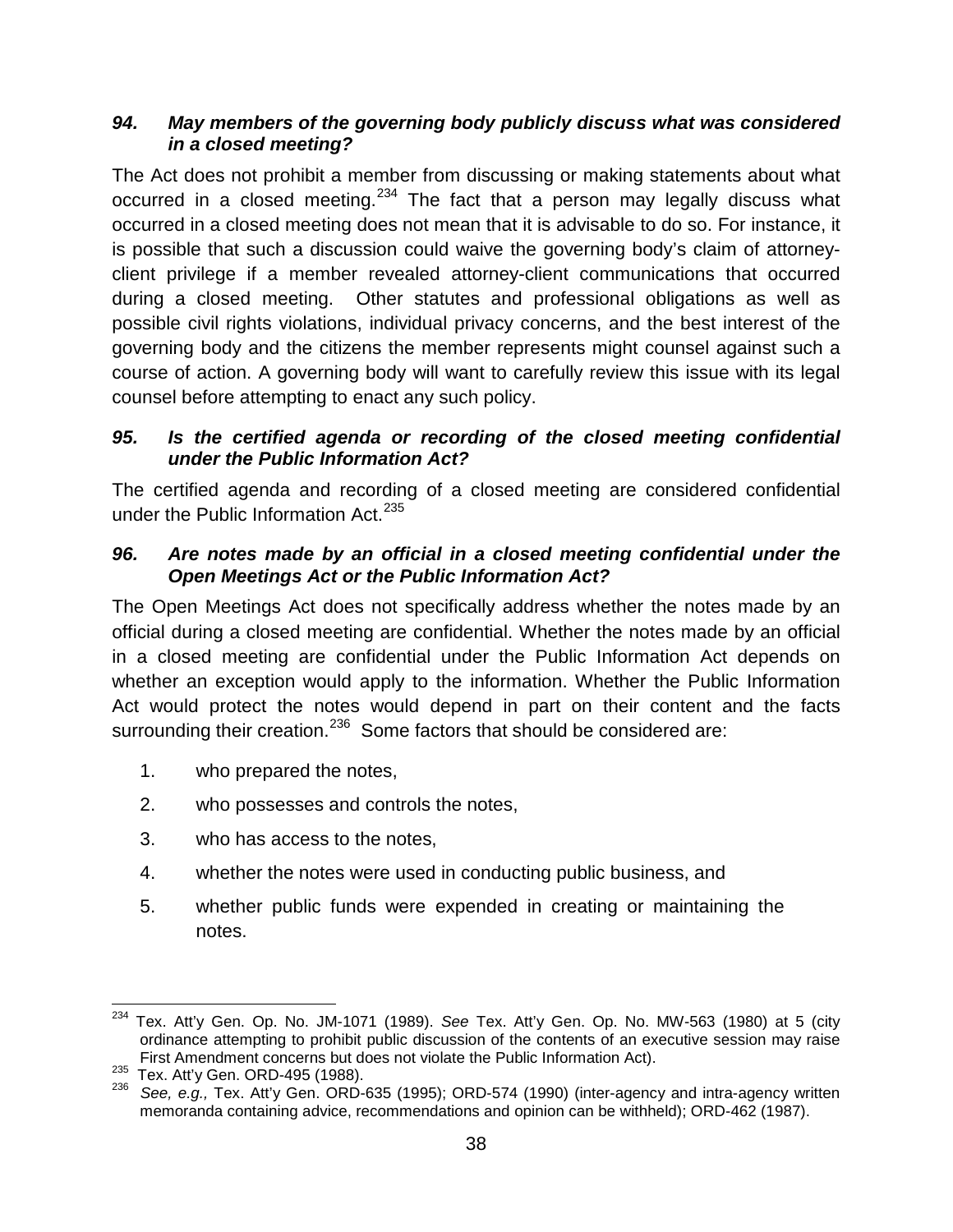If there is a public information request for any such notes, the local entity will want to confer with its legal counsel.

# <span id="page-47-0"></span>**VI. Emergency Meetings**

### <span id="page-47-1"></span>*97. What is sufficient cause for posting a two-hour emergency meeting?*

Under the Act, an emergency "exists only if immediate action is required of a governmental body because of an imminent threat to public health and safety" or because of "a reasonably unforeseeable situation." $237$  The courts and the attorney general have traditionally construed the emergency posting exception strictly.<sup>[238](#page-47-5)</sup> As a general rule, the members of a governmental body should ask themselves two questions when considering whether an emergency exists:

- 1. What would happen if the meeting on the "emergency" issue were postponed for 72 hours?
- 2. How long has the governing body known about the "emergency" issue?

If the governing body has known about the matter for more than 72 hours or the governing body cannot point to an imminent threat to public health or safety that would occur if action were not taken within 72 hours, then it would be difficult to argue that an emergency existed. Also, a situation is not "unforeseeable" merely because a deadline is less than 72 hours away. If the governing body knew about or should have known about the deadline in advance, then it may be difficult to argue that the situation was "reasonably unforeseeable".<sup>[239](#page-47-6)</sup>

### <span id="page-47-2"></span>*98. What must be indicated in a notice for an emergency meeting or item?*

The notice of an emergency meeting must "clearly identify the emergency or urgent public necessity."<sup>[240](#page-47-7)</sup> The emergency is "clearly identified" when the governing body states the reason for the emergency.<sup>[241](#page-47-8)</sup>

#### <span id="page-47-3"></span>*99. May a governing body add non-emergency items onto an agenda that was otherwise validly posted for two hours as an emergency?*

The Act does not allow a governing body to add non-emergency items to the agenda for an emergency meeting unless the non-emergency items have been posted for sufficient

<span id="page-47-5"></span><span id="page-47-4"></span><sup>&</sup>lt;sup>237</sup> Tex. Gov't Code Ann. § 551.045(b).<br><sup>238</sup> See Tex. Att'y Gen. Op. Nos. JM-985 (1988), JM-1037 (1989) at 2-5, JC-57 (1999) at 4; *Markowski v.*<br>*City of Martin*, 940 S.W.2d 720, 725 (Tex. App. — Waco 1997, writ denied)

<span id="page-47-6"></span><sup>239</sup> See River Rd. Neighborhood Ass'n, 720 S.W.2d at 557-58.<br><sup>240</sup> Tex. Gov't Code Ann. § 551.045(c).

<span id="page-47-8"></span><span id="page-47-7"></span><sup>240</sup> Tex. Gov't Code Ann. § 551.045(c). <sup>241</sup>*Piazza v. City of Granger*, 909 S.W.2d 529 (Tex. App. — Austin 1995, no writ).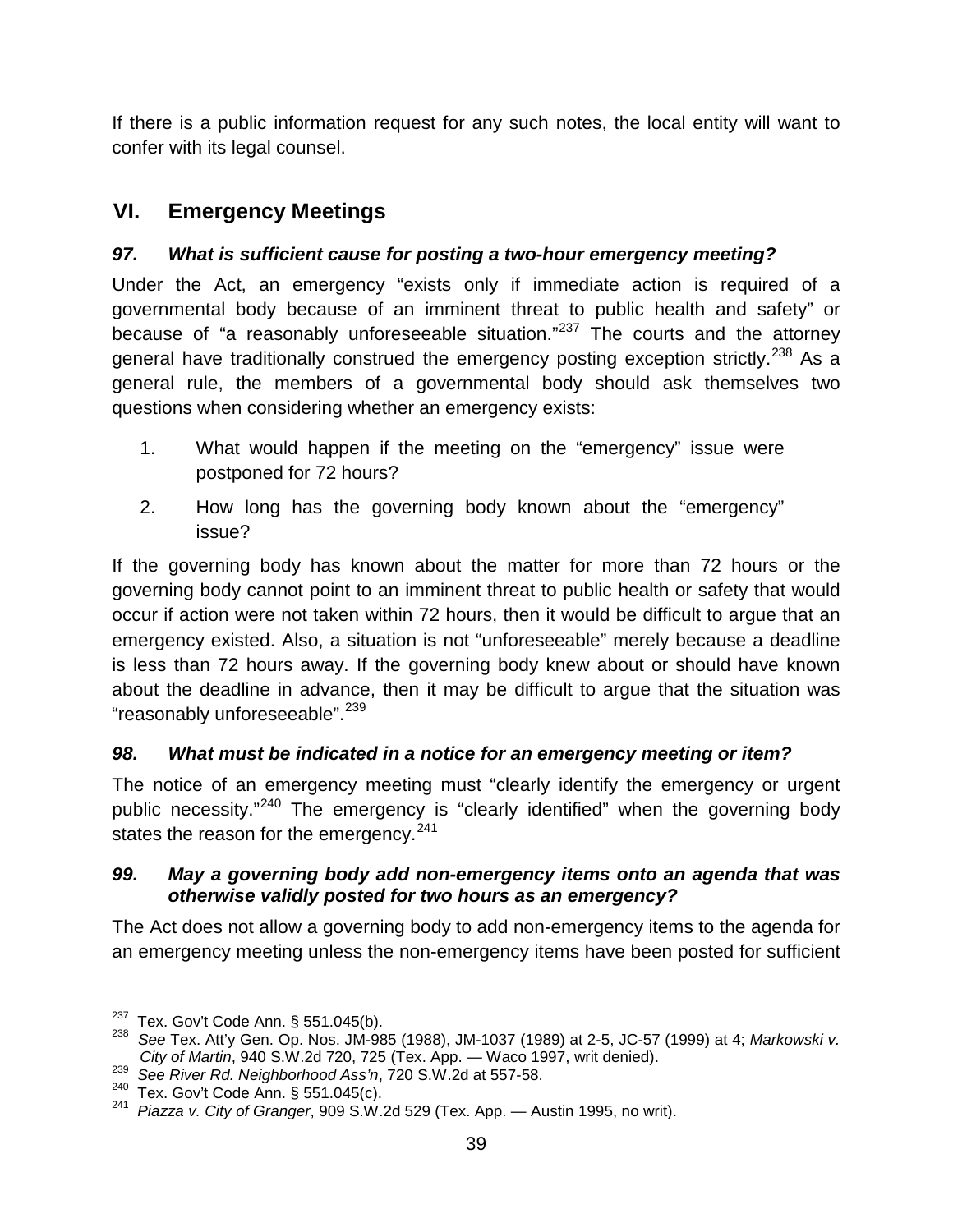time. The body must post the non-emergency items for at least 72 hours for them to be considered.

#### <span id="page-48-0"></span>*100. Does the media have a right to specific notice of any items that are considered at an emergency meeting?*

To be entitled to specific notice of items that are to be considered on an emergency basis, members of the media must do two things.  $242$  First, they must file a request to be notified of such items. This request must be filed at the headquarters of the governmental body. Also, the request must include information on how to contact the media member by telephone, facsimile transmission or electronic mail. Second, the media member must agree to reimburse the local entity for the cost of providing the special notice. Members of the media are not entitled to special notice of an emergency item unless they meet these criteria.<sup>[243](#page-48-5)</sup>

# <span id="page-48-1"></span>**VII. Enforcement of the Act's Requirements**

## <span id="page-48-2"></span>*Civil Enforcement of the Act*

### <span id="page-48-3"></span>*101. What civil remedies does an individual have if the Act is violated?*

An individual may sue to prevent, stop or reverse a violation of the Act.<sup>[244](#page-48-6)</sup> Standing for bringing such an action has been very liberally construed, even in areas like annexation challenges that normally require an action to be brought by the state's attorney.<sup>[245](#page-48-7)</sup> If a court finds that there will be or has been a violation of the Act, the court has at least four options:

- 1. The court may order a governmental body or an official to stop violations of the Act, to avoid future violations of the Act or to perform a duty required by the Act.<sup>[246](#page-48-8)</sup>
- 2. The court may invalidate any action that a governmental body has taken in violation of the Act.<sup>[247](#page-48-9)</sup>
- 3. The courts may order the governmental body to provide back pay to the employee in cases where the Act was violated in the course of firing an employee. $248$

<span id="page-48-5"></span><span id="page-48-4"></span><sup>&</sup>lt;sup>242</sup> Tex. Gov't Code Ann. § 551.047.<br><sup>243</sup> *McConnell v. Alamo Heights Indep. Sch. Dist.*, 576 S.W.2d 470 (Tex. Civ. App. — San Antonio 1978,<br>writ ref'd n.r.e.) (media is not entitled to notice unless they request it).

<span id="page-48-7"></span><span id="page-48-6"></span> $244$ <br>Tex. Gov't Code Ann. § 551.142(a).<br> $245$  See City of Port Isabel v. Pinnell, 161 S.W.3d 233, 241 (Tex. App. — Corpus Christi 2005, no pet.).<br> $246$  See, e.g., Forney Messenger, Inc. v. Tennon, 959 F. Supp. 389 (N.D.

<span id="page-48-8"></span>available for violations of Act); *Cox Enters. Inc*. 679 S.W.2d 86 (declaratory judgment available for

<span id="page-48-9"></span>violations of Act).<br><sup>247</sup> Tex. Gov't Code Ann. § 551.141.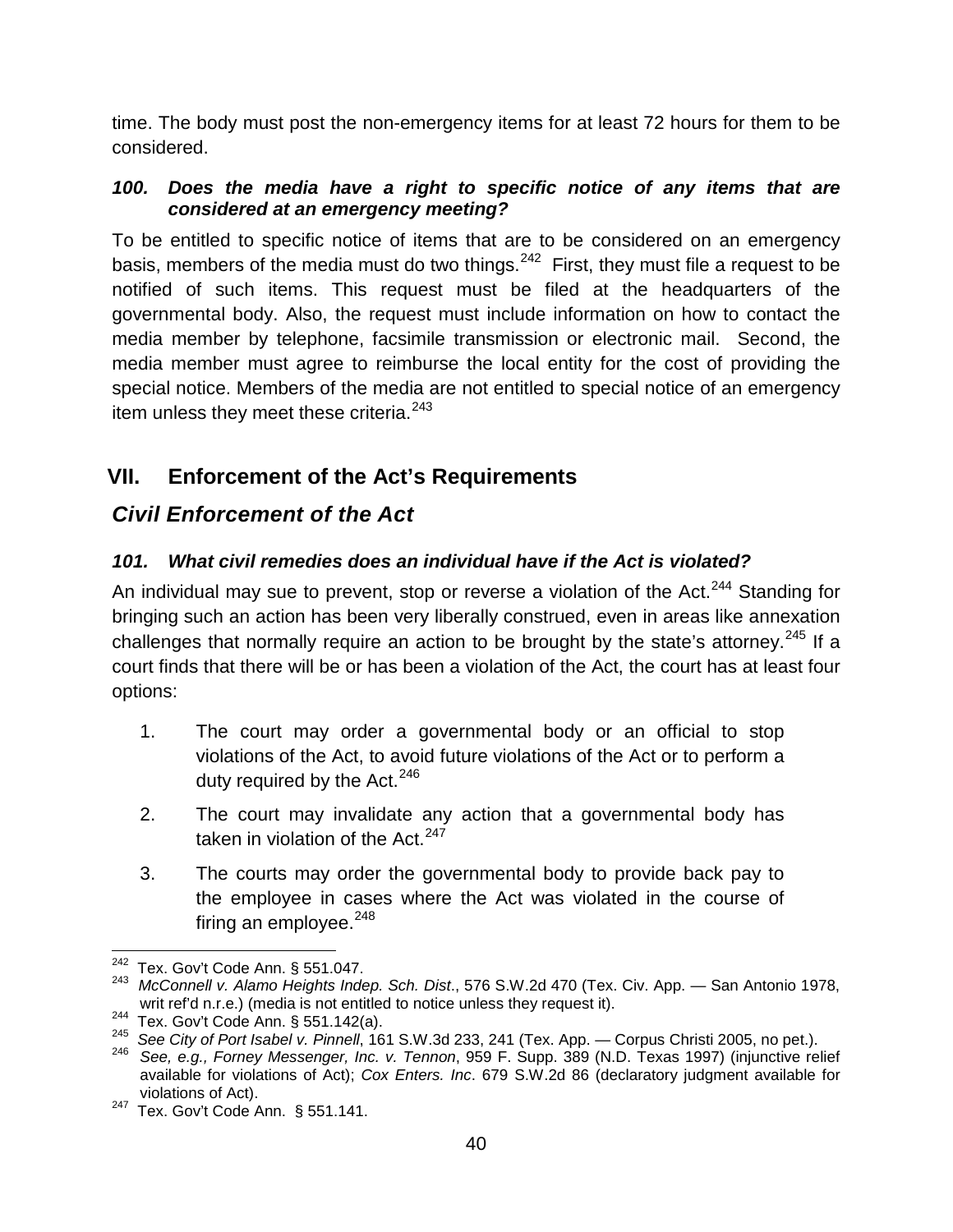4. The court, at its own discretion, may make the losing side in such a case pay cost of litigation and reasonable attorney fees.<sup>[249](#page-49-4)</sup>

Also, the Act provides that an individual, corporation or partnership that releases a certified agenda or recording of a closed meeting to the public may be held liable in a civil lawsuit.<sup>[250](#page-49-5)</sup> In such a suit, the person or entity that is harmed may get damages, attorney fees and court costs.

#### <span id="page-49-0"></span>*102. Is an action automatically void if it was accomplished without compliance with the Act?*

Actions that violate the Act are not automatically void; rather they are voidable.<sup>[251](#page-49-6)</sup> Whether a particular action is voided is determined by the court. In fact, it is possible that a court may not void an action even if the court finds that the action was taken in violation of the Act.<sup>[252](#page-49-7)</sup> Nonetheless, it is always the safer course to attempt to achieve full compliance with the Act to avoid the likelihood of court challenges.

#### <span id="page-49-1"></span>*103. May a governing body later "ratify" an action that was handled in a meeting that did not comply with Act requirements?*

If a governing body has taken an action at a meeting that may not have fully complied with the requirements of the Act, the governing body may at a later meeting reauthorize the same action. If the second meeting is held in accordance with all the requirements of law, including the Act, then the action under certain circumstances may be considered valid from the date of the second meeting.<sup>[253](#page-49-8)</sup> For example, if a governing body fires an employee at a meeting that does not meet the requirements of the Act, it may then fire the same employee at a later meeting that meets the requirements of the Act. However, the governing body may owe back pay to the employee for the time period between the first meeting and second meeting if a court voids the action taken at the first meeting to terminate the employment.  $254$ 

# <span id="page-49-2"></span>*Criminal Enforcement of the Act*

### <span id="page-49-3"></span>*104. What are the criminal penalties for noncompliance with the Act?*

There are four provisions of the Act that provide criminal penalties for violation of the Act:

<span id="page-49-5"></span>

<span id="page-49-4"></span><sup>&</sup>lt;sup>248</sup> Ferris v. Bd. of Chiropractic Exam'rs, 808 S.W.2d 514 (Tex. App. — Austin 1991, writ denied).<br><sup>249</sup> Tex. Gov't Code Ann. § 551.142(b).<br><sup>250</sup> Id. § 551.146(a)(2).<br><sup>251</sup> Id. § 551.141. See City of Point Isabel, 161 S.

<span id="page-49-6"></span>

<span id="page-49-8"></span><span id="page-49-7"></span>effective only from date reauthorized at lawful meeting). <sup>254</sup>*Ferris*, 808 S.W.2d 514.

<span id="page-49-9"></span>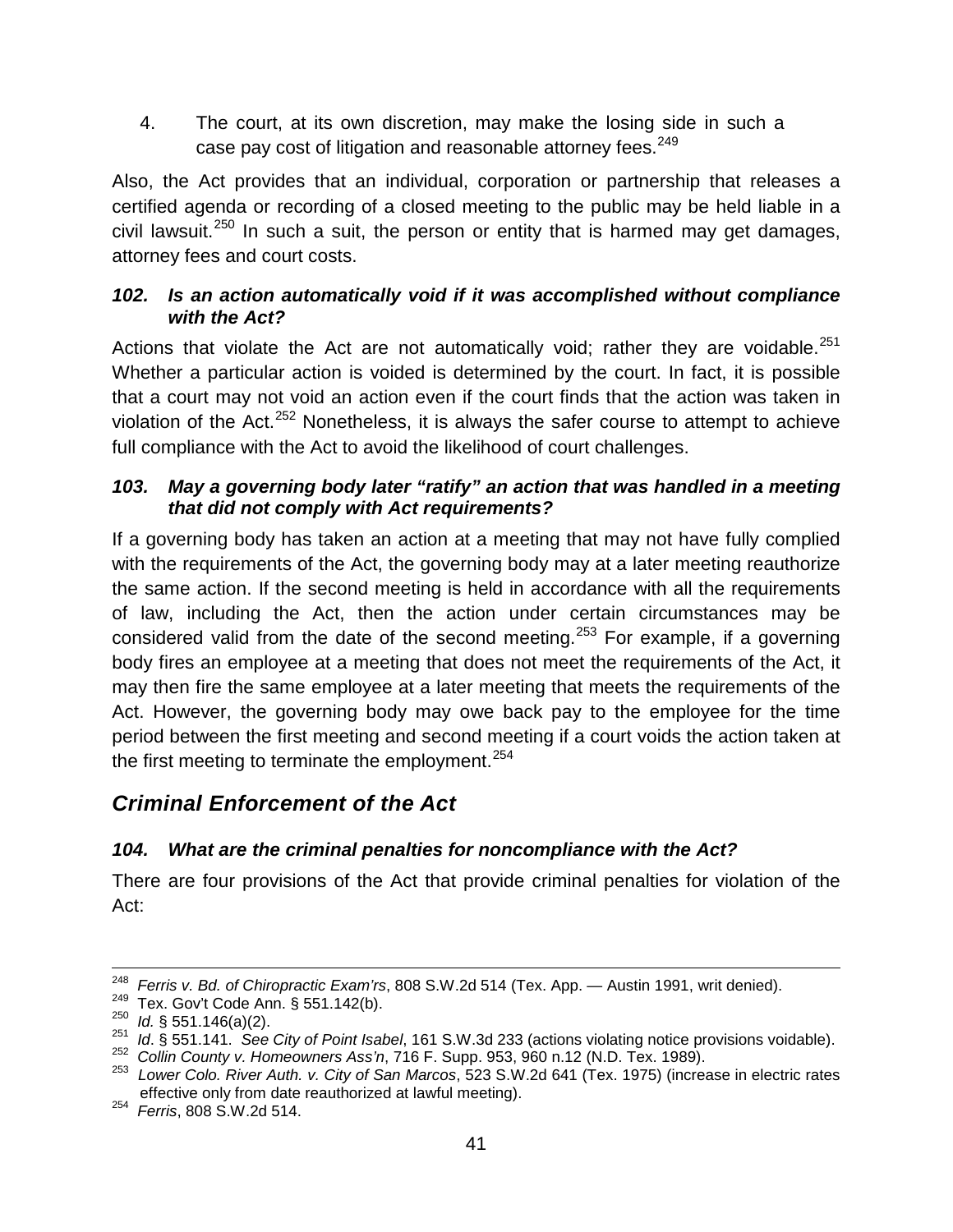- 1. **Unauthorized Closed Meeting**. A member of a governing body commits a crime if he or she calls or aids in calling an unauthorized closed meeting; closes or aids in closing such a meeting; or participates in a unauthorized closed meeting.<sup>[255](#page-50-0)</sup> This violation is a misdemeanor punishable by a fine of between \$100 and \$500, one to six months in jail, or both.<sup>[256](#page-50-1)</sup> However, if the member of a governing body relied on official written advice from a court, the attorney general or the governing body's attorney regarding the legality of a closed meeting, the member has an affirmative defense to prosecution under this section of the Act. $257$  A governing body may want to ask its legal counsel to provide in advance a written opinion noting the legal authority for a closed meeting when doubt exists about the authority for it.
- 2. **Meeting in Numbers Less than a Quorum with Intent to Circumvent the Act**. A member of a governing body commits a crime if that member intentionally or knowingly conspires to circumvent the Act by meeting in numbers of less than a quorum for the purpose of secret deliberations.  $258$ This violation is a misdemeanor punishable by a fine of between \$100 and \$500, one to six months in jail, or both.<sup>[259](#page-50-4)</sup>
- 3. **Failure to Keep a Certified Agenda or Recording**. A member of a governing body commits a crime if he or she participates in a closed meeting knowing that a certified agenda or recording of the closed meeting is not being made.<sup>260</sup> This violation is a Class C misdemeanor and is punishable by a fine of up to  $$500.<sup>261</sup>$  $$500.<sup>261</sup>$  $$500.<sup>261</sup>$
- 4. **Disclosure of Copy of Certified Agenda or Recording**. An individual, corporation or partnership commits a crime if it releases to the public a copy of the certified agenda or recording of a lawfully closed meeting.  $262$ This violation is a Class B misdemeanor and is punishable by a fine of up to \$2,000, a jail term of up to 180 days, or both. $^{263}$  $^{263}$  $^{263}$  Also, the person or entity that is harmed by the release of the certified agenda or recording may get damages, attorney fees and court costs.<sup>[264](#page-50-9)</sup> However, if the defendant had good reason to believe releasing the certified agenda or

<span id="page-50-0"></span>

<span id="page-50-1"></span>

<span id="page-50-2"></span>

<span id="page-50-3"></span>

<span id="page-50-4"></span>

<span id="page-50-6"></span><span id="page-50-5"></span>

<sup>&</sup>lt;sup>255</sup> Tex. Gov't Code Ann. § 551.144(a).<br><sup>256</sup> *Id.* § 551.144(b).<br><sup>256</sup> *Id.* § 551.144(c).<br><sup>258</sup> *Id.* § 551.143(a)..<br><sup>259</sup> *Id.* § 551.143(a).<br><sup>269</sup> *Id.* § 551.154(b). See Tex. Pen. Code Ann. § 12.23 (Class C Misdemean

<span id="page-50-7"></span>

<span id="page-50-8"></span>

<span id="page-50-9"></span>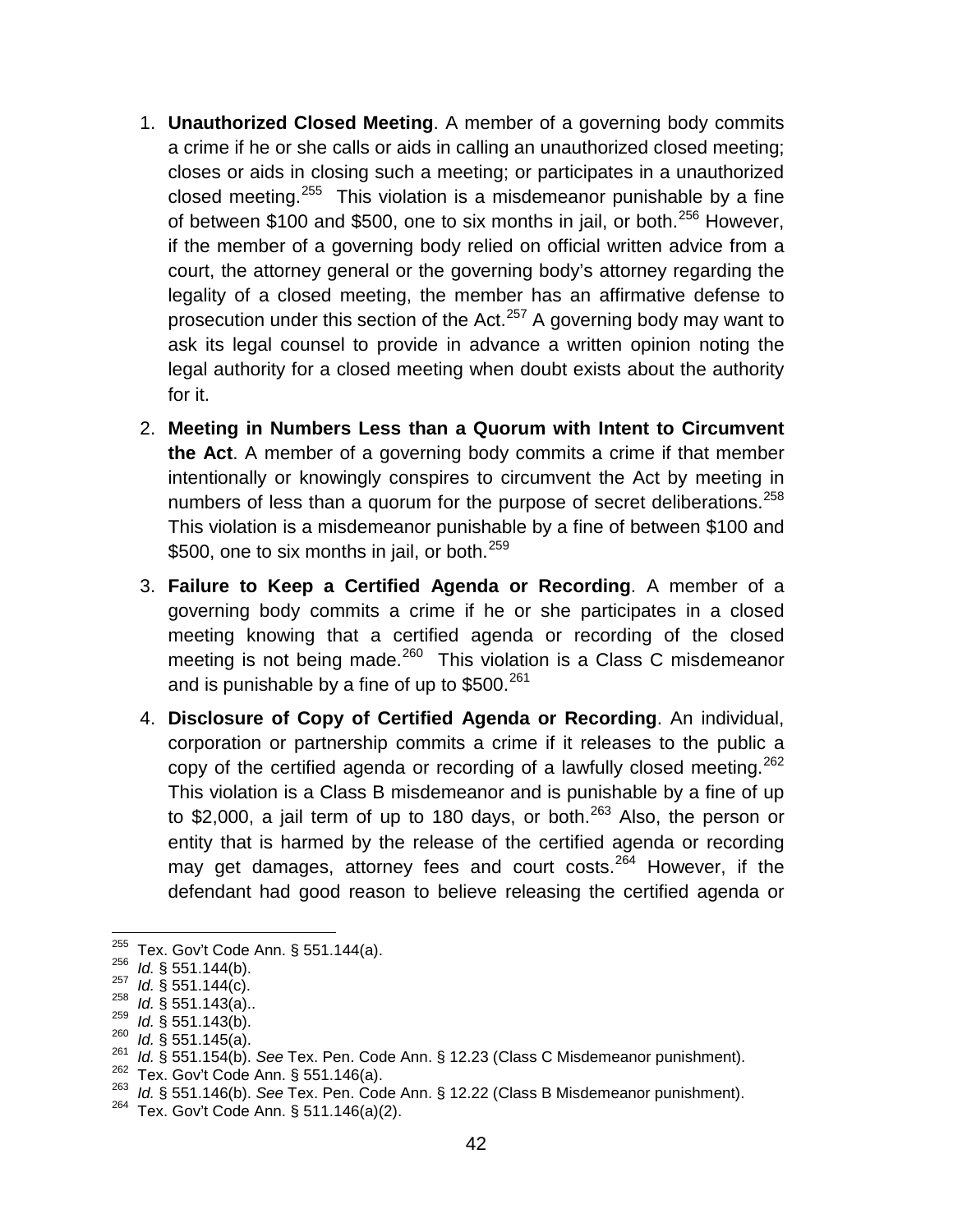recording was lawful, or was mistaken as to the nature or the content of the certified agenda or recording, the member has a defense to prosecution and an affirmative defense to any civil suit.<sup>[265](#page-51-3)</sup>

#### <span id="page-51-0"></span>*105. May a private citizen violate the Act by urging members of the governing body to place an item on the agenda or by informing some members how other members intend to vote on a particular item?*

A private citizen who acts independently to urge individual members to place an item on the agenda or to vote a certain way on an agenda item does not commit a violation of the Act, even if he or she informs members of other members' views on the matter. However, a person who is not a member of the governing body may be charged with a violation of circumventing the Act (section 551.143) or an unauthorized closed meeting of the Act (section 551.144), but only if the person acts with intent to aid or assist a member or members who knowingly violate the Act.<sup>[266](#page-51-4)</sup>

#### <span id="page-51-1"></span>*106. What is the role of the district attorney or prosecuting criminal county attorney regarding violations of the Act?*

The district attorney or prosecuting criminal county attorney (depending on the county) has the authority to prosecute criminal violations of the Act. As with other alleged crimes, the local prosecutor retains the discretion to determine which alleged violations he or she will prosecute.

#### <span id="page-51-2"></span>*107. What is the role of the Office of the Attorney General regarding issues concerning the Act?*

The Office of the Attorney General (OAG) may issue an official opinion answering questions regarding the legal interpretation of the Act.<sup>267</sup> Only certain public officials are authorized to request an opinion. As mentioned above, the OAG will only make legal interpretations of the Act. The OAG cannot rule as to whether a specific person violated the Act on a specific occasion if the ruling would require a determination of the applicable facts.<sup>[268](#page-51-6)</sup>

The OAG does not have enforcement authority with regard to the Act. The prosecution of criminal violations of the Act remains within the discretion and authority of the district attorney or prosecuting criminal county attorney. However, a local prosecutor may request assistance from the OAG in prosecuting a violation of the Act.<sup>[269](#page-51-7)</sup> It is within the discretion of that local prosecutor to determine whether to request such assistance from

<span id="page-51-4"></span><span id="page-51-3"></span><sup>&</sup>lt;sup>265</sup> *Id.* § 551.146(c).<br><sup>266</sup> Tex. Att'y Gen. Op. No. JC-0307 (2000).<br><sup>267</sup> Tex. Gov't Code Ann. §§ 402.041 - .045.

<span id="page-51-6"></span><span id="page-51-5"></span><sup>&</sup>lt;sup>268</sup> Tex. Att'y Gen. Op. Nos. DM-95 (1992); JM-840 (1988); H-772 (1976).<br><sup>269</sup> Tex. Gov't Code Ann. § 402.028.

<span id="page-51-7"></span>